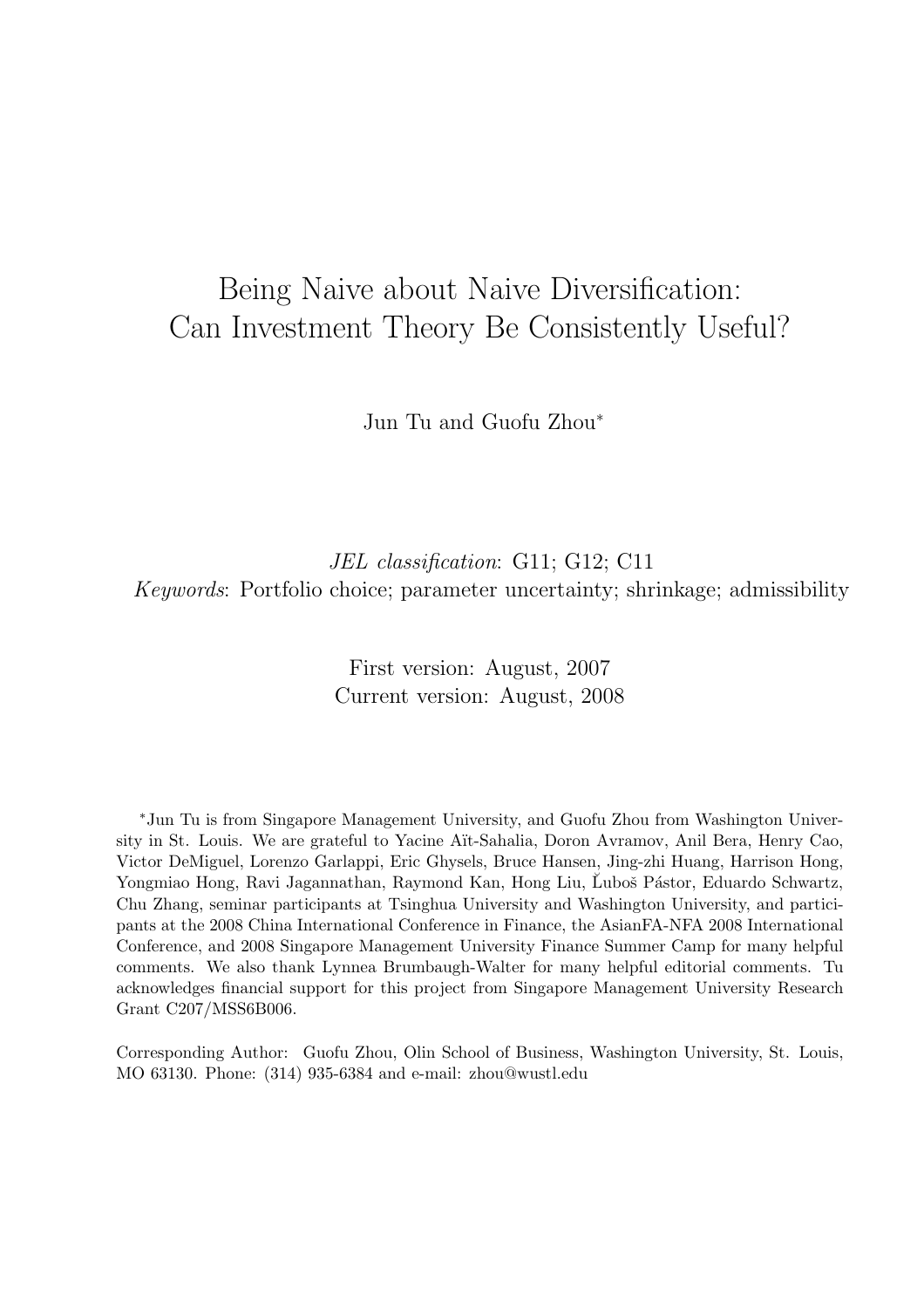Being Naive about Naive Diversification: Can Investment Theory Be Consistently Useful?

The modern portfolio theory pioneered by Markowitz (1952) is widely used in practice and taught in MBA texts. DeMiguel, Garlappi and Uppal (2007), however, show that, due to estimation errors, existing theory-based portfolio strategies are not as good as we once thought, and the estimation window needed for them to beat the naive  $1/N$  rule (that invests equally across N risky assets) is "around 3000 months for a portfolio with 25 assets and about 6000 months for a portfolio with 50 assets." In this paper, we provide new theorybased portfolio strategies that outperform both the  $1/N$  rule and other existing strategies across various scenarios with an estimation window as small as 120 months, making the gains promised by investment theory obtainable in realistic out-of-sample applications.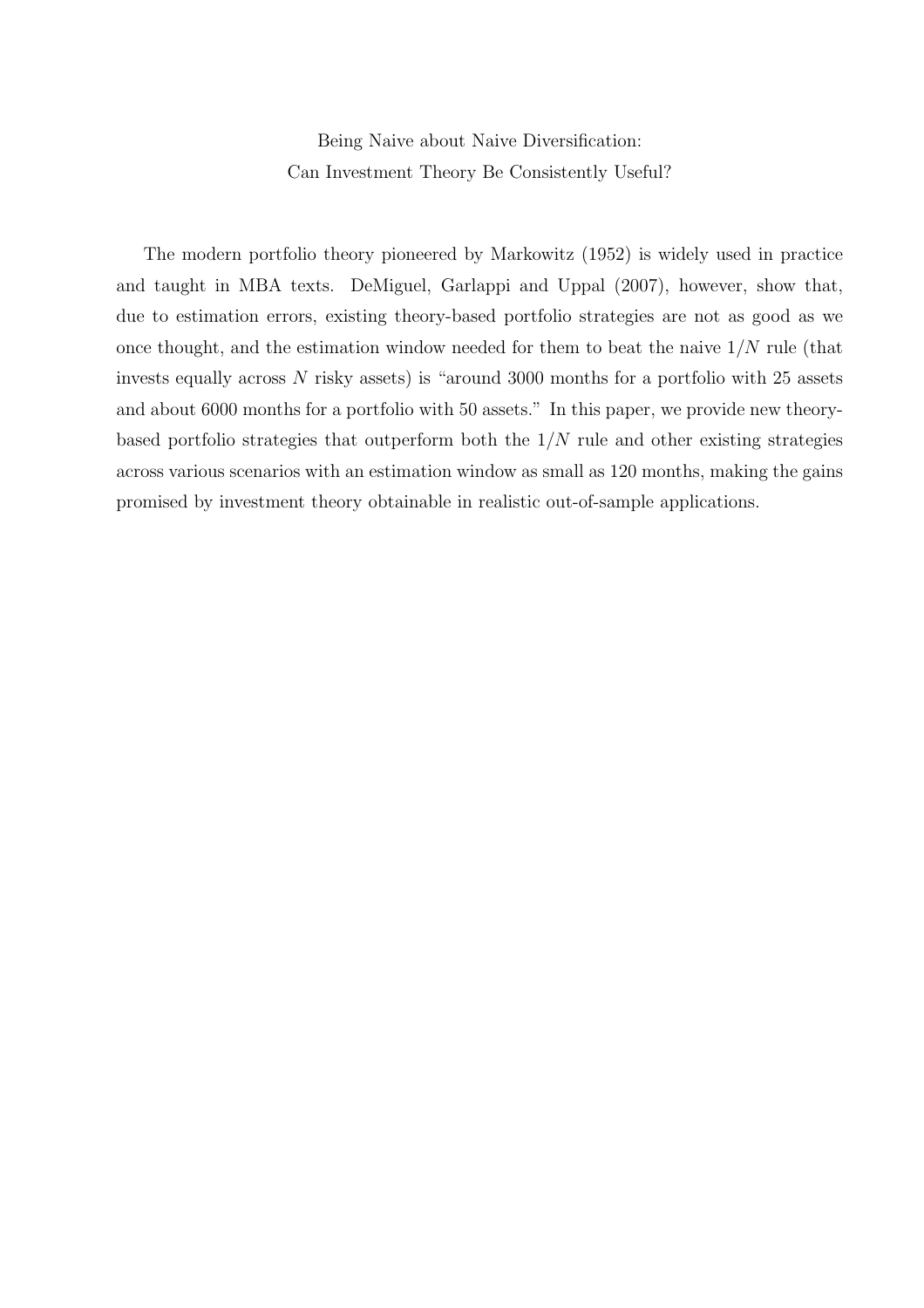ALTHOUGH MORE THAN HALF A CENTURY has passed since Markowitz's (1952) seminal work, the mean-variance framework is still the major model used in practice today in asset allocation despite many sophisticated models developed by academics.<sup>1</sup> One of the main reasons is that many real-world issues, such as factor exposures and trading constraints, can be accommodated easily within this framework with analytical insights and fast numerical solutions. However, as is the case with any model, the true parameters are unknown and have to be estimated from data, which introduce the parameter uncertainty problem since the estimated optimal portfolio rules are subject to random errors and can be substantially different from the true optimal rule. Brown (1976), Bawa, Brown, and Klein (1979), and Jorion (1986) are examples of earlier work that provide portfolio rules accounting for parameter uncertainty. Recently, Kan and Zhou (2007) compare the performances of various strategies including their newly proposed three-fund rule that uses a third portfolio to hedge the estimation risk in the usual sample-based two-fund strategy.<sup>2</sup>

DeMiguel, Garlappi, and Uppal (2007), in their thought-provoking paper, find, however, that the parameter uncertainty problem can be so severe that existing sophisticated and estimated portfolio rules cannot even beat the naive diversification strategy – the  $1/N$  rule that invests equally across  $N$  risky assets, even when the sample size is unrealistically large. In particular, they state in their paper that "Based on parameters calibrated to the U.S. equity market, our analytical results and simulations show that the estimation window needed for the sample-based mean-variance strategy and its extensions to outperform the  $1/N$  benchmark is around 3000 months for a portfolio with 25 assets and about 6000 months for a portfolio with 50 assets. This suggests that there are still many 'miles to go' before the gains promised by optimal portfolio choice can actually be realized out of sample." Their finding challenges researchers to develop new methods for overcoming the estimation problem.<sup>3</sup>

<sup>&</sup>lt;sup>1</sup>See Grinold and Kahn (1999), Litterman (2003) and Meucci (2005) for practical applications of the mean-variance framework; and see Brandt (2004) for an excellent survey of the academic literature.

<sup>&</sup>lt;sup>2</sup>Pástor (2000), Pástor and Stambaugh (2000), and Tu and Zhou (2004) are examples of Bayesian studies on the parameter uncertainty problem, but their priors are not designed for beating the  $1/N$  rule (see Tu and Zhou (2007)). We focus here on the classical framework and leaves the search for suitable priors elsewhere.

<sup>3</sup>That also challenges the recent fast-growing 130-30 strategy (see, e.g., Lo and Patel (2008)) with investments of trillions of dollars, which is part of the Wall Street quantitative portfolio investment strategies based almost entirely on the mean-variance portfolio theory (see Chincarini and Kim (2006), Qian, Hua, and Sorensen (2007), and those books cited in Footnote 1).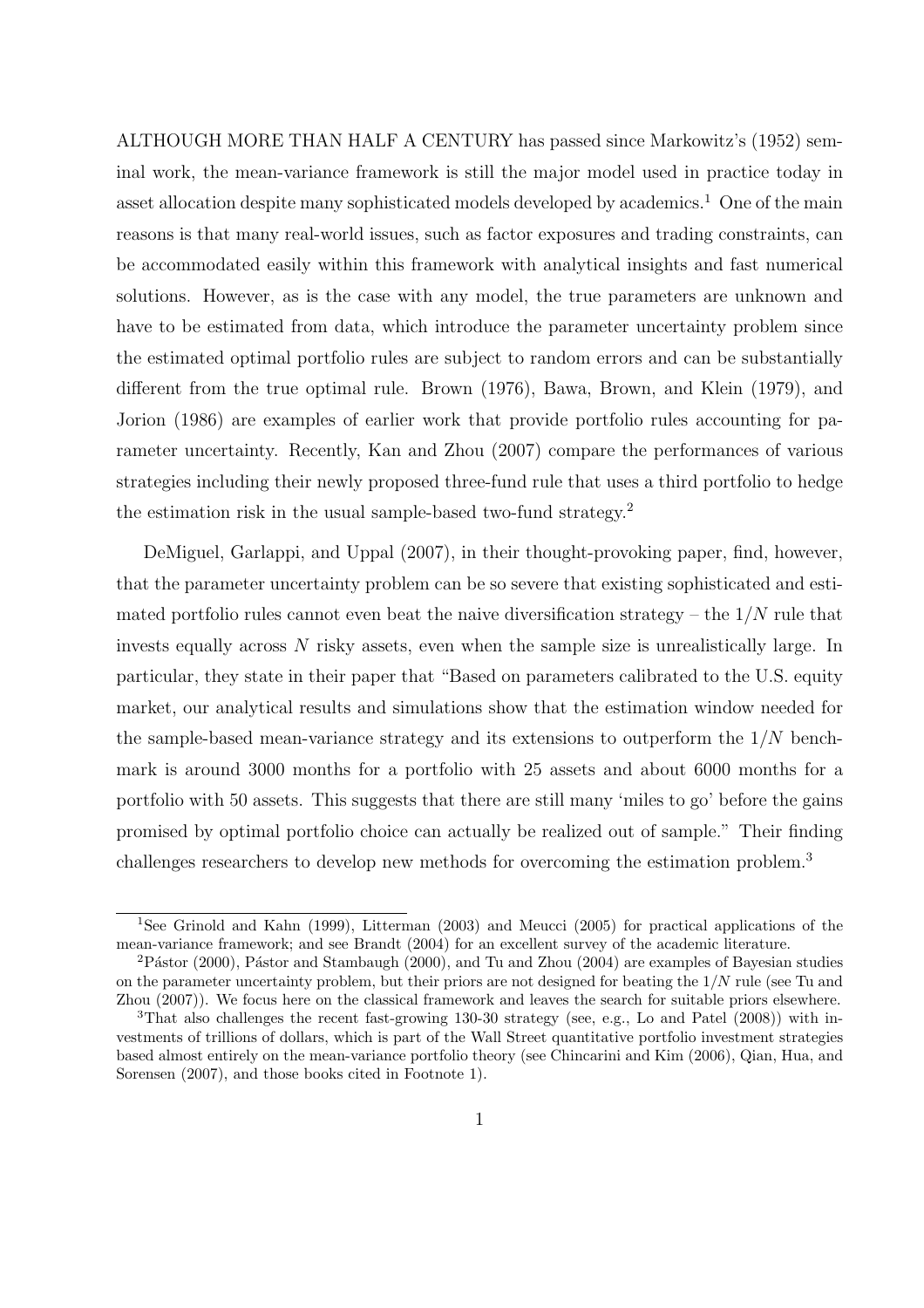Before addressing this challenge, we should point out first that it is inconsequential if the sample-based mean-variance strategy and other theory-based ones cannot outperform the  $1/N$  only in some special cases. This is because the  $1/N$  rule is the best one when the true optimal portfolio happens to be equal to it. In this case, it has a zero error from the optimal portfolio and cannot be improved any further, while any estimated rule must be subject to random errors with positive variance, and therefore must perform worse than the  $1/N$ . Hence, in cases when the  $1/N$  is close to the true optimal portfolio as is the case in the exact one-factor model of DeMiguel, Garlappi, and Uppal (2007), it is expected that the estimated strategies will underperform  $1/N$ . Thus, a random rule that only underperforms the  $1/N$  when the  $1/N$  is good by design is not sufficient to say that the rule is bad.

However, if the theory-based strategies are of value consistently across models and data sets, we would also expect that their performances should be close to that of the  $1/N$  when the  $1/N$  is set to be good, and better when the  $1/N$  is set to be poor. Unfortunately, this is not the case in our various simulated models. For example, in a three-factor model even when the  $1/N$  is significantly different from the true optimal portfolio, we find that the theory-based strategies still underperform the  $1/N$  substantially. More severely, for one of the data sets used by DeMiguel, Garlappi, and Uppal (2007), all of the existing theorybased strategies (under our consideration) not only underperform the  $1/N$ , but also have negative risk-adjusted returns! Moreover, every one of them fails to produce positive riskadjusted returns in at least one of the remaining data sets. That is, investors can be worse off by following the theory-based strategies than by simply putting 100% of the money into the riskless asset, due to estimation errors. This raises the serious need for proposing new theory-based strategies that can perform well consistently across models and data sets.

To address this need, we in this paper propose a number of new theory-based portfolio strategies based on various assumptions on the data-generating process. While it is likely that one strategy may be the best in some scenarios but not so in others, we do find that an optimal combination of the  $1/N$  rule with the three-fund rule of Kan and Zhou (2007) performs consistently well across models and data sets. Intuitively, the  $1/N$  rule has some merits both economically and statistically. When assets returns have equal expected means and variances and when they are independent,  $1/N$  is the best rule with suitable risk aversion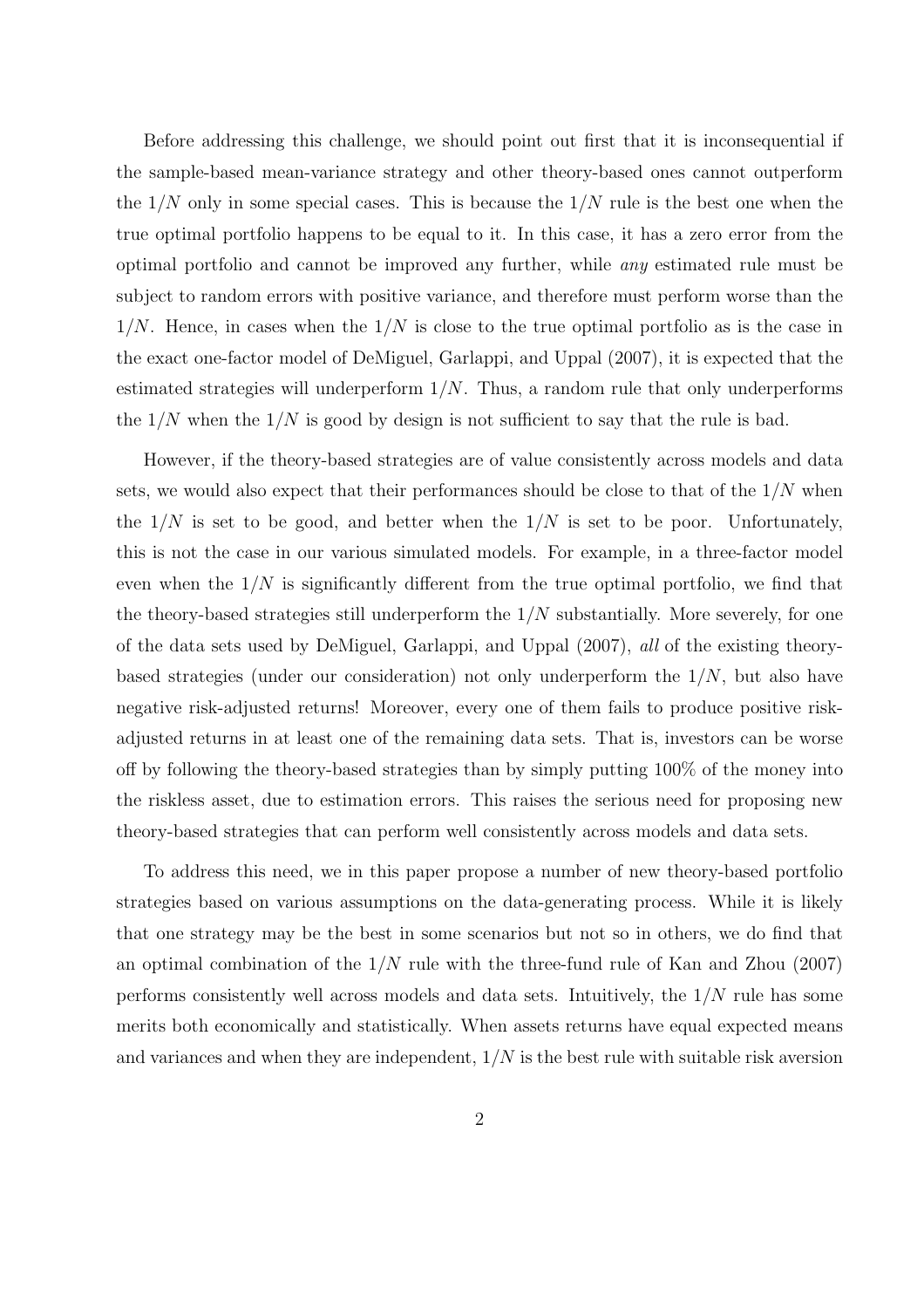adjustment. In statistics,  $1/N$  is an excellent shrinkage point for improving the estimation of the mean of a multivariate distribution. On the other hand, the three-fund rule of Kan and Zhou (2007) is designed to diversify the estimation risk with two sample frontier portfolios. In the presence of estimation risk, combining the three-fund rule with the  $1/N$  can do no worse than otherwise. Statistically, the combination is a tradeoff between adding bias and reducing variance. When the sample size is small, the variance of the three-fund rule is large. Increasing the weight on the  $1/N$  in the combination will increase the bias, but decrease the variance. Thus, a sample-dependent optimal weighting should make the combination better than using either the  $1/N$  or the three-fund rule alone. Clearly, though, as the sample size goes up, more weight will be placed on the three-fund rule. With an infinite amount of data, the weight will eventually converge to one, and the combination rule will converge to the true optimal portfolio.

It is an empirical matter how well the combination rule performs. As it turns out, it emerges as the best and most robust rule among all existing rules and those proposed in this paper. In particular, it outperforms substantially the 1/N across almost all models in our study: in a one-factor model with mispricing, in multiple factor models with and without mispricing, and in models calibrated from real data without any factor structures, even when the estimation window (sample size)  $T$  is as small as 120. For example, in a one-factor model with 25 assets and with pricing error alphas ranging from  $-5\%$  to 5% per year, it achieves average expected utility 5.81%, 7.44%, 10.02%, and 12.99% per year, respectively, while the  $1/N$  rule has a constant level of 3.89% per year, as T goes up from 120 months to 240, 480, and 960 months. In a model calibrated with Fama and French's (1993) 25 assets, its utility values are 12.99%, 21.53%, 30.74%, and 37.49% per year, in contrast to a much smaller value of 4.28% per year for the  $1/N$ . Moreover, it is the only rule that never loses money (on a risk-adjusted basis) across models and data sets.

The central question of this paper is whether investment theory can be consistently useful.<sup>4</sup> Our proposed optimal combination rule is clearly theory-based and it performs consistently well across all models and real data sets under our study, with sample sizes of

<sup>&</sup>lt;sup>4</sup>This question is related but different from the question whether investment theory can beat the  $1/N$ , which, as explained earlier, is impossible in some specific scenarios. As a matter of fact, this is true for any fixed constant rule that is independent of the data.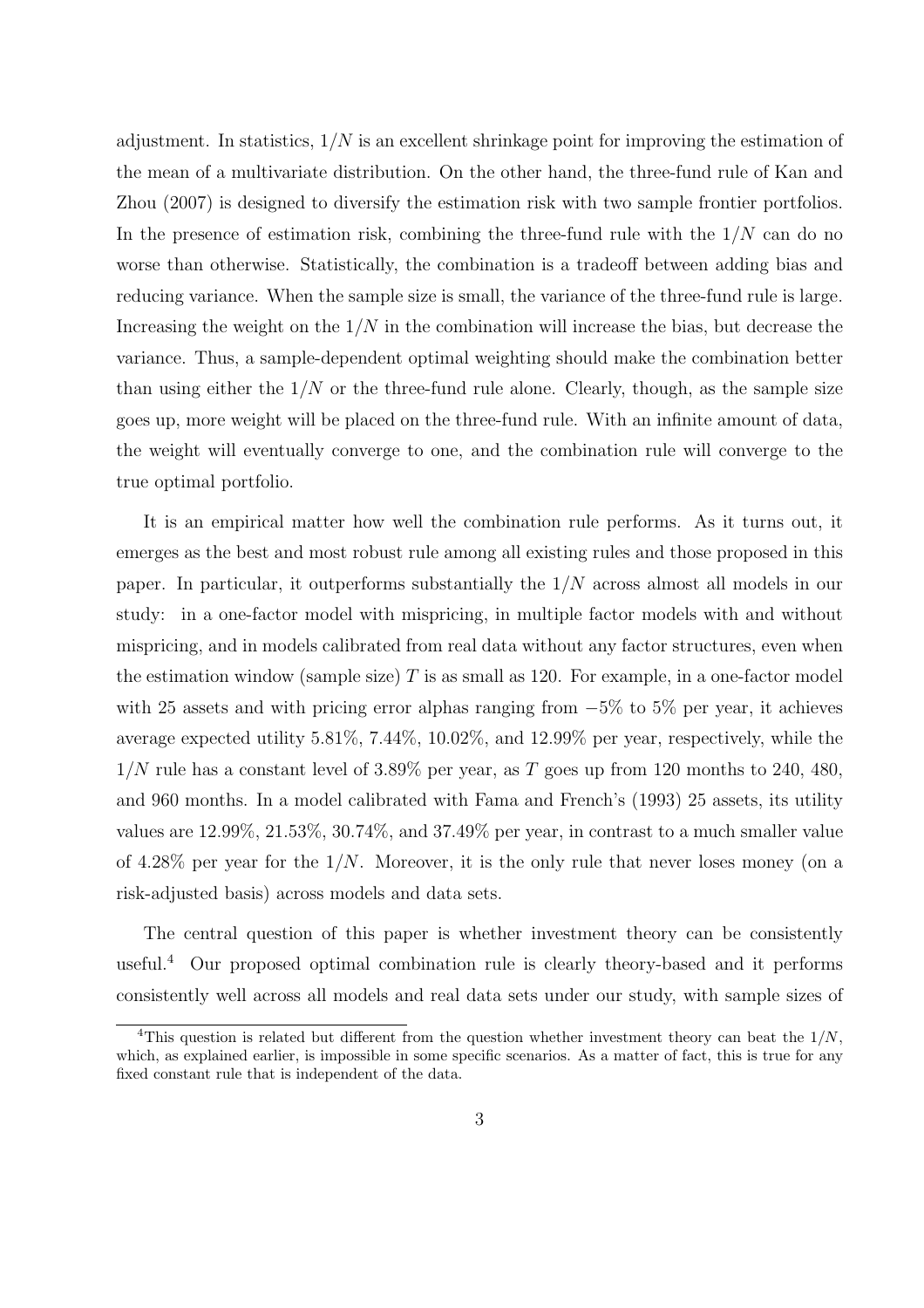only 120 and 240 months, far less than the incredible sample sizes of "around 3000 months for a portfolio with 25 assets and about 6000 months for a portfolio with 50 assets." Our results support firmly the proposition of our paper that investment theory can be consistently useful for practical sample sizes, despite of parameter uncertainty.

The remainder of the paper is organized as follows. Section I provides the various new estimators of the true but unknown optimal portfolio rule. Section II compares the performance of the  $1/N$  with rules proposed here and some of the existing ones. Section III discusses directions for future research. Section IV concludes.

#### I. Portfolio Strategies Under Parameter Uncertainty

In this section, we review first the mean-variance framework, then present the combination or shrinkage rules and a rule based on the assumption of factor model structure, and finally two new three- and four-fund strategies.

### A. The Portfolio Choice Problem

Consider the standard portfolio choice problem in which an investor chooses his optimal portfolio among N risky assets and a riskless asset. Let  $r_{ft}$  and  $r_t$  be, respectively, the rates of returns on the riskless asset and the N risky assets at time t. We define  $R_t \equiv r_t - r_{ft}1_N$ as the excess returns, i.e., the returns in excess of the riskless asset, where  $1<sub>N</sub>$  is an N-vector of ones. Note that allowing for the riskless asset is not only practical in asset allocation problems, but also meaningful to fund managers. If a fund is restricted to equity only, the returns on utility companies should be a close proxy of the riskless asset. Since the performances of most institutional managers are benchmarked by an index, say the S&P500, the S&P500 index portfolio is the riskless asset and the returns in excess of it are what matter in their investment decisions. In this case, mathematically, the return on the S&P500 plays the role of  $r_{ft}$  below, and the framework developed here applies without any problems.<sup>5</sup>

For the probability distribution of  $R_t$ , we make the common assumption that  $R_t$  is independent and identically distributed over time, and has a multivariate normal distribution

<sup>5</sup>See, e.g., Grinold and Kahn (1999) for active portfolio management with benchmarks.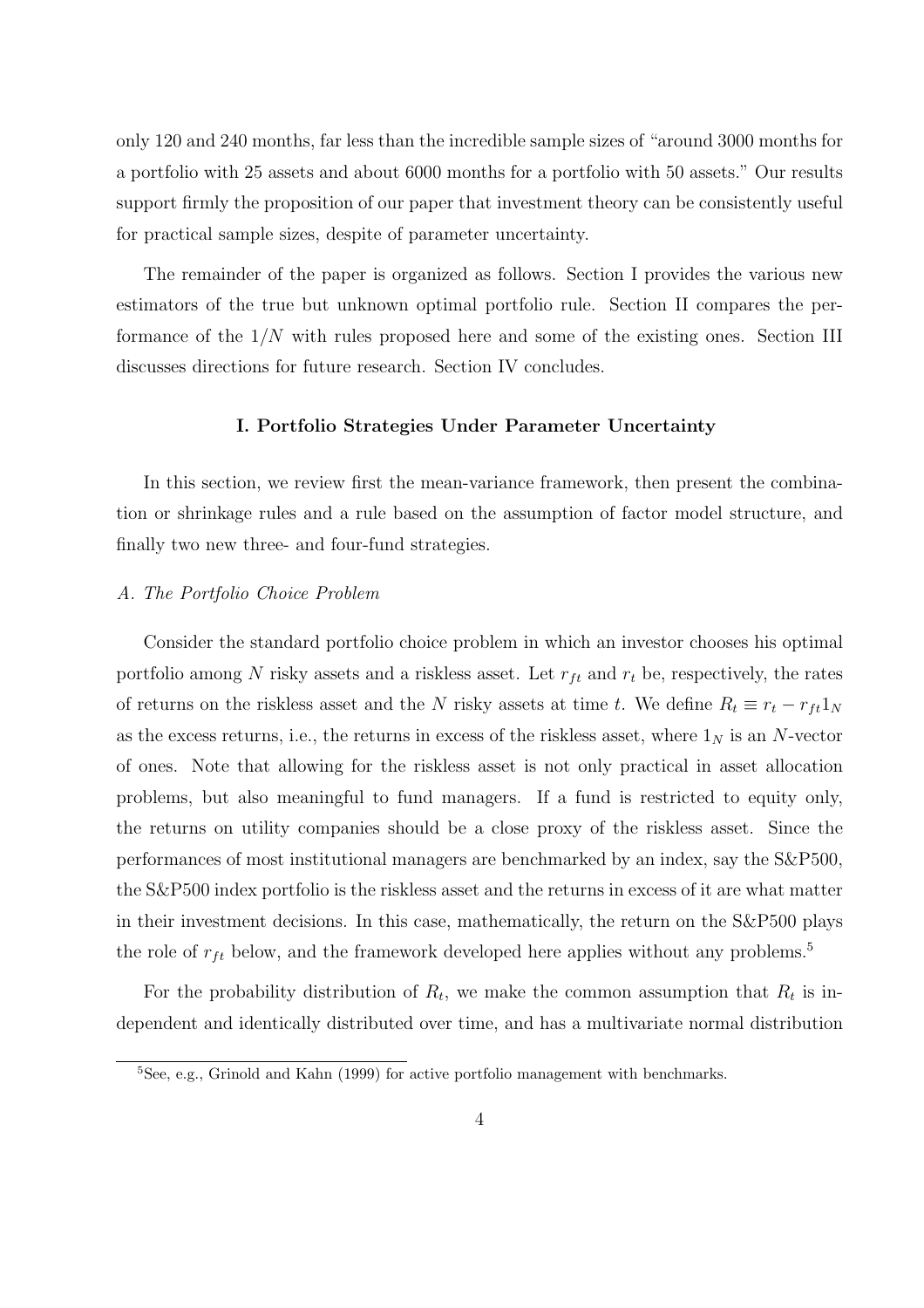with mean  $\mu$  and covariance matrix  $\Sigma$ . To obtain analytical solutions, we focus our analysis on the standard mean-variance framework. In this framework, the investor at time  $T$  chooses his portfolio weights  $w$  so as to maximize the quadratic objective function

$$
U(w) = E[R_p] - \frac{\gamma}{2} \text{Var}[R_p] = w'\mu - \frac{\gamma}{2}w'\Sigma w,\tag{1}
$$

where  $R_p = w'R_{T+1}$  is the future uncertain portfolio return and  $\gamma$  is the coefficient of relative risk aversion. It is well-known that, when both  $\mu$  and  $\Sigma$  are assumed known, the portfolio weights are

$$
w^* = \frac{1}{\gamma} \Sigma^{-1} \mu,\tag{2}
$$

and the maximized expected utility is

$$
U(w^*) = \frac{1}{2\gamma}\mu' \Sigma^{-1}\mu = \frac{\theta^2}{2\gamma},\tag{3}
$$

where  $\theta^2 = \mu' \Sigma^{-1} \mu$  is the squared Sharpe ratio of the *ex ante* tangency portfolio of the risky assets.

However,  $w^*$  is not computable in practice because  $\mu$  and  $\Sigma$  are unknown. To implement the above mean-variance theory of Markowitz (1952), the optimal portfolio weights are usually estimated by using a two-step procedure. First, the mean and covariance matrix of the asset returns are estimated based on the observed data. The standard estimates are

$$
\hat{\mu} = \frac{1}{T} \sum_{t=1}^{T} R_t,\tag{4}
$$

$$
\hat{\Sigma} = \frac{1}{T} \sum_{t=1}^{T} (R_t - \hat{\mu})(R_t - \hat{\mu})', \tag{5}
$$

which are the maximum likelihood (ML) estimator. Second, these sample estimates are then treated as if they were the true parameters, and are simply plugged into (2) to compute the popular ML estimator of the optimal portfolio weights,

$$
\hat{w}^{\text{ML}} = \frac{1}{\gamma} \hat{\Sigma}^{-1} \hat{\mu}.
$$
\n(6)

Since  $\hat{w}^{\text{ML}}$  is a random variable that is distributed around  $w^*$  at most, this gives rise to a parameter uncertainty problem because the utility associated with using  $\hat{w}^{\text{ML}}$  is different from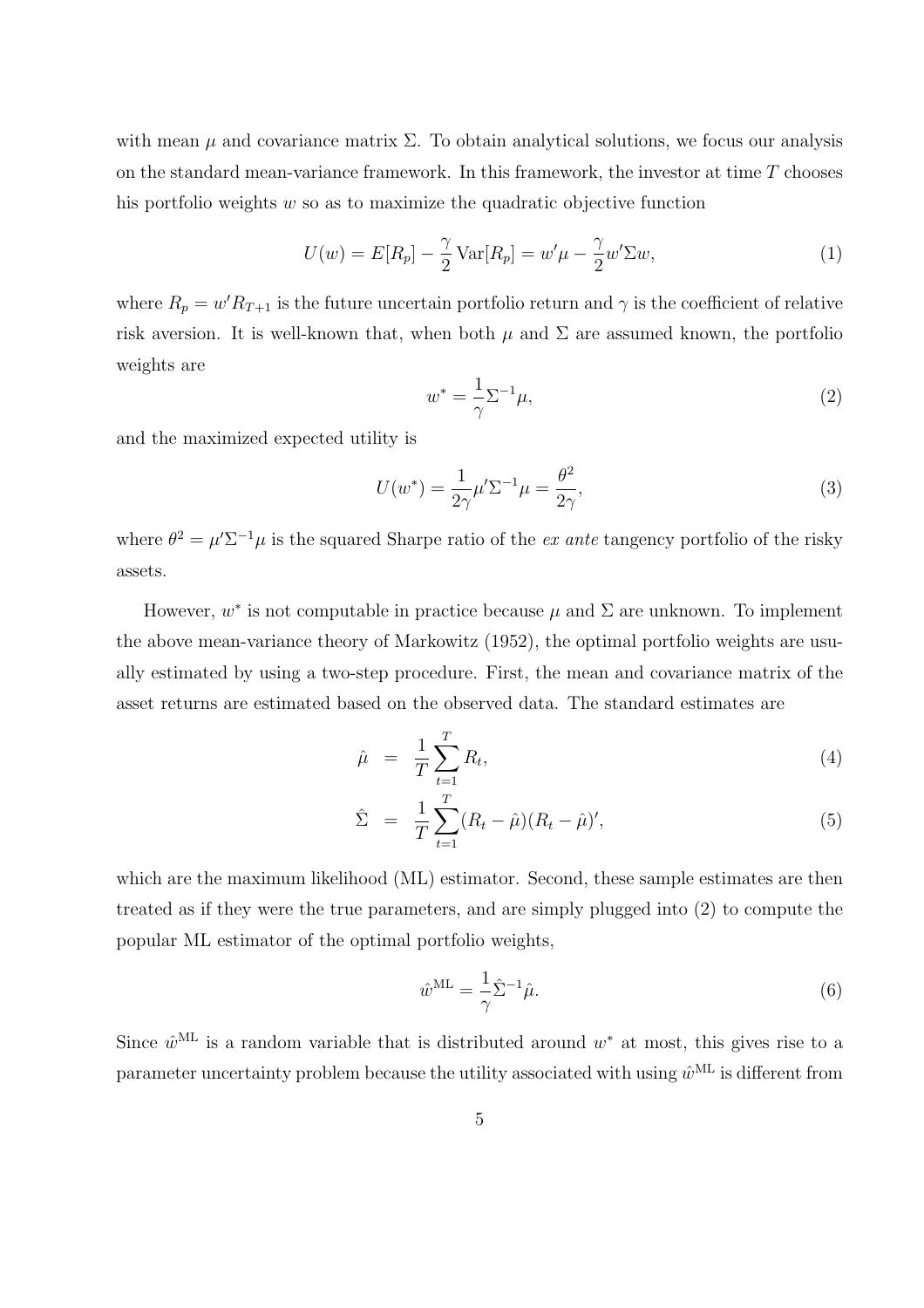$U(w^*)$  due to using the estimated rule rather than the true one. As shown by Brown (1976), Bawa, Brown, and Klein (1979), Jorion (1986) and Kan and Zhou (2007), the difference can be quite substantial in realistic applications.

Since the true portfolio weights  $w^*$  are unknown, the task is how to best estimate them based on available observations  $R_1, \ldots, R_T$ . Any estimator must be a function of the data; say  $\tilde{w} = \tilde{w}(R_1, \ldots, R_T)$  is such an estimator. The classical criterion for its performance is the expected loss function

$$
L(w^*, \tilde{w}) = U(w^*) - E[\tilde{U}(\tilde{w})], \qquad \tilde{U}(\tilde{w}) \equiv \tilde{w}'\mu - \frac{\gamma}{2}\tilde{w}'\Sigma\tilde{w}, \tag{7}
$$

where  $U(w^*)$  is the expected utility of knowing the true parameters, and  $E[\tilde{U}(\tilde{w})]$ , as nicely put by DeMiguel, Garlappi, and Uppal (2007), is the average utility realized by an investor who plays the estimated strategy  $\tilde{w}$  infinitely many times. One can also imagine that playing the same strategy works in different markets, such as the US and other countries. Brown (1976), Jorion (1986), Frost and Savarino (1986), Stambaugh (1997), TerHorst, DeRoon, and Werkerzx (2002), Kan and Zhou (2007), and DeMiguel, Garlappi, and Uppal (2007) are examples of using  $L(w^*, \tilde{w})$  to evaluate portfolio rules. In practice, even though there is a long time series of data in the US equity market, the utilities from simulated data based on similar lengths can still be substantially smaller than the true hypothetical utility (see, e.g., Section II). Hence, parameter uncertainty is an important issue in practice (see., e.g., Meucci, 2005).

For any portfolio rule, we note first that the loss can be written as

$$
L(w^*, \tilde{w}) = \frac{\gamma}{2} \left[ \frac{1}{\gamma^2} \mu' \Sigma^{-1} \mu - \frac{2}{\gamma} \mu' [E(\tilde{w})] + E[\tilde{w}' \Sigma \tilde{w}] \right]
$$
  

$$
= \frac{\gamma}{2} E \left[ (\frac{1}{\gamma} \Sigma^{-1} \mu - \tilde{w})' \Sigma (\frac{1}{\gamma} \Sigma^{-1} \mu - \tilde{w})' \right]
$$
  

$$
= \frac{\gamma}{2} E \left[ (\tilde{w} - w^*)' \Sigma (\tilde{w} - w^*) \right],
$$
 (8)

i.e., a quadratic function of the errors in estimating  $w^*$ . In contrasting this with the usual statistical optimal estimation, there are two differences. First, it is a function of the primitive parameters of the data-generating process that is of interest, not the parameters themselves. Second, the weighting matrix,  $\Sigma$ , is unknown. These differences make a simple and analytical solution to the best possible estimator of  $w$  impossible, as will be clear from the analysis below.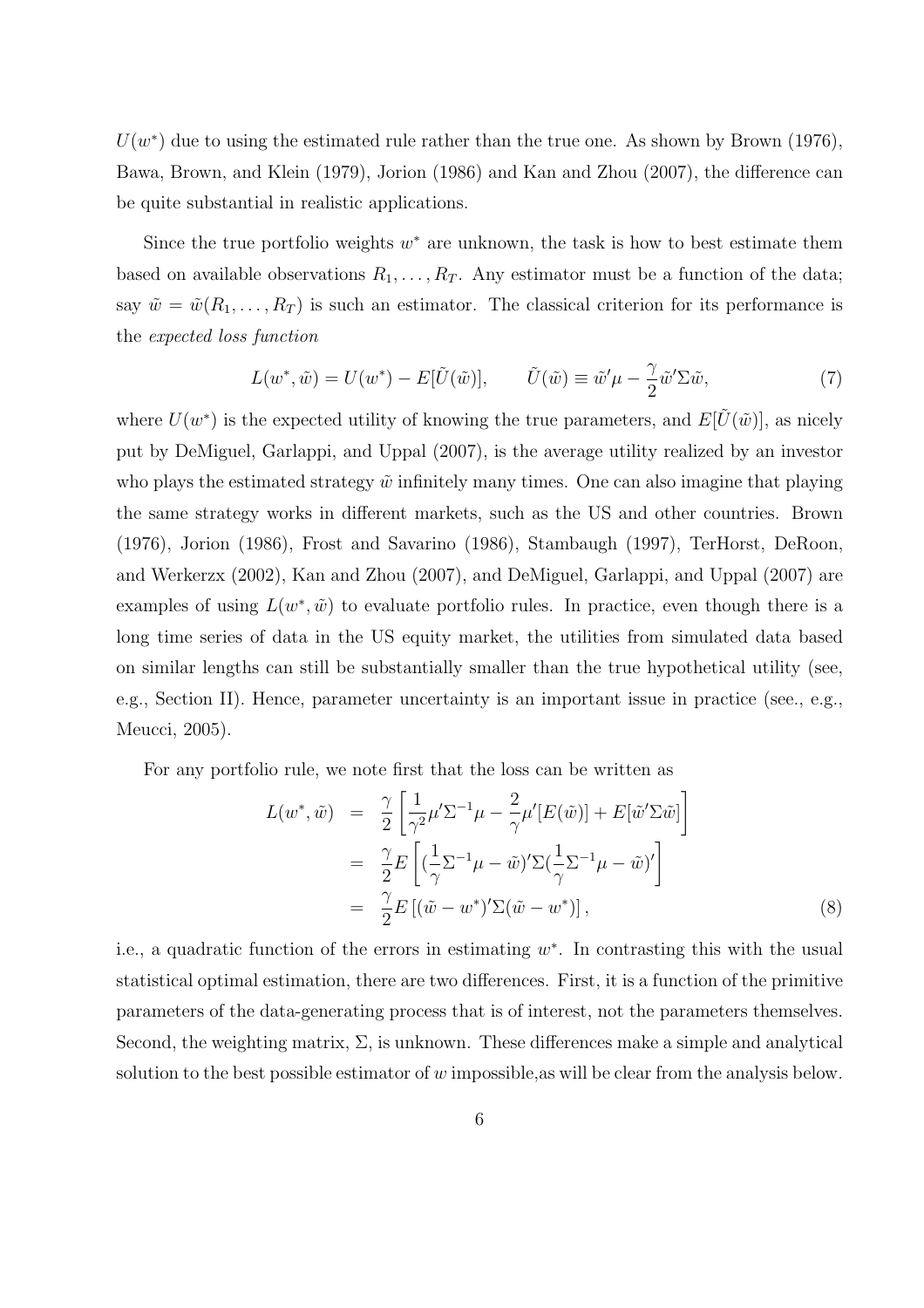#### B. Optimal Combinations

The naive  $1/N$  rule is a special estimator of  $w^*$  that ignores all data information, and can be expressed as

$$
w_e \equiv c_e 1_N,\tag{9}
$$

where  $c_e$  is a scalar determining the total allocation to risky assets per dollar. The simple naive diversification  $1/N$  rule takes  $c_e = 1/N$ , and so  $w_e = 1/N$ , which invests  $1/N$  of each dollar into each of the N risky assets. In general,  $w_e$  allocates funds equally among the N risky assets with the total allocation equal to  $Nc_e$ , and it allocates the rest,  $1 - Nc_e$ , into the riskless asset. Since DeMiguel, Garlappi, and Uppal (2007) focus their studies on the naive  $1/N$  rule, we will also do so in what follows.

Although the naive  $1/N$  rule is quite simple, DeMiguel, Garlappi, and Uppal (2007) show that it can perform remarkably well under certain conditions. Indeed, when the assets returns have equal means and variances and when they are independent,  $1/N$  is the best one with suitable risk aversion adjustment. As is well known in statistics (see, e.g., Lehmann, E. L., and George Casella, 1998), 1/N is the common choice of a good shrinkage point for improving the estimation of the mean of a multivariate distribution. However, there is an important problem with the  $1/N$  rule. It makes no use of sample information, and will always fail to converge to the true optimal rule when it does not happen to be equal to it. If it has a large difference from the true optimal rule, its performance must be poor.

To improve the 1/N rule with sample information, consider the following combination of the  $1/N$  with an unbiased ML estimator of  $w^*$ ,

$$
\hat{w}_s = (1 - \delta)w_e + \delta \bar{w},\tag{10}
$$

where

$$
\bar{w} = \frac{1}{\gamma} \tilde{\Sigma}^{-1} \hat{\mu} \tag{11}
$$

satisfies  $E\bar{w} = w^*$  with  $\tilde{\Sigma} = T\hat{\Sigma}/(T - N - 2)$ , and  $\delta$  is the combination parameter,  $0 \leq$  $\delta \leq 1$ . Intuitively, an optimal combination of  $w_e$  and  $\bar{w}$  should be at least as good as any of them used alone. Since  $w_e$  is constant, its loss will remain the same even if we have an infinite number of samples. On the other hand,  $\bar{w}$  performs well when the available sample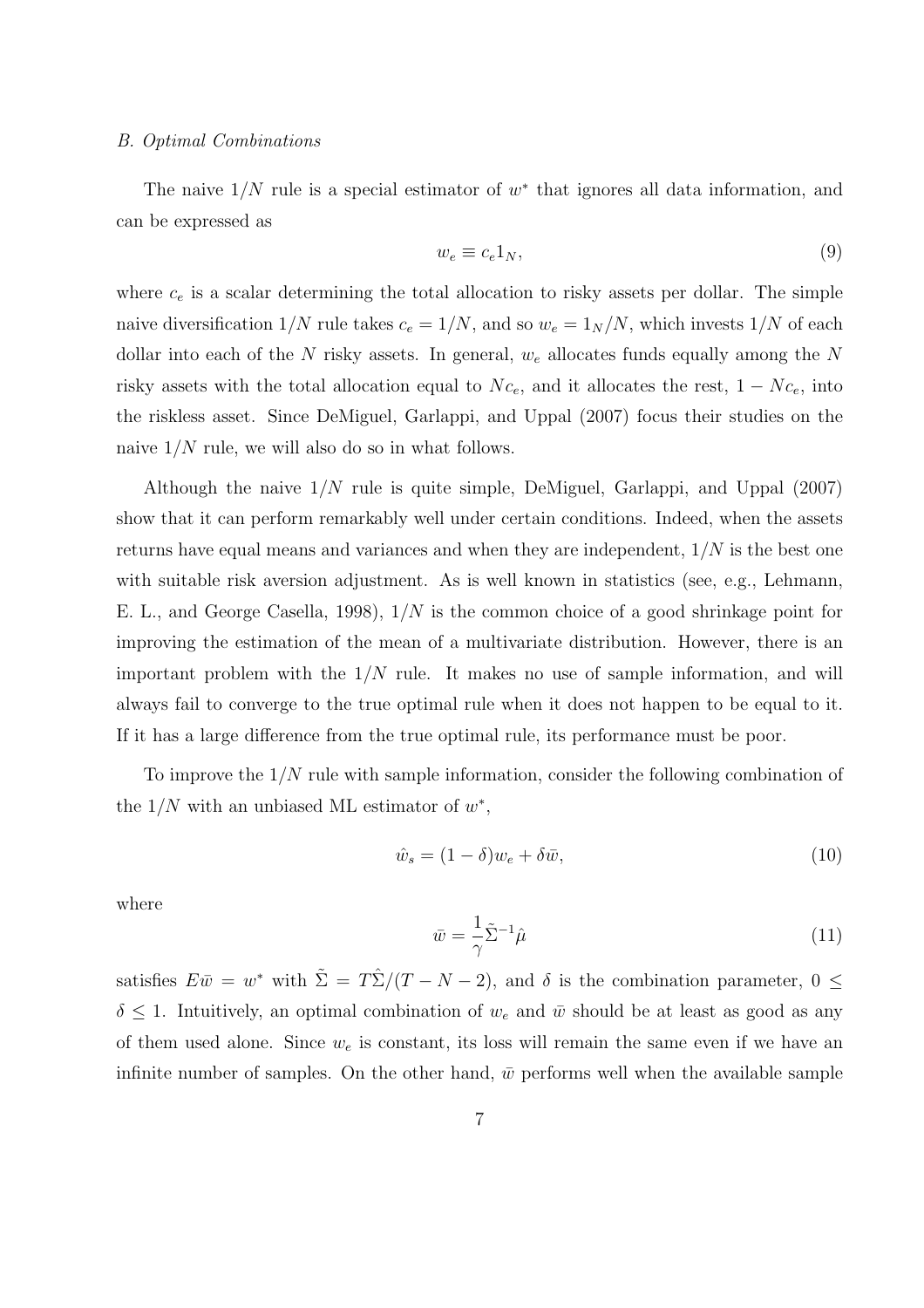is large enough. Hence, a combination of  $w_e$  and  $\bar{w}$  can make use of the sample information to pin down where the true rule is, and in so dosing improves the  $1/N$ . The combination is also known as a shrinkage estimator in statistics, which shrinks the  $1/N$  rule toward the true rule.

Formally, because of (8) and  $E\bar{w} = w^*$ , the expected loss associated with using  $\hat{w}_s$  is

$$
L(w^*, \hat{w}_s) = \frac{\gamma}{2} \left[ (1 - \delta)^2 (w_e - w^*)' \Sigma (w_e - w^*) + \delta^2 E \left( (\bar{w} - w^*)' \Sigma (\bar{w} - w^*) \right) \right]
$$
  
=  $\frac{\gamma}{2} \left[ (1 - \delta)^2 \pi_1 + \delta^2 \pi_2 \right],$  (12)

where

$$
\pi_1 = w'_e \Sigma w_e - \frac{2}{\gamma} w'_e \mu + \frac{1}{\gamma^2} \theta^2,\tag{13}
$$

$$
\pi_2 = \frac{1}{\gamma^2} (c_1 - 1)\theta^2 + \frac{c_1}{\gamma^2} \frac{N}{T}
$$
\n(14)

with  $\theta^2 = \mu' \Sigma^{-1} \mu$  and

$$
c_1 = \frac{(T-2)(T-N-2)}{(T-N-1)(T-N-4)}.\t(15)
$$

Equation (13) is trivial, and equation (14) follows from both equation (30) of Kan and Zhou  $(2007)$  and equation  $(12)$  here. Equation  $(12)$  is quite intuitive. The  $1/N$  rule is an estimator of w with bias, but zero variance, while  $\bar{w}$  is unbiased, but with nonzero variance. Therefore, the loss depends on  $\delta$ , which determines the tradeoff between bias and variance. If the bias is large, the  $1/N$  should be weighted less and vice versa.

Interestingly, as long as  $w_e$  is not exactly equal to  $w^*$ ,  $\delta$  can be chosen small enough to make the loss of the combination rule smaller than it would be using the  $1/N$  rule alone. Summarizing this, we have

**Proposition 1:** If  $0 < \delta < 2\pi_1/(\pi_1 + \pi_2)$ , then the combination estimator  $\hat{w}_s$  has a strictly smaller loss than the 1/N rule.

Proposition 1 (proofs of all propositions are given in the appendix) says that the  $1/N$ can be dominated by the combination estimator as long as the true  $w^*$  lies outside any given neighborhood of  $1/N$ . For example, in an application in which we are confident that  $w_e$ must have at least some bias so that  $\pi_1 > a_1$ , a given positive constant, and if the weighted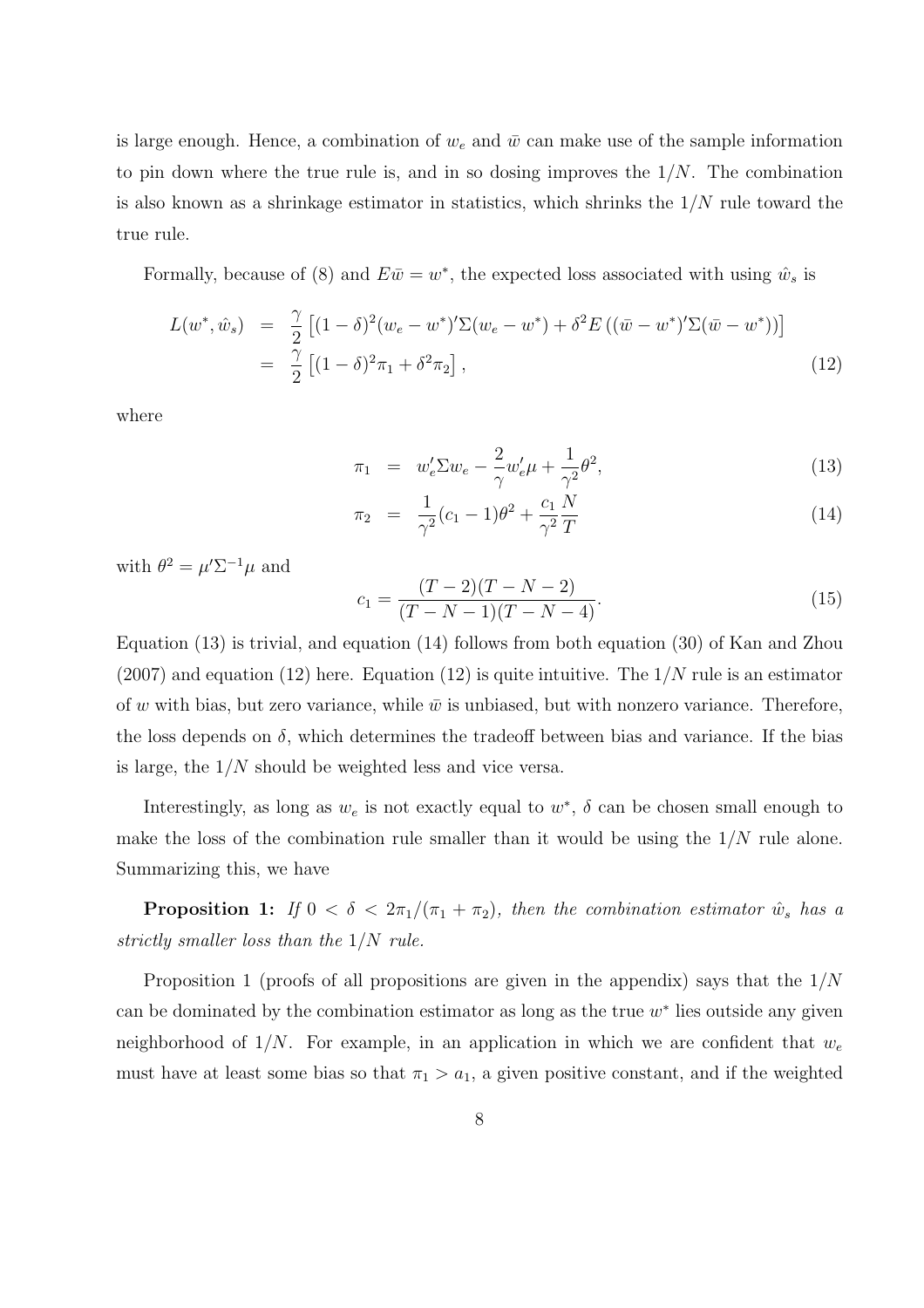variance of  $\bar{w}$ , as measured by  $\pi_2$ , is less than  $a_2$ , another given positive constant, then any positive  $\delta$  that is less than  $2a_1/(a_1 + a_2)$  will always make the combination estimator to have a smaller loss than the  $1/N$  rule.<sup>6</sup>

However, improving upon  $1/N$  is not the goal. What we need is a good rule that can perform well across models or assumptions. For this purpose, we optimize  $\delta$  in equation (12) to get a new rule. It is clear that the optimal choice of  $\delta$  is

$$
\delta^* = \frac{\pi_1}{\pi_1 + \pi_2},\tag{16}
$$

the midpoint of the bound given by Proposition 1. But this value is unknown, and has to be estimated.  $\pi_1$  and  $\pi_2$  can be estimated by

$$
\hat{\pi}_1 = w'_e \hat{\Sigma} w_e - \frac{2}{\gamma} w'_e \hat{\mu} + \frac{1}{\gamma^2} \tilde{\theta}^2,\tag{17}
$$

$$
\hat{\pi}_2 = \frac{1}{\gamma^2} (c_1 - 1) \tilde{\theta}^2 + \frac{c_1}{\gamma^2} \frac{N}{T}, \tag{18}
$$

where  $\tilde{\theta}^2$  is an accurate estimator  $\theta^2$ , proposed by Kan and Zhou (2007) and given by

$$
\tilde{\theta}^2 = \frac{(T - N - 2)\hat{\theta}^2 - N}{T} + \frac{2(\hat{\theta}^2)^{\frac{N}{2}}(1 + \hat{\theta}^2)^{-\frac{T-2}{2}}}{TB_{\hat{\theta}^2/(1 + \hat{\theta}^2)}(N/2, (T - N)/2)},
$$
\n(19)

where  $\hat{\theta}^2 = \hat{\mu}' \hat{\Sigma}^{-1} \hat{\mu}$  and

$$
B_x(a, b) = \int_0^x y^{a-1} (1-y)^{b-1} dy
$$
\n(20)

is the incomplete beta function. Then, we obtain  $\hat{\delta}_u$ , an estimator of  $\delta^*$ , by plugging  $\hat{\pi}_1$  and  $\hat{\pi}_2$  into (16). This will give us a completely new rule. We summarize the result as

**Proposition 2:** Among the combination rules  $\hat{w}_s = (1 - \delta)w_e + \delta \bar{w}$ , the estimated optional one is

$$
\hat{w}^{\text{CML}} = (1 - \hat{\delta}_u)w_e + \hat{\delta}_u \bar{w},\tag{21}
$$

where the combination coefficient  $\hat{\delta}_u = \hat{\pi}_1/(\hat{\pi}_1 + \hat{\pi}_2)$  with  $\hat{\pi}_1$  and  $\hat{\pi}_2$  given by (17) and (18).

Proposition 2 provides a simple and practical way to combine the  $1/N$  with the unbiased ML estimator  $\bar{w}$ . Theoretically, if  $\delta$  were known, the combination rule must dominate  $1/N$ unless  $w^* = 1/N$ . But  $\delta$  is unknown and has to be estimated in practice. This will introduce

<sup>6</sup>Proposition 1 can be extended to any fixed constant rule.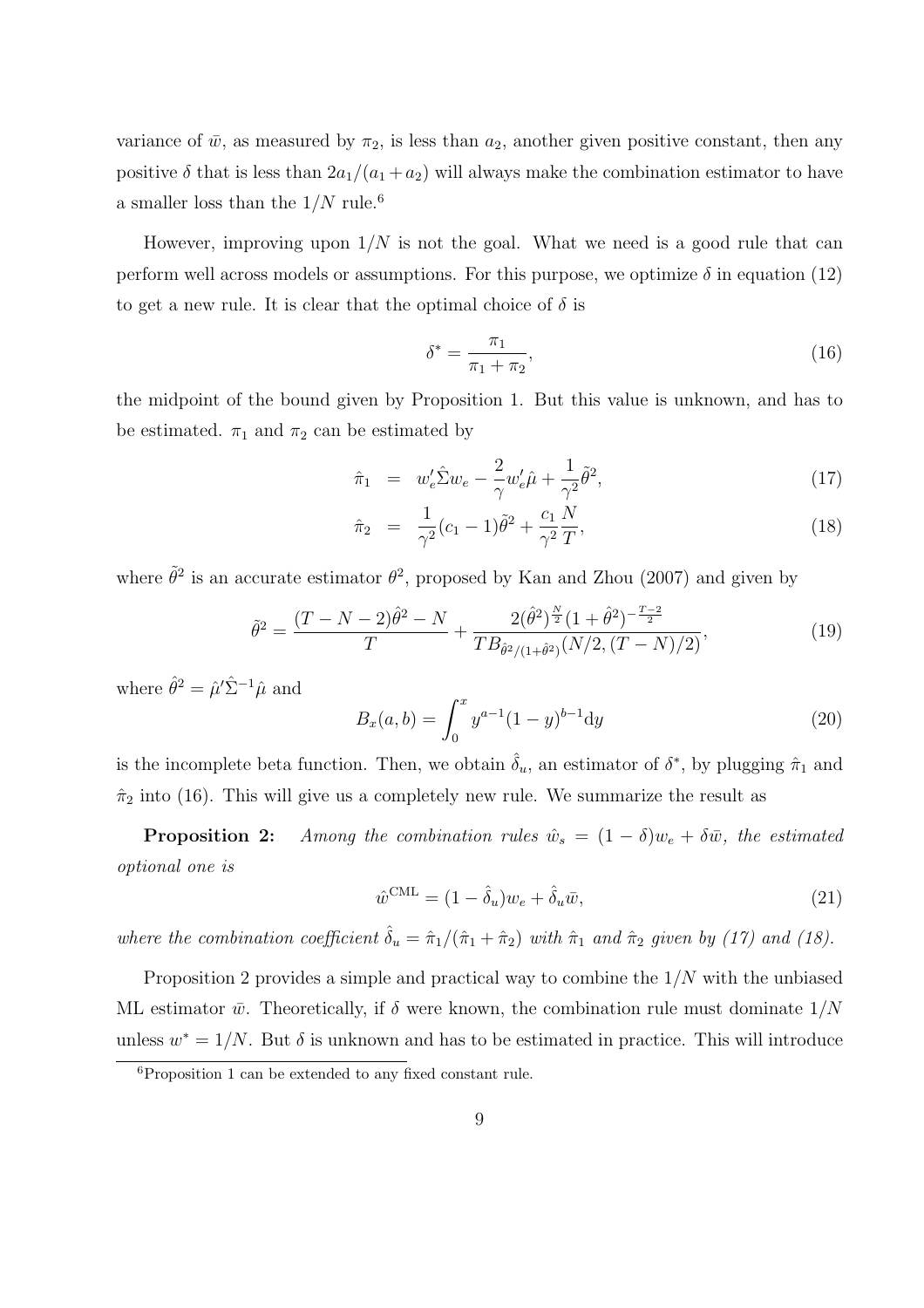a loss in the expected utility due to errors in estimating  $\delta$ , making it uncertain whether  $\hat{w}^{\text{CML}}$  can still outperform 1/N. Although the magnitude of the estimation error varies over empirical applications,  $\hat{w}^{\text{CML}}$  does outperform  $1/N$  with T as small as 120 in most scenarios of later simulations. Clearly, as T goes to infinity,  $\hat{w}^{\text{CML}}$  converges to the true optimal portfolio.

As alternatives, we can also consider an optimal combination of  $1/N$  with either the threefund rule of Jorion (1986) or the three-fund rule of Kan and Zhou (2007). Since the latter two rules are better than the unbiased ML one, the new combinations are likely to be even better. However, terms like  $1'_N \hat{\Sigma}^{-1} 1_N$  and  $\hat{\mu} \hat{\Sigma}^{-1} \hat{\mu}$  enter Jorion's estimator nonlinearly in both numerators and denominators of the function of interest (see, e.g.,  $(A29)$ ) in the Appendix). As a result, analytical expressions for the combination coefficients are not feasible. As a result, we will derive here only the combination with Kan and Zhou's three-fund rule.

The three-fund rule of Kan and Zhou (2007) is motivated by adding the global minimum variance portfolio into the usual ML estimator to hedge the estimation risk. The rule can be analytically written as

$$
\hat{w}^{\text{KZ}} = \frac{T - N - 2}{\gamma c_1 T} \left[ \hat{\eta} \hat{\Sigma}^{-1} \hat{\mu} + (1 - \hat{\eta}) \hat{\mu}_g \hat{\Sigma}^{-1} 1_N \right],\tag{22}
$$

where

$$
\hat{\eta} = \hat{\psi}^2 / (\hat{\psi}^2 + N/T), \qquad \hat{\psi}^2 = (\hat{\mu} - \hat{\mu}_g 1_N)' \hat{\Sigma}^{-1} (\hat{\mu} - \hat{\mu}_g 1_N)
$$
(23)

and  $\hat{\mu}_g = \hat{\mu}' \hat{\Sigma}^{-1} 1_N / 1_N' \hat{\Sigma}^{-1} 1_N$ . To provide the combination estimator, we introduce the following parameter estimators (whose meaning is evident from the proof in the Appendix),

$$
\hat{\pi}_{13} = \frac{1}{\gamma^2} \tilde{\theta}^2 - \frac{1}{\gamma} w_e' \hat{\mu} + \frac{1}{\gamma c_1} \Big( [\hat{\eta} w_e' \hat{\mu} + (1 - \hat{\eta}) \hat{\mu}_g w_e' \mathbb{1}_N] - \frac{1}{\gamma} [\hat{\eta} \hat{\mu}' \tilde{\Sigma}^{-1} \hat{\mu} + (1 - \hat{\eta}) \hat{\mu}_g \hat{\mu}' \tilde{\Sigma}^{-1} \mathbb{1}_N] \Big),
$$
\n(24)

$$
\hat{\pi}_3 = \frac{1}{\gamma^2} \tilde{\theta}^2 - \frac{1}{\gamma^2 c_1} \left( \tilde{\theta}^2 - \frac{N}{T} \hat{\eta} \right). \tag{25}
$$

With these preparations, we are ready to summarize the result as

**Proposition 3:** Among the combination rules  $\hat{w}_s = (1 - \delta)w_e + \delta \hat{w}^{KZ}$  of the 1/N with  $\hat{w}^{KZ}$  the three-fund rule of Kan and Zhou (2007), the estimated optional one is

$$
\hat{w}^{\text{CKZ}} = (1 - \hat{\delta}_k)w_e + \hat{\delta}_k \hat{w}^{\text{KZ}},\tag{26}
$$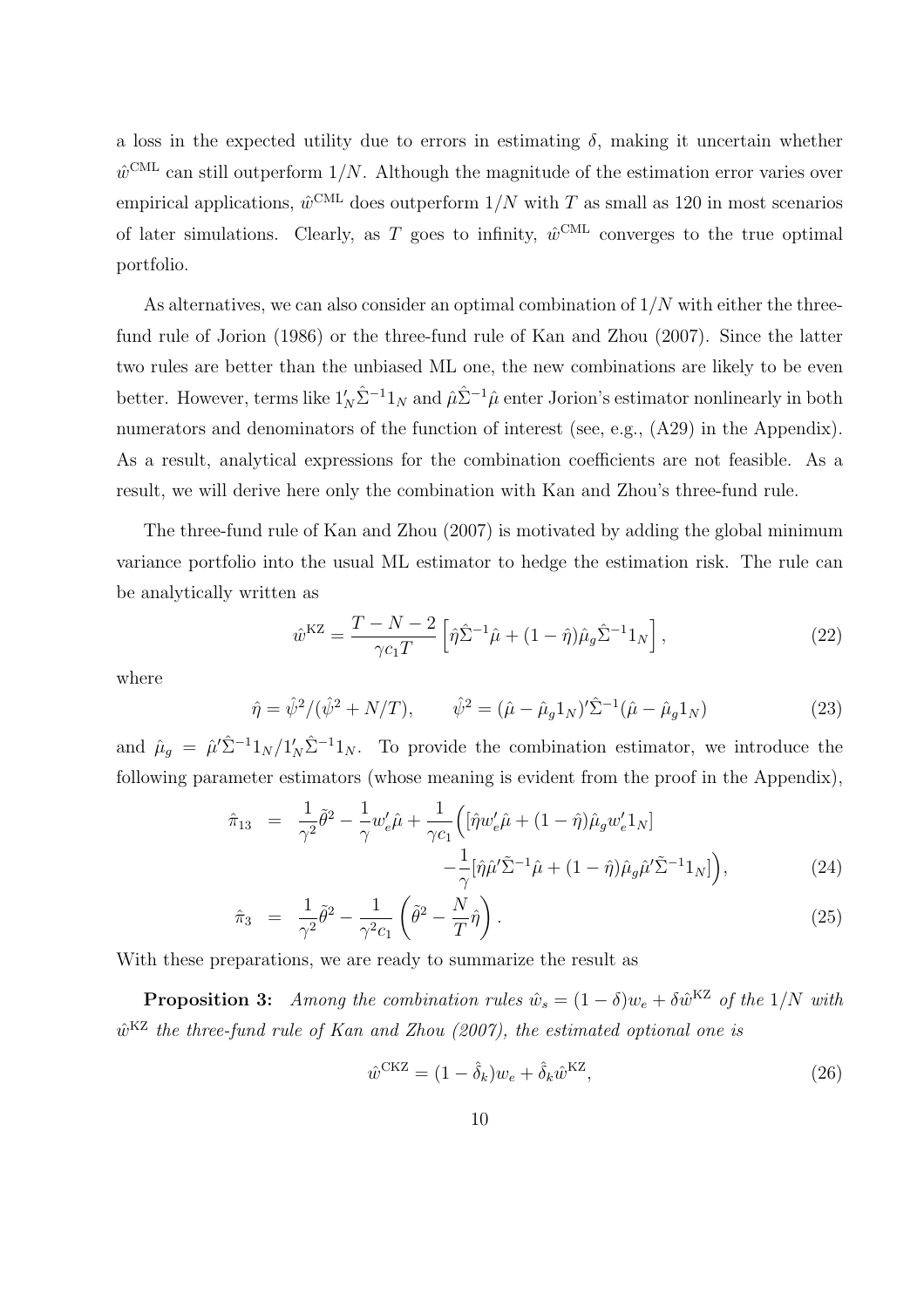where the combination coefficient  $\hat{\delta}_k = (\hat{\pi}_1 - \hat{\pi}_{13})/(\hat{\pi}_1 - 2\hat{\pi}_{13} + \hat{\pi}_3)$  with  $\hat{\pi}_1$ ,  $\hat{\pi}_{13}$  and  $\hat{\pi}_3$  given by  $(17)$ ,  $(24)$  and  $(25)$ , respectively.

Proposition 3 provides the estimated optimal combination rule that combines the 1/N optimally with  $\hat{w}^{KZ}$ . By design, it should be better than the  $1/N$  if the errors in estimating  $\delta_k$  are small and if the  $1/N$  is not exactly identical to the optimal rule. This is indeed often the case in our later simulations. Overall, while DeMiguel, Garlappi, and Uppal (2007) find that the  $1/N$  rule is difficult to beat, we provide two new combination strategies and show that they can beat the  $1/N$  rule easily under reasonable conditions.

### C. Rules Based on Factor Models

The market model regression,

$$
R_{t,j} = \alpha_j + \beta_j R_{t,m} + \epsilon_{t,j}, \quad j = 2, 3, ..., N,
$$
\n(27)

has a long history in finance, where  $R_{t,m}$  is the market excess return, and  $R_{t,j}$ 's are excess returns on other risky assets of interest, and  $\epsilon_{t,j}$ 's are the regression residuals with a diagonal covariance matrix  $\Sigma_{\epsilon}$ . In equilibrium, the Sharpe-Lintner's CAPM implies that the  $\alpha$ 's should be zeros. However, it is well-known that the CAPM does not hold exactly, and it is usually replaced by multi-factor models, such as the three-factor model of Fama and French (1993). Hence we consider a general K-factor model,

$$
R_{tq} = \alpha + \beta F_t + \epsilon_t, \qquad t = 1, 2, ..., T,
$$
\n
$$
(28)
$$

where  $F_t$  is a K-vector of excess returns on K investable factors,  $R_{tq}$  is an  $(N - K)$ -vector of excess returns on non-factor risky assets, and  $\epsilon_t$  are the residuals with diagonal covariance matrix  $\Sigma_{\epsilon}$ . Putting the K factor returns in the first component, then we have the mean and covariance of the N risky assets,

$$
\mu = \begin{pmatrix} \mu_F \\ \mu_R \end{pmatrix} = \begin{pmatrix} 0_K \\ \alpha \end{pmatrix} + \begin{pmatrix} \mu_F \\ \beta \mu_F \end{pmatrix} \tag{29}
$$

and

$$
\Sigma = \begin{pmatrix} \Sigma_F & \Sigma_F \beta' \\ \beta \Sigma_F & \beta \Sigma_F \beta' + \Sigma_\epsilon \end{pmatrix},\tag{30}
$$

where  $\mu_F$  and  $\Sigma_F$  are the mean and covariance matrix of  $F_t$  and  $\mu_R$  is the mean of  $R_{tq}$ .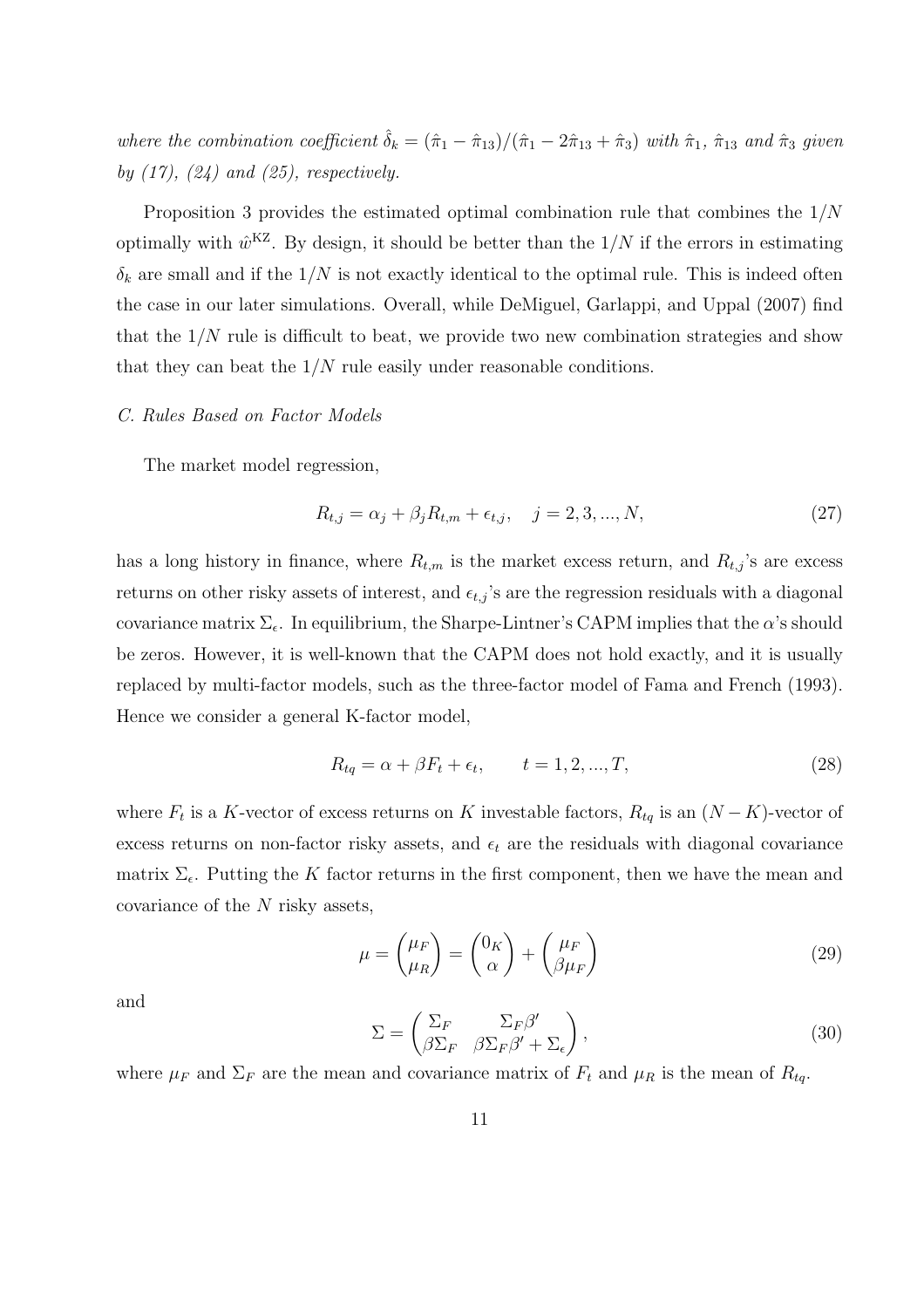The question here is that, given a factor model for the return generating process, how one can make use of this information in forming the optimal portfolio in the presence of parameter uncertainty? Let  $\hat{\mu}_F$  and  $\hat{\Sigma}_F$  be the sample mean and covariance matrix of the factors, and  $\hat{\alpha}$ ,  $\hat{\beta}$  and  $\hat{\Sigma}_{\epsilon}$  be the standard ML estimator of the parameters. Then, it is easy to write the ML estimator of the optimal rule in terms of these sample statistics. While the K-factor model is likely to improve the estimate accuracy on  $\Sigma$ , it does little in estimating the asset means. To provide a better estimator for the means which are related to the pricing errors, we use a James-Stein estimator for  $\alpha$ ,

$$
\hat{\alpha}^{JS} = \left[1 - \frac{(N-3)(1 + \hat{\mu}'_F \hat{\Sigma}_F^{-1} \hat{\mu}_F)}{T \hat{\alpha}' \hat{\Sigma}_\epsilon^{-1} \hat{\alpha}}\right]^+ \hat{\alpha}.\tag{31}
$$

With the above preparations, we can summarize our K-factor mode based rule as:

Proposition 4: Given the K-factor model, the ML rule that uses both the factor structure and the James-Stein estimator for the alphas is

$$
\hat{w}^{\text{FAC}} = \frac{1}{\gamma} \begin{pmatrix} \hat{\Sigma}_F^{-1} \hat{\mu}_F - \hat{\beta}' \hat{\Sigma}_\epsilon^{-1} \hat{\alpha}^{\text{JS}} \\ \hat{\Sigma}_\epsilon^{-1} \hat{\alpha}^{\text{JS}} \end{pmatrix},\tag{32}
$$

where  $\hat{\alpha}^{JS}$  is the James-Stein estimator given by (31).

McKinlay and Pastor (2000) propose a similar rule for factor models. They assume a latent factor structure that can be more reasonable in practice. In contrast,  $\hat{w}^{\text{FAC}}$  assumes not only a factor model, but also known factors. If the factors are misidentified in an application, it is unlikely to perform well, as shown later. Hence,  $\hat{w}^{\text{FAC}}$  is useful in comparison only for knowing how much the factor structure can help, and should be used with caution unless one is sure of the known factor models.

#### D. Optimal Three- and Four-fund Rules

Consider first  $\hat{w}^{\text{CML}}$ , the combination rule that combines  $1/N$  with the unbiased estimator. This is a restricted three-fund rule that allocates  $\delta$  amount per dollar in a fund with weights  $1/N$  and  $(1-\delta)$  per dollar in a fund with weights  $\bar{w}$ , with, in addition, a cash position of  $(1 - \delta)(1 - \bar{w})$ . Apart from a scalar, the two basis funds,  $1/N$  and  $\bar{w}$ , are the same as the other two funds with weights  $1_N$  and  $\bar{w}_p = \hat{\Sigma}^{-1}\hat{\mu}$ , respectively. Hence, as an extension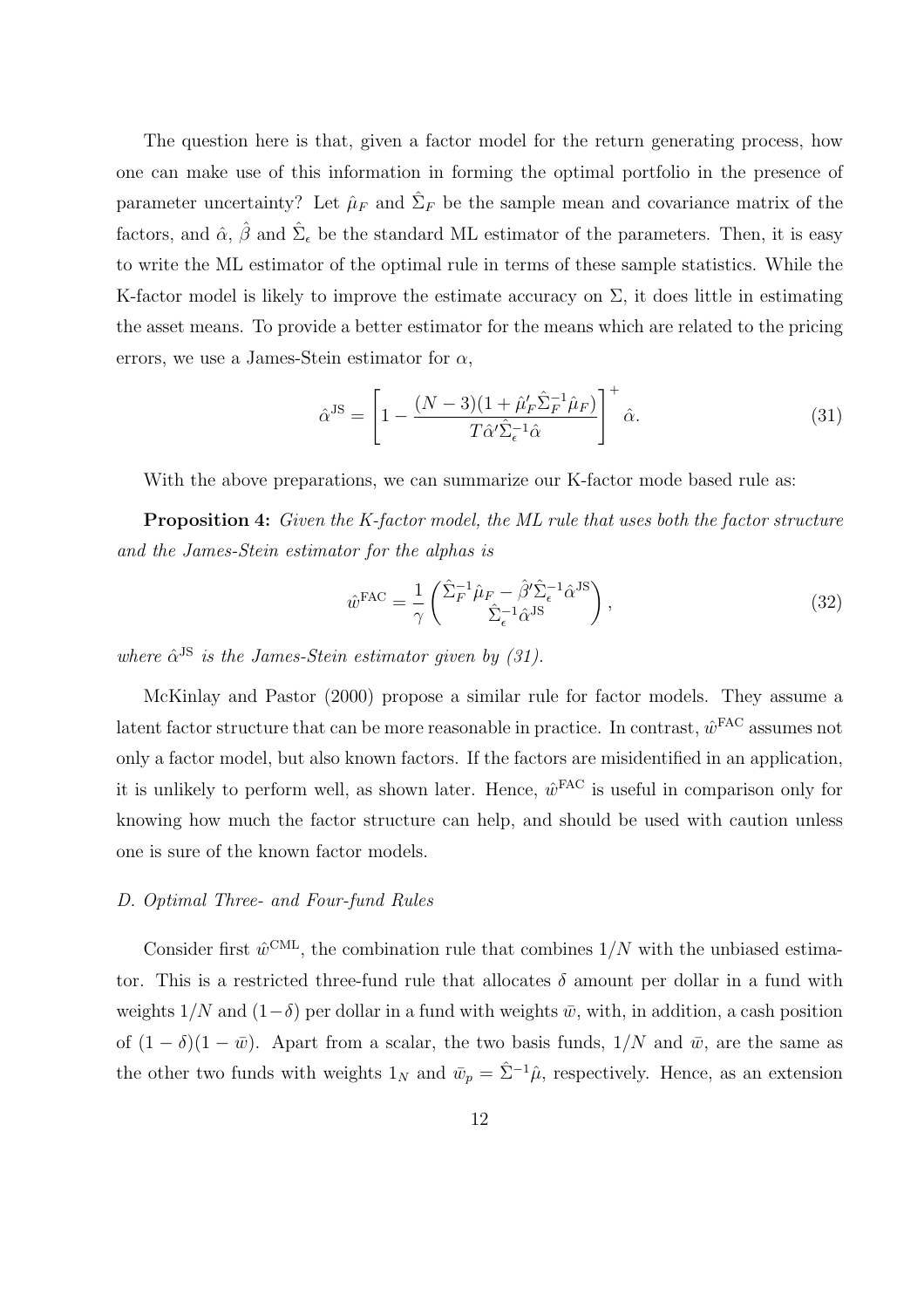of  $\hat{w}^{\text{CML}}$ , we examine here a more general three-fund combination,

$$
\hat{w} = q_1 1_N + q_2 \bar{w}_p,\tag{33}
$$

where  $q_1$  and  $q_2$  are constants. The optimal choice of  $q_1$  and  $q_2$  are given by

**Proposition 5:** Given portfolios  $1_N$  and  $\bar{w}_p$ , the optional coefficients  $q_1$  and  $q_2$ , that maximize the expected utility, are

$$
\begin{pmatrix} q_1^* \\ q_2^* \end{pmatrix} = \begin{pmatrix} 1_N' \Sigma 1_N & c_2 1_N' \mu \\ c_2 1_N' \mu & c_3 (\theta^2 + N/T) \end{pmatrix}^{-1} \begin{pmatrix} \frac{1}{\lambda} 1_N' \mu \\ \frac{1}{\gamma} c_2 \theta^2 \end{pmatrix},
$$
(34)

where  $c_1$  is given by (15),  $c_2 = T/(T - N - 2)$  and  $c_3 = \frac{T^2(T-2)}{(T-N-1)(T-N-2)(T-N-4)}}$ .

Proposition 5 provides the optimal three-fund rule that allocates money into three funds: cash,  $1_N$  and  $\bar{w}_p$ , with the cash position being  $1 - q_1^* 1'_N 1_N - q_2^* \bar{w}_p' 1_N$ . Although  $q_1^*$  and  $q_2^*$ depend on unknown parameters, they can be estimated from data. We will refer to the estimated optimal three-fund rule as

$$
\hat{w}^{3F} = \hat{q}_{1u} 1_N + \hat{q}_{2u} \bar{w}_p,\tag{35}
$$

where  $\hat{q}_{1u}$  and  $\hat{q}_{2u}$  are the sample analogues of  $q_1^*$  and  $q_2^*$ .

Consider now an extension of  $\hat{w}^{\text{CKZ}}$ . This will utilize a combination of all the four funds, the earlier three funds with the addition of the global minimum variance portfolio. That is, we examine

$$
\hat{w} = q_1 1_N + q_2 \bar{w}_p + q_3 \bar{w}_g,\tag{36}
$$

where  $\bar{w}_g = \hat{\Sigma}^{-1} 1_N$  is proportional to the estimated global minimum mean-variance portfolio, and the  $q$ 's are constants. We summarize the result as

**Proposition 6:** Given portfolios  $1_N$ ,  $\bar{w}_p$ , and  $\bar{w}_g$ , the optional coefficients  $q_1$ ,  $q_2$ , and  $q_3$ , that maximize the expected utility, are given by

$$
\begin{pmatrix} q_1^* \\ q_2^* \\ q_3^* \end{pmatrix} = \begin{pmatrix} 1'_N \Sigma 1_N & c_2 1'_N \mu & c_2 N \\ c_2 1'_N \mu & c_3 (\theta^2 + N/T) & c_3 1'_N \Sigma^{-1} \mu \\ c_2 N & c_3 1'_N \Sigma^{-1} \mu & c_3 1'_N \Sigma^{-1} 1_N \end{pmatrix}^{-1} \begin{pmatrix} \frac{1}{\lambda} 1'_N \mu \\ \frac{1}{\gamma} c_2 \theta^2 \\ c_2 1'_N w^* \end{pmatrix} . \tag{37}
$$

Proposition 6 provides the optimal combination given the four funds: cash,  $1_N$ ,  $\bar{w}_p$  and  $\bar{w}_g$ , with the cash position of  $1-q_1^*1_N'1_N-q_2^*1_N'\bar{w}_p-q_3^*1_N'\bar{w}_g$ . As before, although  $q_1^*$ ,  $q_2^*$  and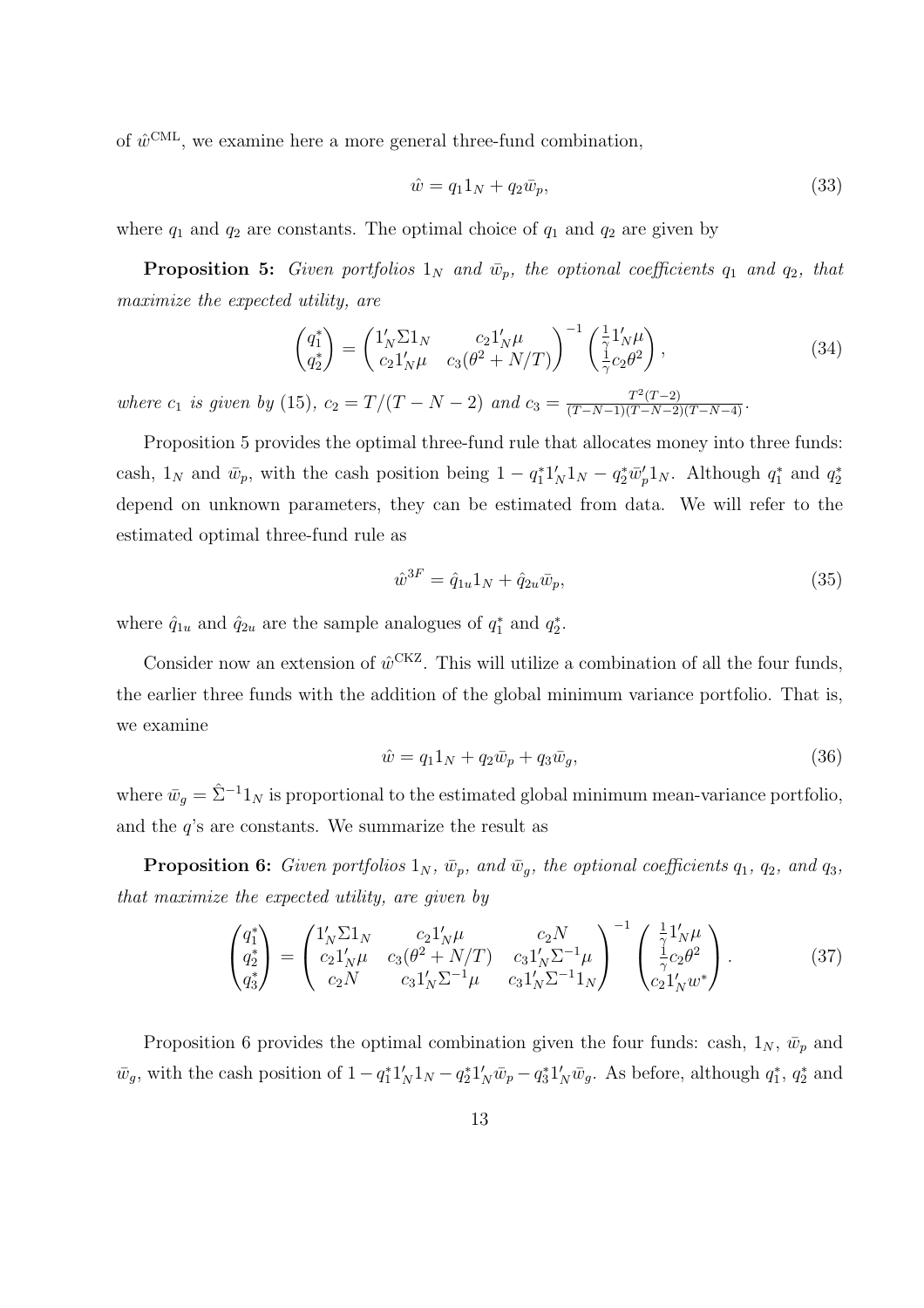q∗ <sup>3</sup> depend on unknown parameters, they can be estimated from data. We will refer to the estimated optimal four-fund rule as

$$
\hat{w}^{4F} = \hat{q}_{1k} 1_N + \hat{q}_{2k} \bar{w}_p + \hat{q}_{3k} \bar{w}_g,\tag{38}
$$

where  $\hat{q}_{1k}$ ,  $\hat{q}_{2k}$ , and  $\hat{q}_{3k}$  are the sample analogues of  $q_1^*$ ,  $q_2^*$ , and  $q_3^*$ . Theoretically, if the optimal q∗'s are known, the four-fund rule must outperform both the combination rules and  $\hat{w}^{3F}$ . However, the four-fund rule must be estimated, and it has one or two more parameters to estimate than the others. Hence, empirically, whether it outperforms the others depends on the estimation errors in obtaining the  $q^*$ 's. This is an issue to be studied in the next section.

# II. Performance Evaluation

In this section, we evaluate the performances of various rules – the  $1/N$ , some of the best existing rules and those proposed here, with data simulated from a range of possible models of the asset returns. In addition, we examine their performances with real data sets.

#### A. Comparison in A One-factor Model

DeMiguel, Garlappi, and Uppal (2007) simulated data from a one-factor model only. Their approach is similar to that in MacKinlay and Pastor (2000). In their simulations, they assume that the factor  $R_{t,m}$  in equation (27) has an annual excess return of 8% and an annual standard deviation of 16%. The mispricing  $\alpha$  is set to zero, and the factor loadings,  $\beta$ , are evenly spread between 0.5 and 1.5. Finally, the variance-covariance matrix of noise,  $\Sigma_{\epsilon}$ , is assumed to be diagonal, with elements drawn from a uniform distribution with support  $[0.10, 0.30]$  so that the cross-sectional average annual idiosyncratic volatility is 20%. We follow their procedure exactly in what follows with two extensions. The first is that we examine not only a case of risk-aversion 3, but also a case of  $\gamma = 1$ . The second is that we allow the case of nonzero alphas as well to assess the impact of mispricing on the results. This seems of applied interest because no known one-factor or K-factor models hold exactly in practice.

Table I provides the average expected utilities of various rules in the one-factor model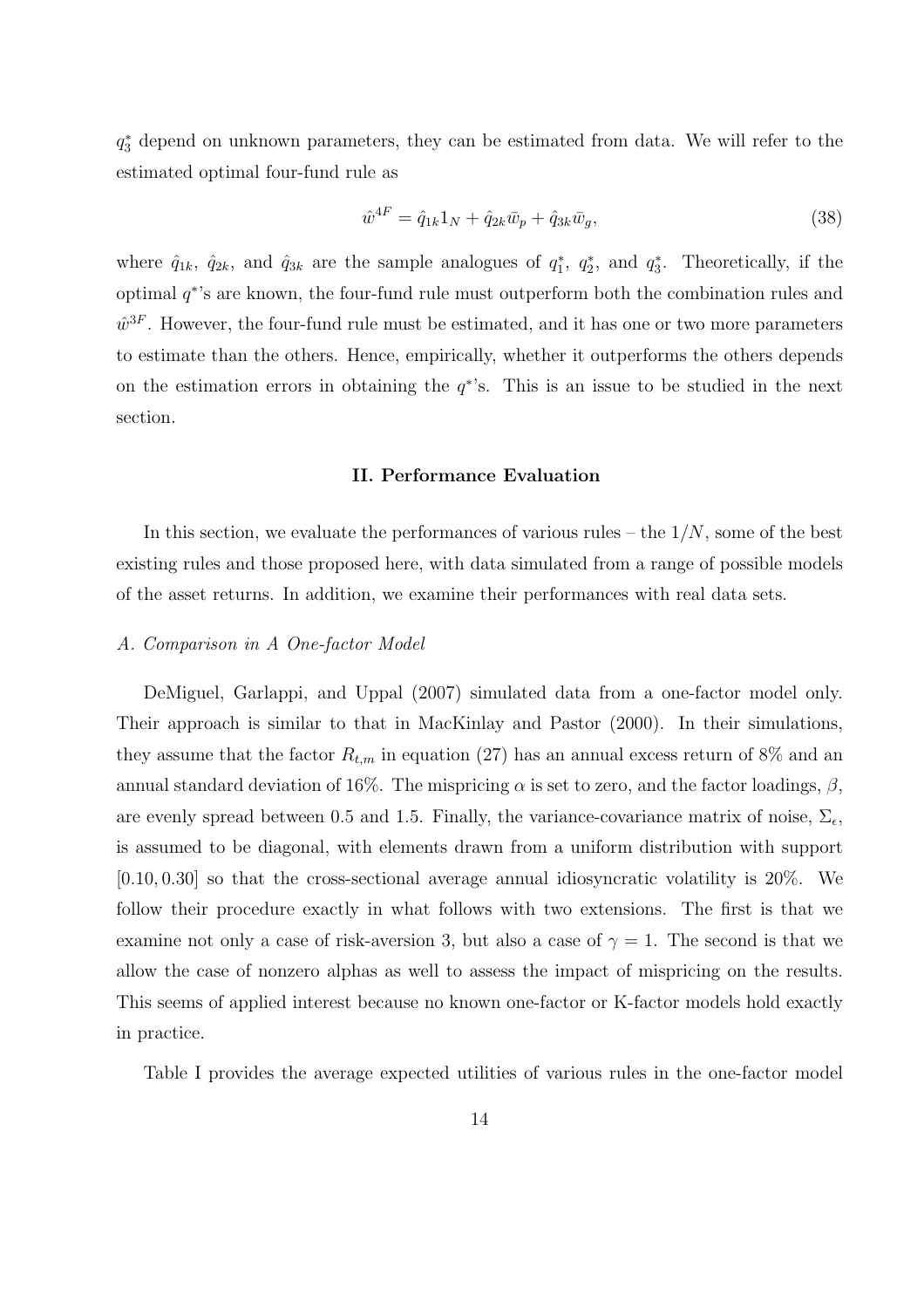without mispricing and with  $N = 25$  assets. The results both here and later are all based on 10,000 simulated data sets. Panel A of the table corresponds to the case studied earlier by DeMiguel, Garlappi, and Uppal (2007) with  $\gamma = 3$ . The true expected utility is 4.17, while the  $1/N$  rule achieves a close value of 3.89 (all utilities are annualized and in percentage points). In contrast, the combination rules,  $\hat{w}^{\text{CML}}$  and  $\hat{w}^{\text{CKZ}}$ , have utility values of only 1.68 and 3.71, respectively, when  $T = 120$ . Although the values from  $\hat{w}^{\text{CKZ}}$  are close to those of the  $1/N$ , they are smaller until T is 3000. Theoretically, if the true combination coefficient were known,  $\hat{w}^{\text{CKZ}}$  must outperform the 1/N. But the coefficient is unknown and has to be estimated from data. As a result, the estimation errors make  $\hat{w}^{KZ}$  underperform. Clearly, the difference is small and negligible. It should be noted that the underperformance occurs only in this special simulation setup.

Why does the  $1/N$  perform so well in the above simulation? This is because that the  $1/N$  rule is equivalent roughly to a  $100\%$  investment in holding the factor portfolio in the assumed factor model. To see why, we note first that the betas are evenly spread between 0.5 and 1.5, and so the  $1/N$  equal-weighted portfolio of the risky assets should be close to the factor portfolio. Second, under the assumption of no mispricing, the factor portfolio is on the efficient frontier; the optimal portfolio must be proportional to it, and the proportion depends on  $\gamma$ . The optimal weights on the factor portfolio are

$$
w^* = \frac{1}{\gamma} \frac{\mu_f}{\sigma_f^2},\tag{39}
$$

where  $\mu_f$  and  $\sigma_f^2$  are the factor excess return and variance, respectively. When  $\mu_f = 8\%$  and  $\sigma_f = 16\%$ , and when  $\gamma = 3$ ,  $w^* \approx 0.33 \times 0.08/0.16^2 = 1.03$ . This means that with  $\gamma = 3$ the optimal portfolio is  $103\%$  of the factor portfolio. Hence, the  $1/N$  portfolio is roughly the optimal one. This is also evident by its utility value of 3.89. As this value is close to the maximum possible, it is therefore true that the  $1/N$  performs well, and will be difficult to beat by any rules that are estimated from the data.

Theoretically,  $\hat{w}^{3F}$  and  $\hat{w}^{4F}$  should dominate the two combination rules, respectively, if the combination coefficients were known. But the combination coefficients have to be estimated, and there is one more parameter compared with the corresponding combination rules. As a result, the performances of the rules depend on the tradeoff between the gains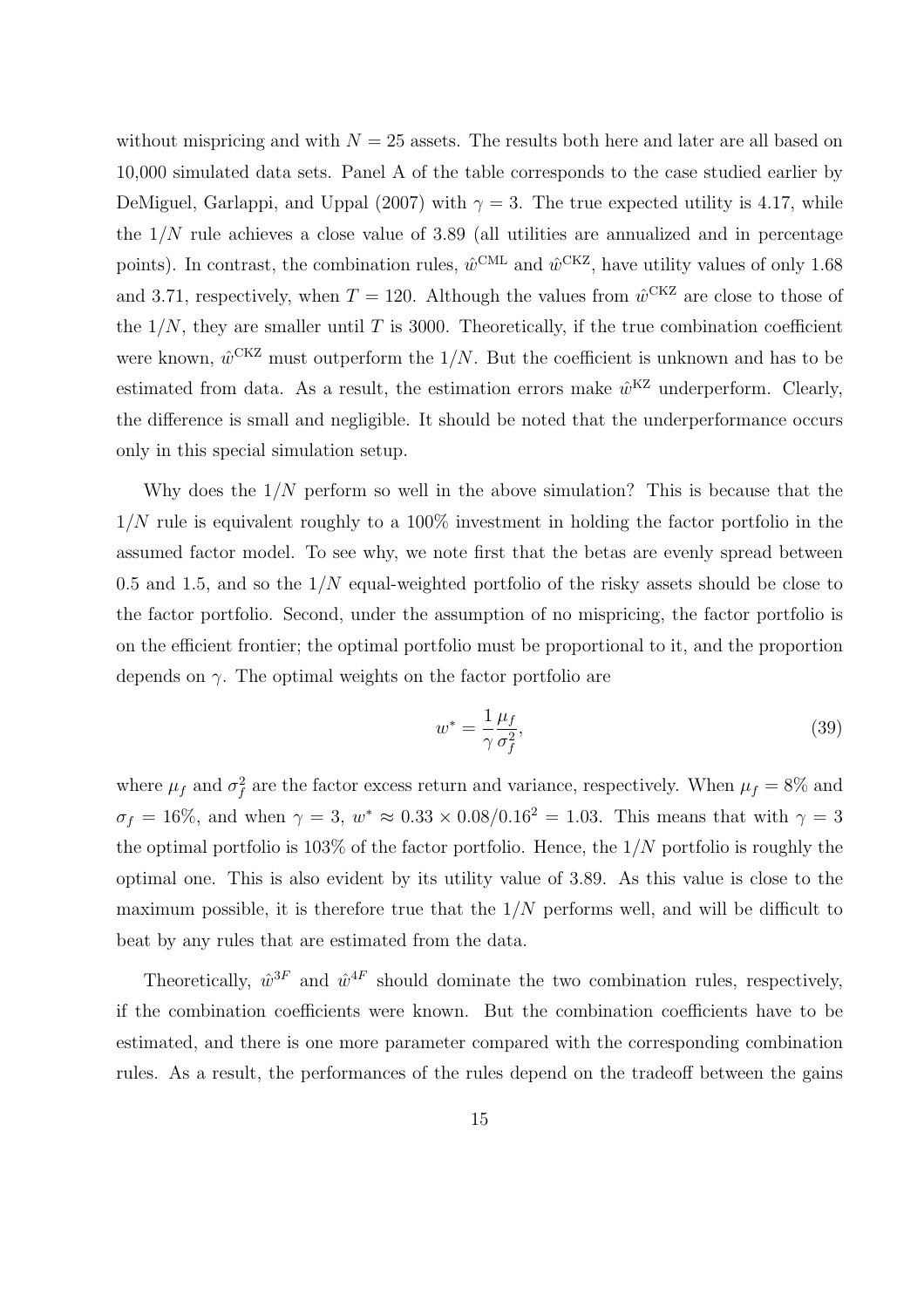from using one additional parameter with the losses from the estimation errors in estimating the additional parameter. The results of Panel A simply say that the estimation errors in this case are more important than the gains in making them underperform. However, it will not always be the case, as we will soon show in Panel B.

Of the existing rules examined by Kan and Zhou (2007) and DeMiguel, Garlappi, and Uppal (2007), we only study four of them here. The first three are the better ones: MacKinlay and Pastor's (2000) rule, Jorion's (1986) three-fund rule (see the Appendix for the details of these two rules) and Kan and Zhou's (2007)  $\hat{w}^{KZ}$ . The fourth one is the popular ML estimator,  $\hat{w}^{\text{ML}}$ . When  $T = 120$ , while the MacKinlay and Pastor (2000) rule has a positive value of 2.11, the next two rules have negative ones,  $-12.85$  and  $-2.15$ , making it worse to invest in the risky assets than otherwise. The worst rule, the standard ML rule, has a value of −85.72. Interestingly, with the factor model information,  $\hat{w}^{\text{FAC}}$  does much better than  $\hat{w}^{\text{ML}}$ , and even slightly outperforms the MacKinlay and Pastor (2000) rule. As T increases, these four rules perform better. However, consistent with DeMiguel, Garlappi, and Uppal's  $(2007)$  finding, they still underperform the  $1/N$  even when the sample size is as large as 6000. Overall, when  $T < 960$ , the  $1/N$  rule performs the best.

Earlier analysis on the  $1/N$  rule reveals also that, when  $\gamma = 1$ , the  $1/N$  rule will not be close to the optimal one. This is evident from Panel B of Table I. In this case, the optimal investment is more aggressive and uses leverage. The expected utility is 12.50 by holding the true optimal portfolio. If the  $1/N$  rule is followed, the expected utility is much lower: 6.63. Interestingly, when  $T = 120$ , although the  $1/N$  is not optimal, it still beats other rules with the exception of  $\hat{w}^{\text{FAC}}$ . The reason is that it holds correctly the right efficient portfolio, though the proportion is incorrect. In contrast, the other rules must hold a portfolio based on estimated weights, which approximate the efficient portfolio weights with potentially large estimation errors. Nevertheless, the utility from  $\hat{w}^{\text{CKZ}}$  has a very close value of 6.36, and it beats the  $1/N$  when  $T \geq 240$ . Another interesting fact is that  $\hat{w}^{3F}$  and  $\hat{w}^{4F}$  outperform their combination counterparts substantially when  $T \geq 480$ . Now the gains dominate in the tradeoff between the gains due to additional parameters and the losses due to additional estimation errors. Moreover, both the MacKinlay and Pastor (2000) and  $\hat{w}^{\text{FAC}}$  perform very well too. It seems that the factor structure information is valuable if the data are indeed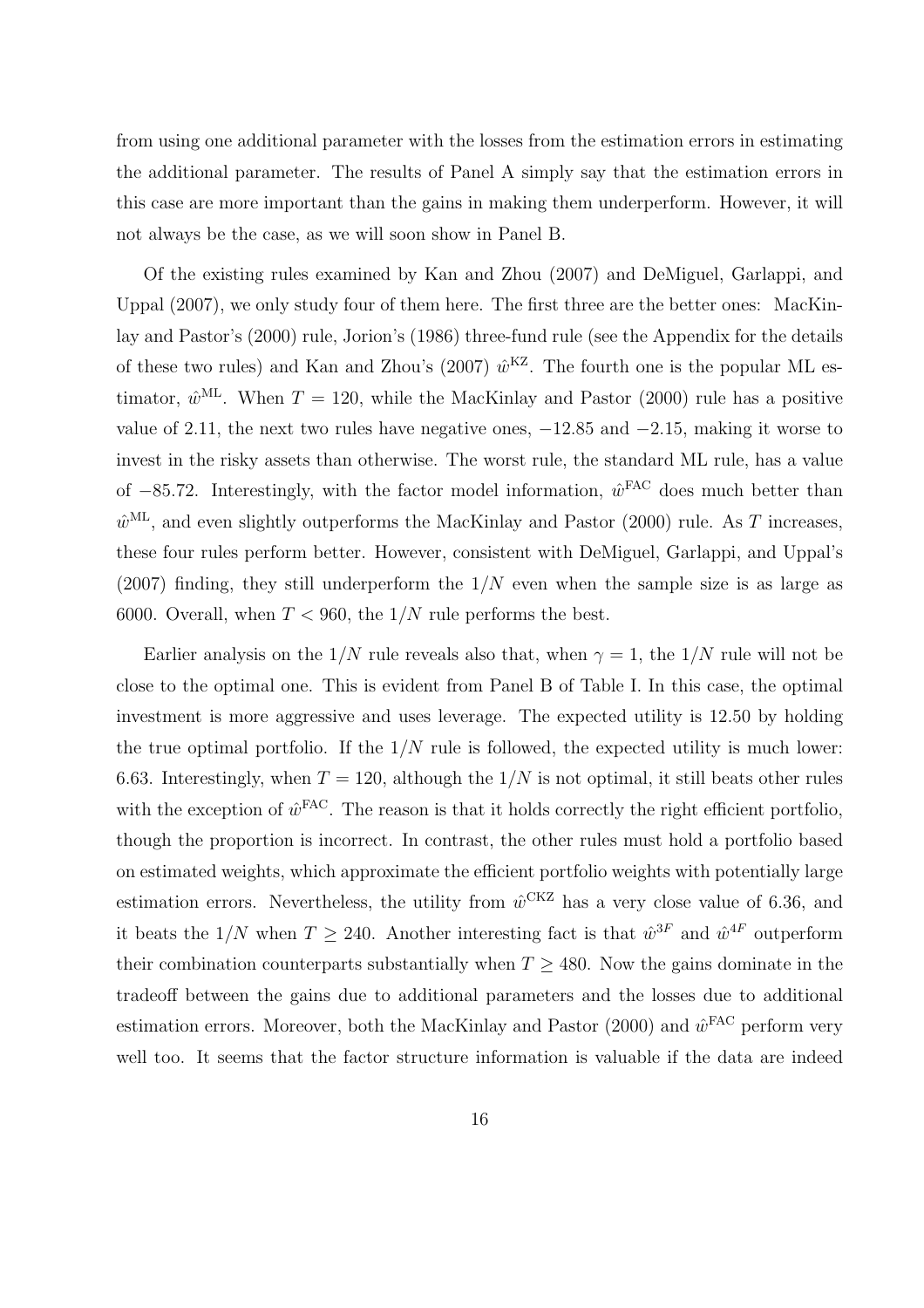drawn from a factor model. Although not reported here, the results are qualitatively similar when  $\gamma$  is set to 6. After understanding the sensitivity of the 1/N to  $\gamma$ , we assume  $\gamma = 3$  in what follows.

When there is mispricing, the  $1/N$  rule will get the composition of the optimal portfolio incorrect as well, since the factor portfolio will no longer be on the efficient frontier. In this case, the expected utility of the  $1/N$  rule can be far away from the true expected utility. Table II reports the results for two cases of the pricing errors in which the annualized alphas are evenly spread over  $-2\%$  and  $2\%$ , and over  $-5\%$  and  $5\%$ , respectively. In the first case, the  $1/N$  rule has an expected utility of 3.89, about  $40\%$  less than 6.50, the true expected utility. Now even when  $T = 120$ ,  $\hat{w}^{\text{SK}}$  has an almost identical value as the 1/N. As T increases, it beats the  $1/N$  easily. In the second case, as the pricing errors become larger, the  $1/N$  rule has still an expected utility of 3.89, which becomes about 80% less than 18.73, the true expected utility. In this case, both  $\hat{w}^{\text{CML}}$  and  $\hat{w}^{\text{CKZ}}$  beat the  $1/N$  substantially, even when  $T = 120$ , and much more so as T increases. Moreover, when  $T = 480$ , all the other rules, including the standard ML estimator, beat the  $1/N$ . The concern of DeMiguel, Garlappi, and Uppal (2007) in the need of more than 3000 samples vanishes completely in this larger pricing errors case.

Overall, among all the four scenarios examined thus far, the combination rule  $\hat{w}^{\text{CKZ}}$ performs as well as the  $1/N$  in some special cases and much better in general. This suggests that there is indeed value added when using portfolio theory to guide portfolio choice over the use of the  $1/N$  naive diversification. In addition, when T is less than or equal to 240,  $\hat{w}^{\text{CKZ}}$ , though occasionally beaten by others, is the best among all the rules across all scenarios and sample sizes. The above conclusion is also true when the number of assets is 50, as shown in Table III.

Following DeMiguel, Garlappi, and Uppal (2007), we also compare the performances of different rules in terms of Sharpe ratios. Table IV provides the results in the one-factor model. Panel A of the table corresponds to the case studied earlier by DeMiguel, Garlappi, and Uppal (2007). The  $1/N$  portfolio achieves a value of 13.95, which is close to the true Sharpe ratio of 14.43 (all Sharpe ratios are monthly and in percentage points, following the practice in the literature). In contrast, the combination rules,  $\hat{w}^{\text{CML}}$  and  $\hat{w}^{\text{CKZ}}$ , have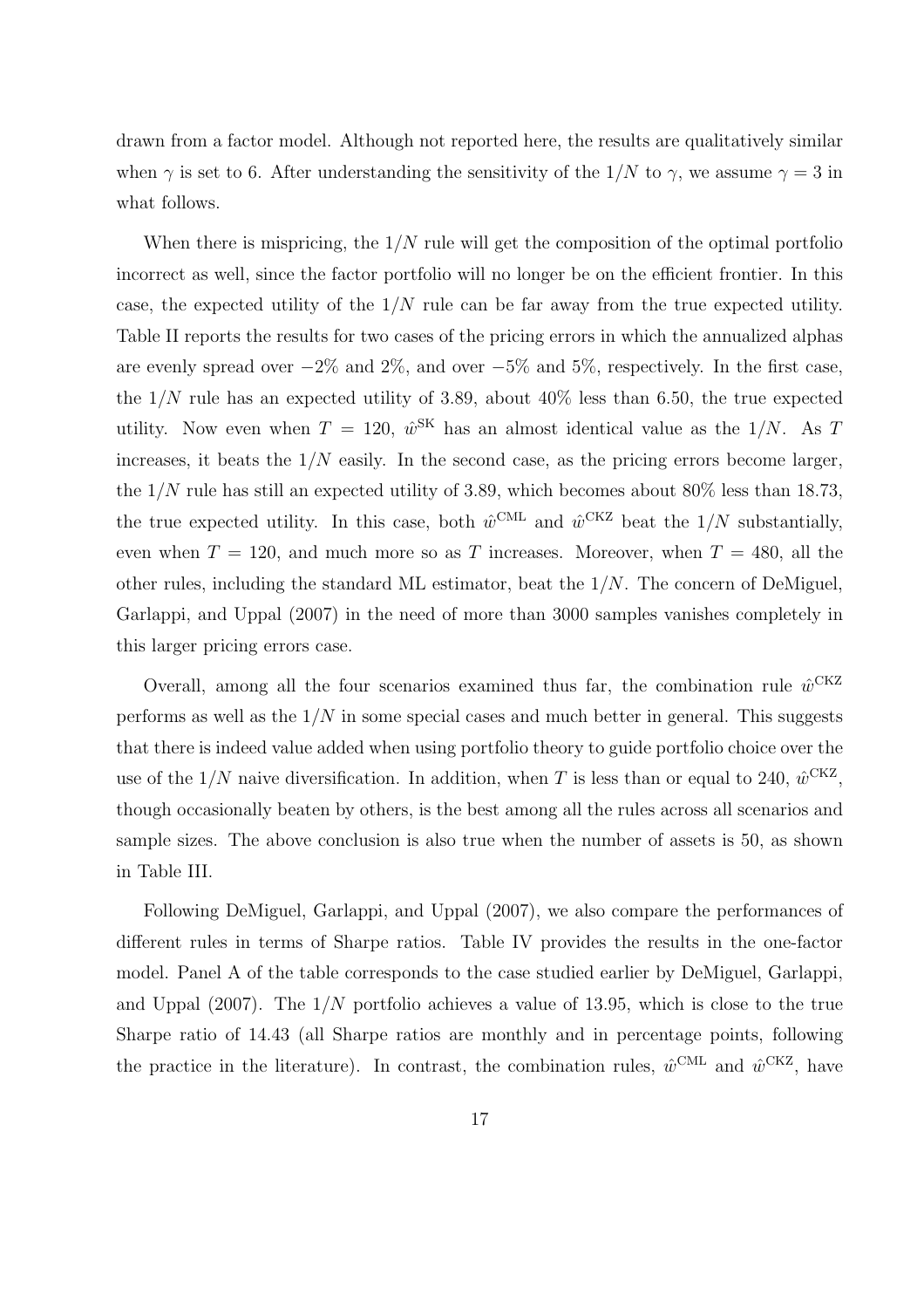values of only 12.04 and 13.70, respectively, when  $T = 120$ . Although the values from the combination rules are close to that of the  $1/N$ , they and other rules have smaller values until T is 3000 with the exception of  $\hat{w}^{\text{FAC}}$ . Similar to the case of utility comparison, the results are driven by the fact that the  $1/N$  portfolio was set roughly equal to the true optimal one.

There are two surprising facts about the performances in terms of Sharpe ratios. In the absence of parameter uncertainty, the optimal portfolio that maximizes the expected utility must also maximize simultaneously the Sharpe ratio. But, in the presence of parameter uncertainty, this is no longer the case. For example, Kan and Zhou (2007) show that an optimal scaling of the covariance matrix can be applied to improve the ML rule to obtain higher expected utility because the scaling affects the mean linearly, but the variance nonlinearly. However, any such scaling is irrelevant here since the same Sharpe ratio will be retained. Because of this, it is surprising that the estimated rules that are designed to maximize the expected utility also have good Sharpe ratios. Second, the usual ML estimator of the true portfolio rule has close Sharpe ratios to the  $1/N$  when  $T = 960$ , a much better performance than the case in terms of the utilities.

When there is mispricing, for brevity, we consider only the case in which the annualized pricing errors ( $\alpha$ 's) are evenly spread over  $-2\%$  and  $2\%$ . Panel B of Table IV reports the results. Now the  $1/N$  rule has an average Sharpe ratio of 13.95, now about  $22\%$  less than 18.02, the true Sharpe ratio. In contrast, even when  $T = 120$ ,  $\hat{w}^{\text{CKZ}}$  has a higher value than the  $1/N$ . As T increases, it beats the  $1/N$  even more. In general, other rules perform well too. Table V provides similar results when  $N = 50$ . Hence, in terms of Sharpe ratios, the use of portfolio theory over the naive  $1/N$  diversification rule becomes even more attractive.

#### B. Comparison in A Three-factor Model

Let us see now how the rules perform in a three-factor model. We use the same assumptions as before, except now we have three factors, which are the market portfolio plus the Fama-French's size and book-to-market portfolios. In the simulation, the means and covariance matrix of factors are calibrated from the monthly data from July 1963 to August 2007. The factor loadings of the non-benchmark risky assets are randomly paired and evenly spread between 0.9 and 1.2 for the market  $\beta$ 's, -0.3 and 1.4 for the size portfolio  $\beta$ 's, and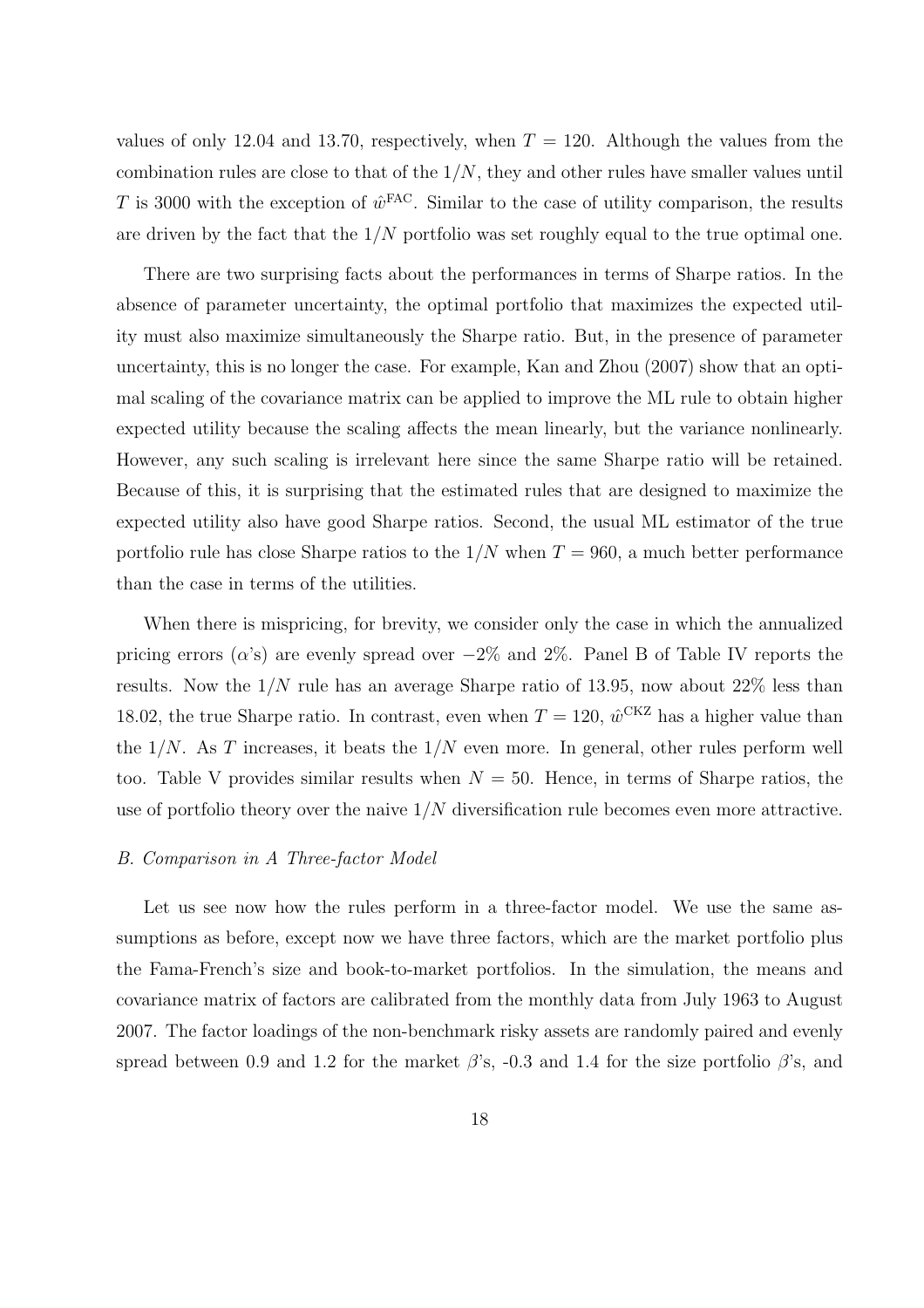-0.5 and 0.9 for the book-to-market portfolio  $\beta$ 's.<sup>7</sup>

In the three-factor model, the  $1/N$  rule is no longer close to the optimal portfolio. This is evident from Table VI, which reports the results for the two cases of the pricing errors, with the annualized  $\alpha$ 's at zero and evenly spread over  $-2\%$  and  $2\%$ , respectively. In the first case, the  $1/N$  rule has an expected utility of 3.85, about 70% less than 12.97, the true expected utility. Now even when  $T = 120$ ,  $\hat{w}^{\text{CKZ}}$  has a higher expected utility, 5.03, than the  $1/N$ . As T increases, both  $w^{\text{CML}}$  and  $w^{\text{CKZ}}$  beats the  $1/N$  substantially. In the second case, when there are some pricing errors, the  $1/N$  rule still has an expected utility of 3.85, which becomes about 75% less than 14.60, the true expected utility. In this case, both  $w^{\text{CML}}$  and  $w<sup>CKZ</sup>$  beat the 1/N by a much greater amount when  $T = 240$  and beyond. Moreover, when  $T = 960$ , and both with and without mispricing, all the other rules except MacKinlay and Pastor's rule, beat the  $1/N$ . Similar results are found in Table VII when  $N = 50$ .

Table VIII reports the Sharpe ratios in the three-factor model when  $N = 25$ . Now the  $1/N$  has a Sharpe ratio about half of the true one. In contrast, most of the rules beat it substantially even when  $T = 120$ . This is consistent with our earlier observation that beating the  $1/N$  is easier in terms of Sharpe ratios than in terms of utilities. When  $N = 50$ , Table IX provides similar results. Overall, in the three-factor model, we find even stronger evidence for beating the  $1/N$  than in the one-factor model. The reason is that the  $1/N$  portfolio deviates more from the optimal portfolio in the three-factor model than in the one-factor one.

#### C. Comparison with Calibrated Prameters

The comparison so far assumes a factor model structure for the return-generating process. In general, investors may have doubts about the validity of any given factor models since no such models can capture fully the dynamics of the returns. It is therefore of interest to compare the performance in the case without imposing any factor model structures. To do so, we consider two cases of using real data to calibrate the parameters. The first case is to use the monthly excess returns of the Fama-French 25 portfolios sorted on size and book-

<sup>7</sup>These three ranges for the factor loadings are based on the ranges of the sample factor loadings of Fama-French's 25 size and book-to-market assets for the monthly data from July 1963 to August 2007.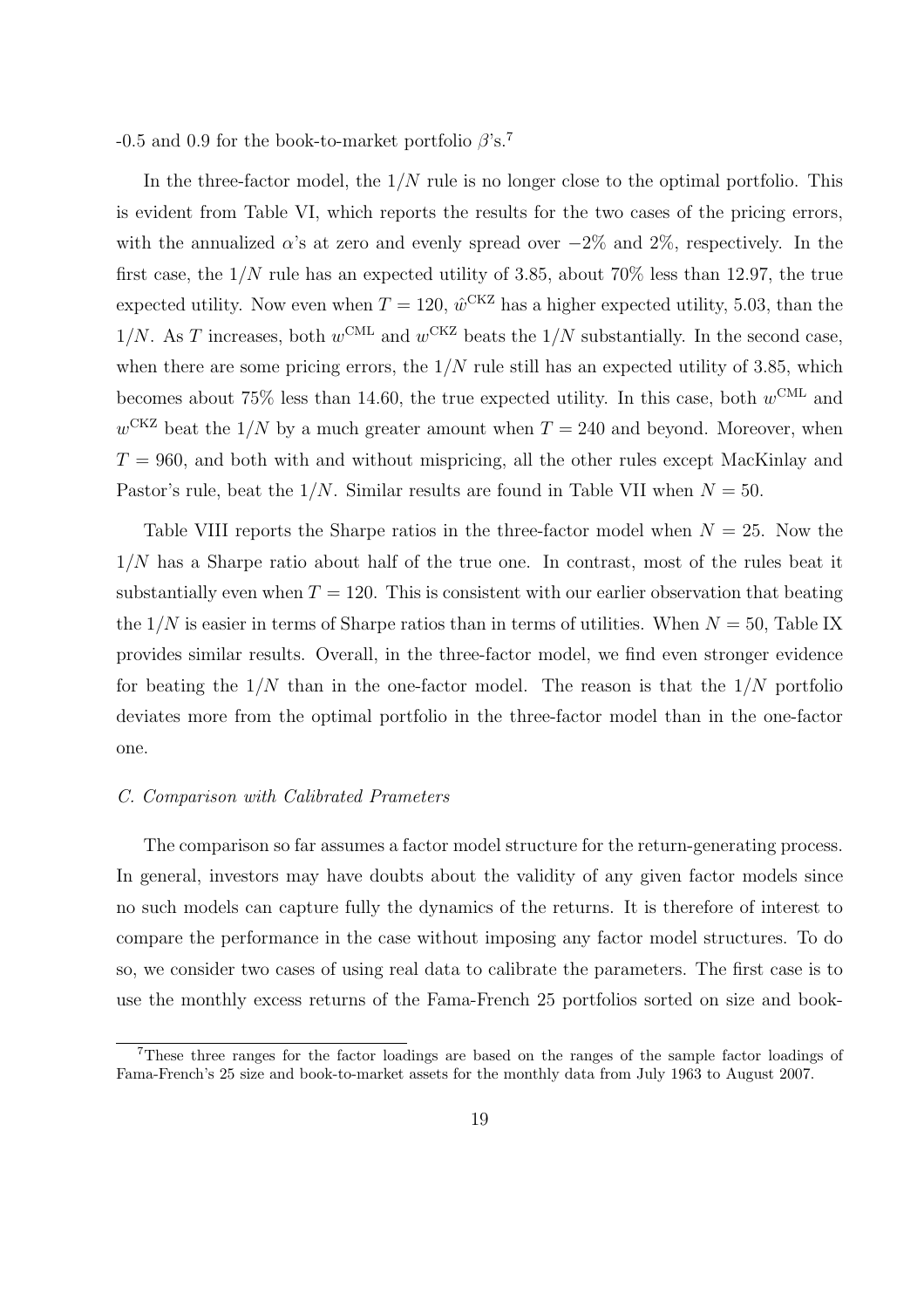to-market ratio from July 1963 to August 2007, and the second is to use the 49 industry portfolios from July 1969 to August 2007 provided on French's web site. The sample means and covariance matrix are treated as the true parameters in the calibration, and then 10,000 data sets are simulated from the normal distribution under the parametric assumptions.

Table X reports the results for both of the cases. In the first case when  $N = 25$ , the  $1/N$ rule has an expected utility of 4.28, about 90% less than 44.96, the true expected utility. Now even when  $T = 120$ ,  $w^{\text{CML}}$  and  $w^{\text{CKZ}}$  have utilities of 17.40 and 12.99, more than three times larger than  $1/N$ . In addition, except the McKinlay and Pastor  $(2000)$  rule and the factor ML rule, all the others beat the  $1/N$  significantly. When  $T = 960$ , their utilities are quickly approaching 44.96. Since now there are no factor structures, this is why the McKinlay and Pastor (2000) rule and  $\hat{w}^{\text{FAC}}$  do not perform as well as before. A similar conclusion also holds for the second case when  $N = 49$ . However, when  $T = 120$ ,  $w^{\text{CML}}$  and  $w^{\text{CKZ}}$  do not beat the  $1/N$  as greatly as before. This is because as N increases, their estimation errors are larger for a given T. Nevertheless, as T increases, they perform much better. In terms of Sharpe ratios, Table XI reports the results. The Sharpe ratios are about twice or more as that of the  $1/N$  for most of the other rules. Now the ML rule has an impressive performance given that how bad it was in terms of utilities. Overall, in comparison with the factor models, the performance of the  $1/N$  rule worsens greatly in the calibrated models. Therefore, there is an unambiguous evidence for the use of the proposed portfolio rules over the naive  $1/N$  one.

#### D. Comparison with Real Data

The results so far are based on simulated data sets. As emphasized by DeMiguel, Garlappi, and Uppal (2007), the advantage of using simulated data is to insulate the comparison results from the small-firm effect, calendar effects, momentum, mean-reversion, fat tails, or other anomalies that have been documented in the literature. In other words, because of the anomalies, results from real data do not constitute a proof that one rule is theoretically better than another. Nevertheless, due to the inclusion of real data in other studies, we in this subsection examine how the rules perform relative to one another with real data. The real data sets used in our analysis below are those used by DeMiguel, Garlappi, and Uppal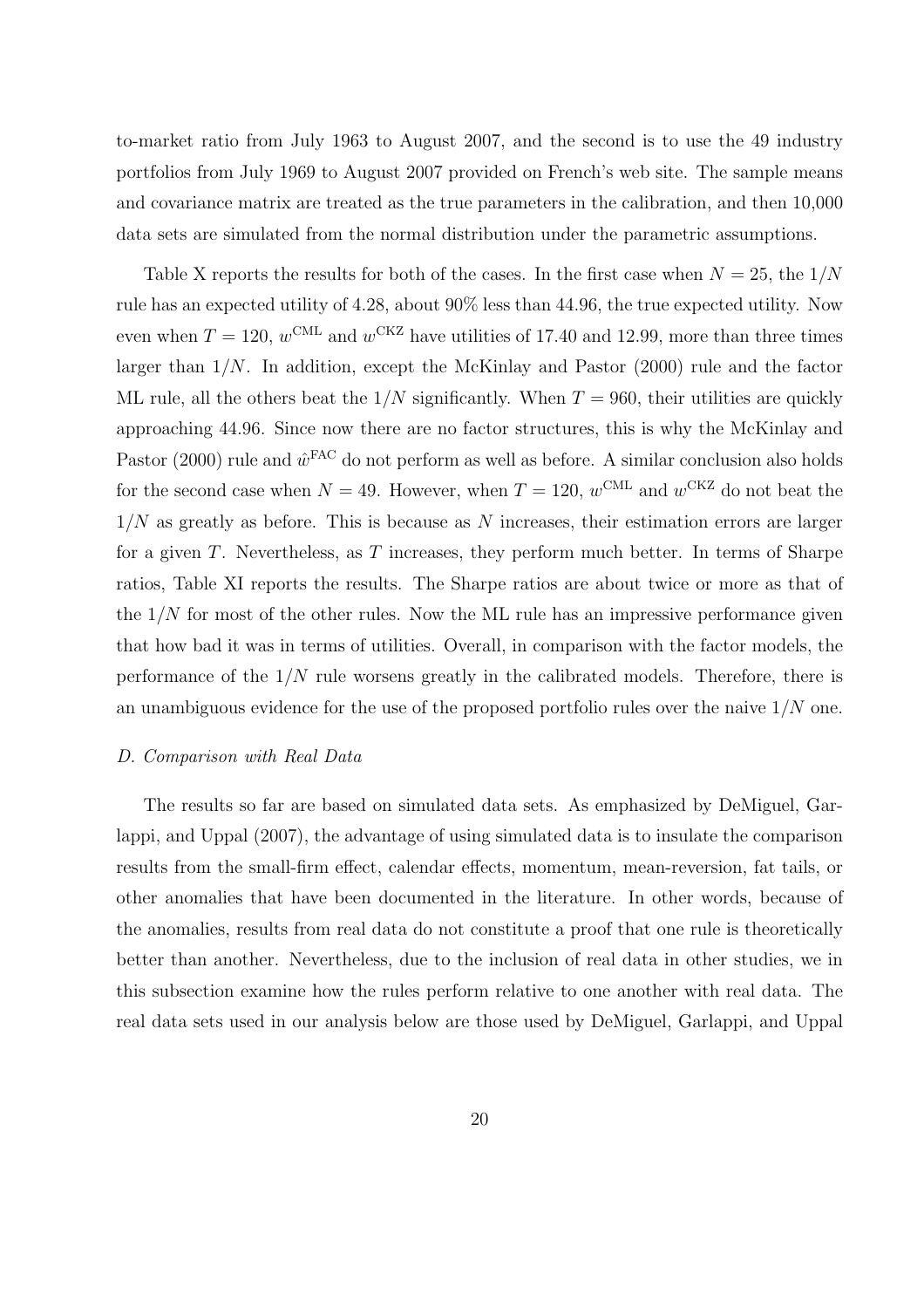$(2007)$ <sup>8</sup> as well as the earlier Fama-French 25 portfolios with the three-factors, and the 49 industry portfolios plus the three factors.<sup>9</sup>

Following DeMiguel, Garlappi and Uppal (2007), we use a "rolling-sample" approach in the estimation. Given a T-month-long dataset of asset returns, we choose an estimation window of length  $M = 120$  and 240 months. In each month t, starting from  $t = M$ , we use the data in the most recent M months to month  $t$  to compute the various portfolio rules, and apply them to determine the investments in the next month. For instance, let  $w_{z,t}$  be the estimated optimal portfolio rule in month t for a given rule 'z', and let  $r_{t+1}$  be the excess return on the risky assets realized in month  $t + 1$ . The realized excess return on the portfolio is  $r_{z,t+1} = w'_{z,t}r_{t+1}$ . We then compute the Sharpe ratio associated with z by dividing the average value of the  $T - M$  realized returns,  $\hat{\mu}_z$ , by the standard deviation,  $\hat{\sigma}_z$ ; and calculate the certainty-equivalent return as

$$
CE_z = \hat{\mu}_z - \frac{\gamma}{2}\hat{\sigma}_z^2,
$$

which can be interpreted as the risk-free rate that an investor is willing to accept in stead of adopting a given risky portfolio rule z. Clearly the higher the CE, the better the rule. As before, we set the risk aversion coefficient  $\gamma$  be 3.

With the real data, the true optimal rule is unknown, but can be approximated by using the ML estimator based on the entire example. This will be referred as the in-sample ML rule. Although this rule is not implementable in practice, it is the rule that one would have obtained based on the ML estimator had he known all the data. Its performance serves as a useful benchmark to see how the estimation errors affect the out-of-sample results. Table XII report the results for the five data sets used by DeMiguel, Garlappi, and Uppal (2007) in their Table 3, and the two additional data sets mentioned earlier.<sup>10</sup> Indeed, due to the limited sample size used in their estimation, all rules have CEs (annualized as before) less than half of those from the in-sample ML rule in most cases.

<sup>8</sup>We thank Victor DeMiguel for the data, a detailed description of which can be found in DeMiguel, Garlappi, and Uppal (2007).

<sup>9</sup>Following Wang (2005), one can exclude the five largest of the Fama-French portfolios to make their linear combinations are not so close to the factors. But doing so has little impact on the results below.

<sup>&</sup>lt;sup>10</sup>Note that, in comaprison with DeMiguel, Garlappi, and Uppal's  $(2007)$  Table 3, there is one missing column of results on the S&P sector data set, which is proprietary and not available here.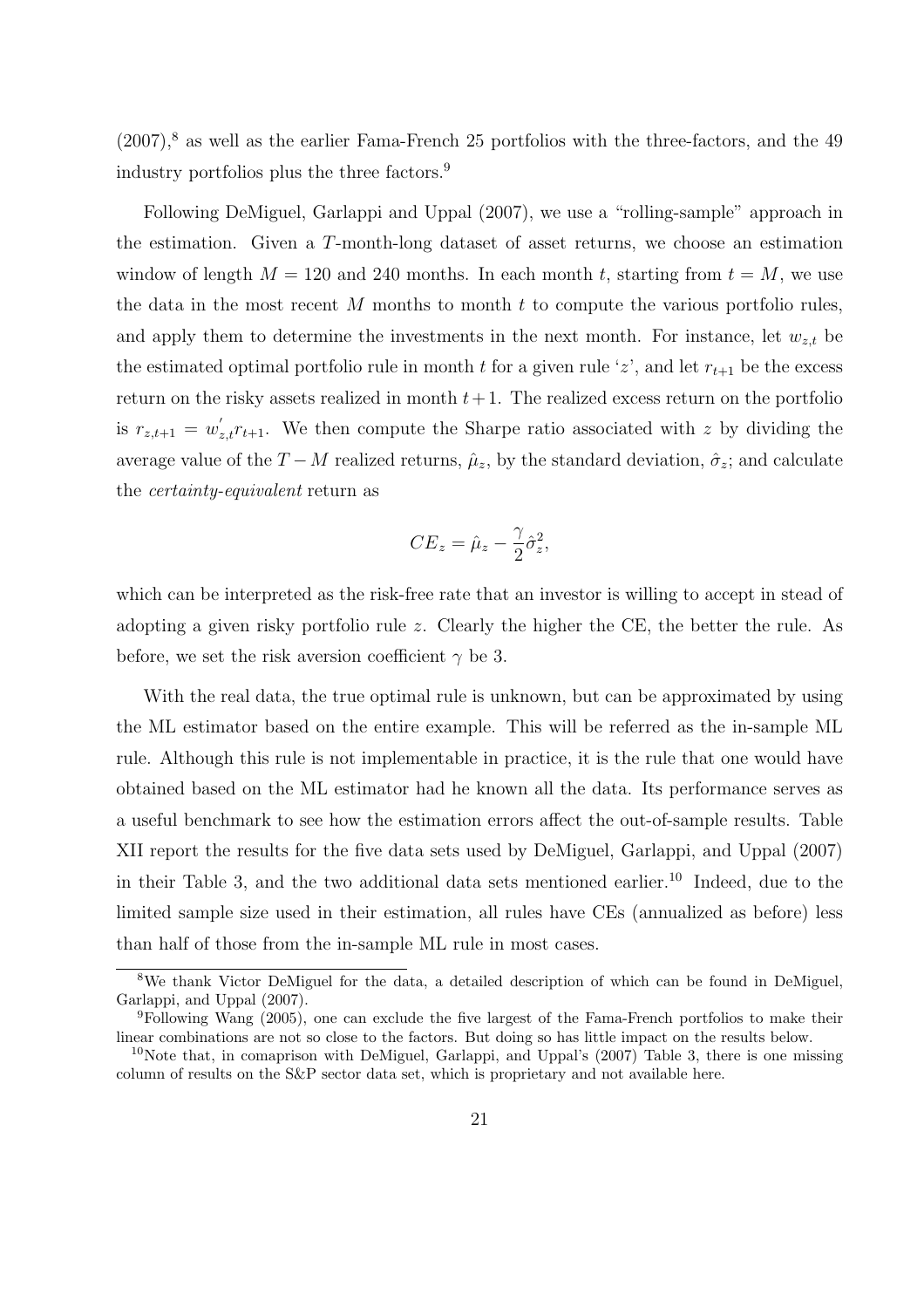The first data set, the 11 industry returns, is a good example that highlights the problem of existing rules. When  $T = 120$ , the in-sample ML has a CE of 8.42 and the  $1/N$  rule has a decent level of 3.66. But all of the existing rules have negative CEs, ranging from -38.18 to -0.76. In contrast,  $w^{CKZ}$  does have a positive CE of 3.02, comparable with the  $1/N$  rule. For the international portfolios, the  $1/N$  remains hard to beat. Unlike other estimated optimal rules, the CE of  $w<sup>CKZ</sup>$  is significantly positive, but its difference with the  $1/N$  widens. However, for all the remaining five data sets,  $w^{CKZ}$ , always performs the best among estimated rules, and outperforms the  $1/N$  by a large margin, with CEs about twice or much more. However, the other estimated rules have varying performances, and lose money at least for one of the five data sets. This is really a serious problem with existing rules that have to be estimated from data.

The  $1/N$  rule is not immune either. When the data set is  $FF-4$ -factor (the twenty size- and book-to-market portfolios and the MKT, SMB, HML, and UMD factors), the 1/N performs so poorly to have a negative return the first time. Interesting, in this case, all estimated optimal rules except the ML, have significantly positive CEs, and  $w^{CKZ}$  even has an CE of 25.40. This is an example where  $1/N$  cannot be used, while the estimated rules have values. Once again, the  $w^{CKZ}$  is the best among all estimated rules, and is the only one that never loses money.

When the sample size increases to  $M = 240$ , the performances of all the estimated rules become better across data sets. Under normality, this should be true theoretically. It is remarkable that the real data results does uphold this theoretical implication despite of anomalies. Note that the  $1/N$  rule now has different values. Theoretically, the performance of the  $1/N$  rule should be invariant to M. However, when we increase M from 120 to 240, we have to drop 120 observations to make a fair comparison with other rules, which happens to have increased its CE. Nevertheless,  $w^{CKZ}$  remain the best among all estimated rules and it outperforms the  $1/N$  in all cases.

A related question is whether any of the portfolio strategies can beat the market out-ofsample. Suppose that one uses the standard ML rule to allocate his wealth among cash and the market index portfolio. The out-of-sample CEs are  $-0.88$  and 2.40 when  $M = 120$  and 240, respectively. This has two implications. First, the standard ML rule requires  $M > 120$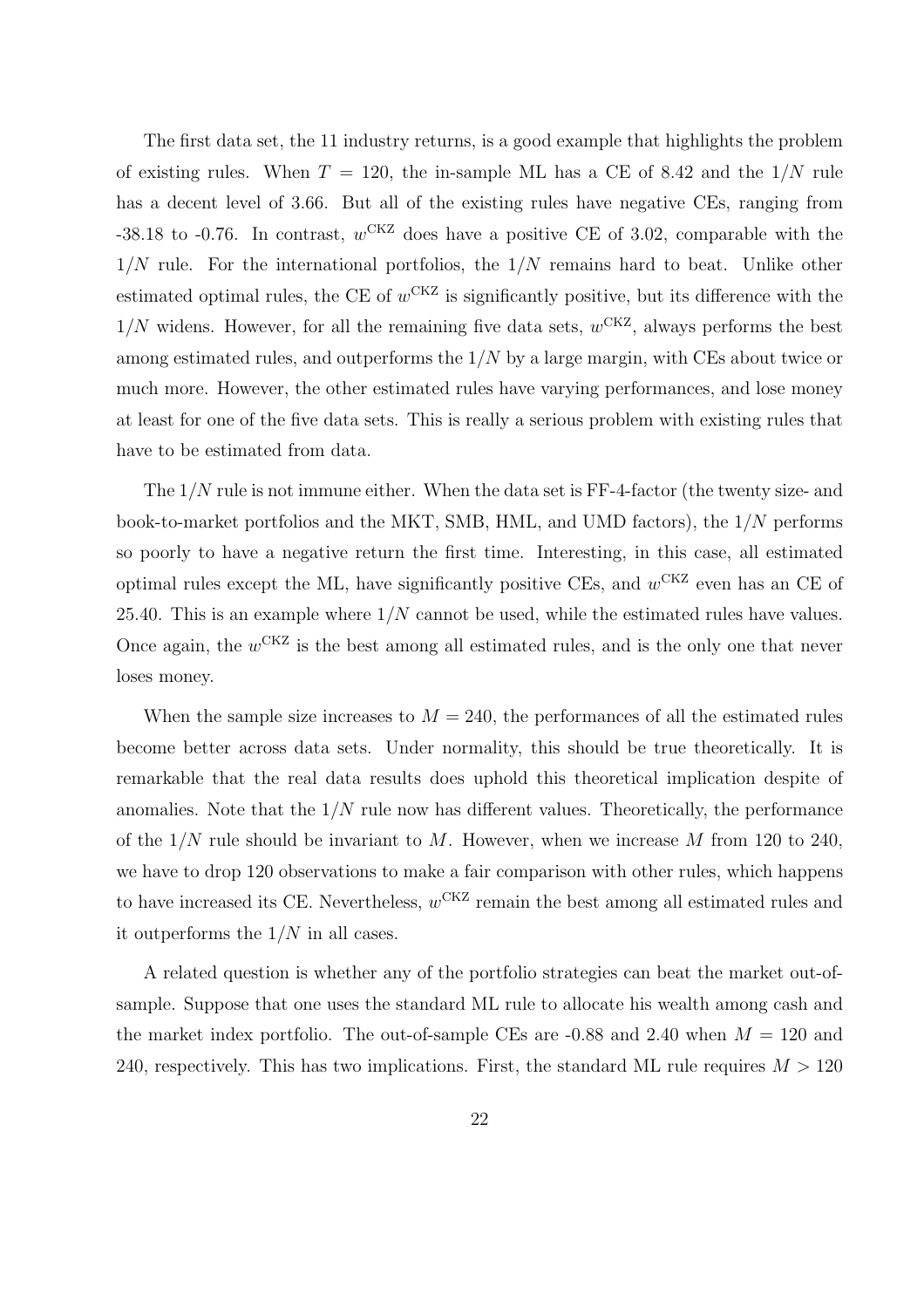to be meaningful even with the market as the single risky asset. Second, when  $M = 240$ , most of the estimated rules are better than investing into the market alone. It suggests that there are potential gains in devising rules that account for parameter uncertainty to beat the market.

Similar to the simulation case, Tbale XIII shows that the estimated rules perform much better in terms of Sharpe ratios than in terms of the CEs. For example, most of them have close values to the  $1/N$  for the last five data sets even when  $M = 120$ . Again, the usual ML rule has remarkable performance and sometimes becomes the best when  $M = 240$ . In short, conclusions from the simulations largely carry through to the real data case.

#### III. Future Research

In this section, we explore two directions for future research. The first is to obtain in some sense the best possible rule. The second is to find the optimal number of assets for asset allocation given a finite sample size.

In statistical decision theory (see Berger, 1985, or Lehmann and Casella, 1998), one way for judging an estimator is its admissibility. An estimator portfolio  $\hat{w}$  of the true optimal one is *admissible* if there is no other estimator  $\tilde{w}$  such that

$$
L(w^*, \tilde{w}) \le L(w^*, \hat{w}) \tag{40}
$$

and if the inequality holds strictly for some true parameter values. Hence, if an estimator is admissible, one cannot find another estimator that is better sometimes and never worse. The ML rule estimator is an example of an inadmissible estimator, since, as shown by Kan and Zhou (2007), for all possible unknown parameters,

$$
L(w^*, \tilde{w}) < L(w^*, \hat{w}_m) \tag{41}
$$

where  $\tilde{w} = c_m \hat{w}^{\text{ML}}$ , a scaling adjustment of the ML rule with  $c_m$  as the scalar. However, whether  $\tilde{w}$  is admissible or not is still an open question.

The common tool for proving admissibility of an estimator is to relate it to a generalized Bayes estimator (GBE), which is defined as the estimator that minimizes the expected loss:

$$
\min_{\hat{w}_b} E[L(w^*, \hat{w}_b)] = \frac{\gamma}{2} \int \int p(\mu, \Sigma) \left[ (\hat{w}_b - w^*)' \Sigma (\hat{w}_b - w^*) \right] d\mu d\Sigma, \tag{42}
$$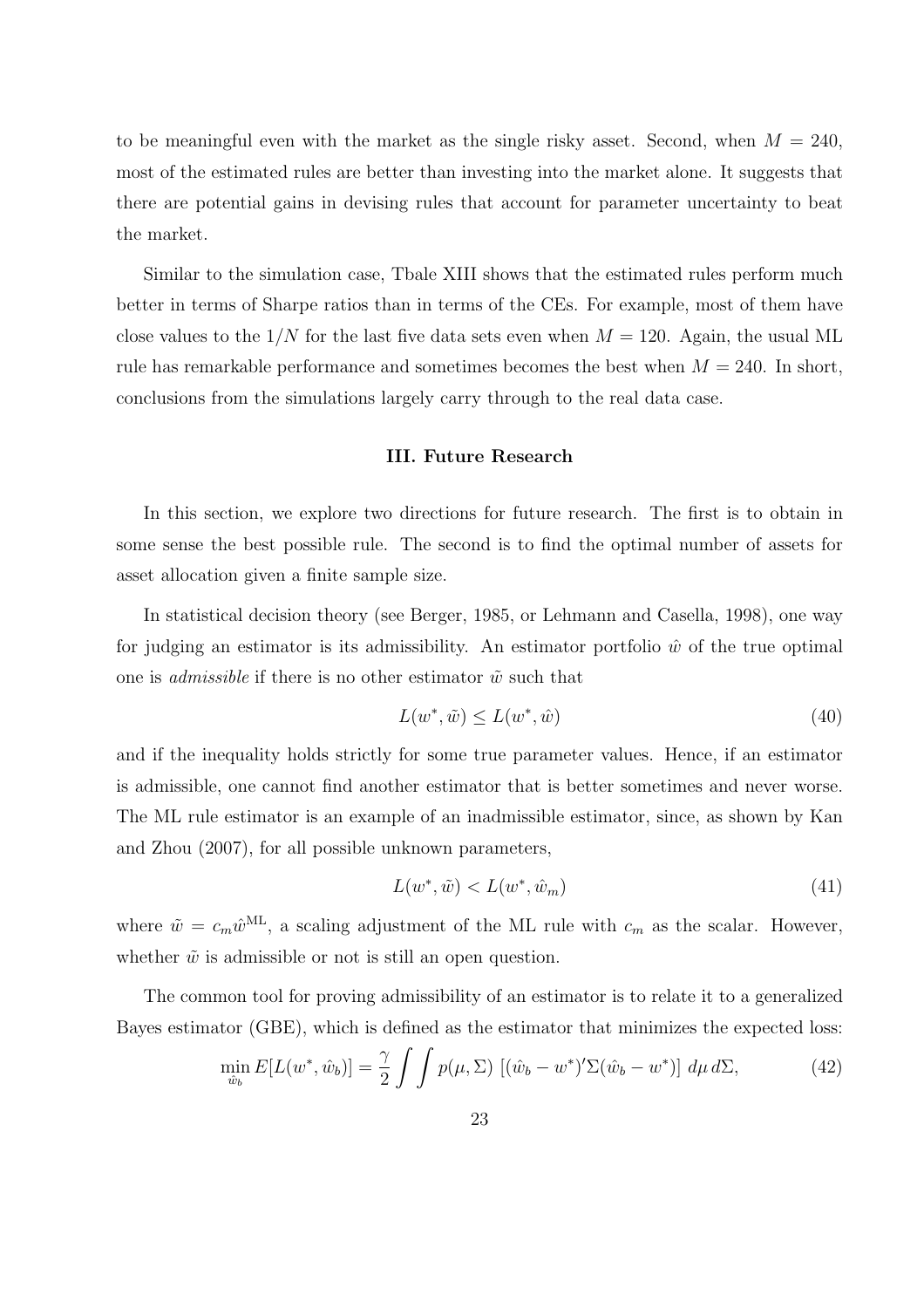where  $p(\mu, \Sigma)$  is a prior density on  $\mu$  and  $\Sigma$ . Theoretically, if the prior is proper, and if there is a unique GBE, then the GBE must be admissible. It follows that any constant rule estimator, including the  $1/N$  rule, is admissible. This is because any other estimator must have a nonzero error when the true and unknown rule happens to be equal to the constant, and hence it cannot dominate the constant estimator always. The constant estimators are known as trivial admissible estimators, which are often discarded in the statistical literature because they can be arbitrarily poor if the true true lies far away from it. This is the inconsistency problem: they do not converge to the true parameter even if there are infinite samples. Hence, in a statistical sense, a good estimator of the rule should be both admissible and consistent.

Although the two combination rules and the three- and four-fund rules are excellent investment strategies and do converge to the true optimal rule as the sample size increases to infinity, it is an open question whether or not they are admissible. In fact, it is unclear at all how a nontrivial admissible rule can be obtained in the context of mean-variance utility maximization. To see the difficulty, consider an estimator of the following type,

$$
\hat{w}_a = \frac{1}{\gamma} \hat{\Sigma}_a^{-1} \hat{\mu}_a,\tag{43}
$$

where  $\hat{\mu}_a$  and  $\hat{\Sigma}_a$  are GBEs of  $\mu$  and  $\Sigma$  to be determined below. Under any proper Bayes prior  $p(\mu, \Sigma)$ , the associated GBE for  $\mu$  can be solved,

$$
\hat{\mu}_a = [E(\hat{\Sigma}_a^{-1} \Sigma \hat{\Sigma}_a^{-1})]^{-1} E(\hat{\Sigma}_a^{-1} \mu), \tag{44}
$$

where the expectation is taken under  $p(\mu, \Sigma)$  and  $\hat{\Sigma}_a$  is not unique, and can in fact be arbitrary. Hence, the usual theory about the GBE does not apply.

To obtain an approximate admissible rule estimator, we assume that  $\Sigma$  is known for a moment. Then, the loss function, by equation  $(8)$ , can be written as:

$$
L(w^*, \hat{w}_a) = \frac{1}{2\gamma} E\left[ (\hat{\mu}_a - \mu)' \Sigma^{-1} (\hat{\mu}_a - \mu) \right],
$$
\n(45)

which is a problem of estimating  $\mu$  with a quadratic loss. Lin and Tsai (1973) provide an admissible estimator for this reduced loss function, even with  $\Sigma$  unknown,

$$
\hat{\mu}_a = (1 - c_4/\hat{\theta}^2)\hat{\mu},\tag{46}
$$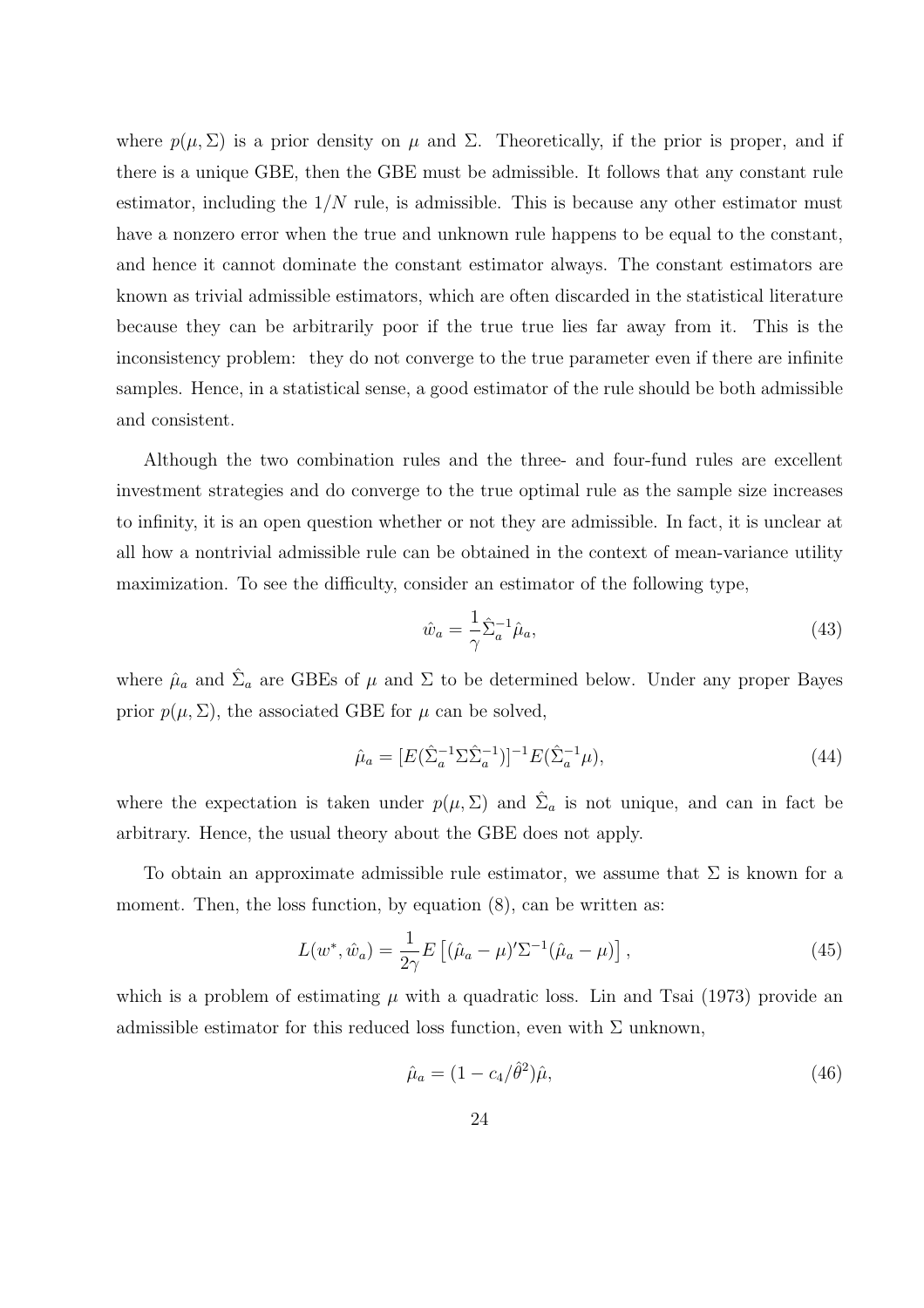where

$$
c_4 = \frac{N-2}{T-N+2} - \frac{2}{T-N+2} \left[ \int_0^1 \frac{(1+\hat{\theta}^2)^{T/2}}{(1+\hat{\theta}^2 t)^{(T+2)/2}} t^{(N-4)/2} dt \right]^{-1}.
$$
 (47)

(see Appendix A for a proof) A combination of this mean estimator with an estimator of  $\Sigma$ ,  $\hat{\Sigma}_a$ , obtains an estimated rule  $\hat{w}_a = \hat{\Sigma}_a^{-1} \hat{\mu}_a/\gamma$ . Future research is needed to find an estimator of  $\Sigma$  such that  $\hat{w}_a$  can outperform the rules proposed in this paper.

In the parameter uncertainty literature, given  $N$  and  $T$ , one often solves the optimal investment strategy for investing money into all N risky assets, and this paper is no exception. In practice, though, the sample size may be considered as given, but we can devise strategies for investing into  $L, L \leq N$ , assets given T. Then, it is a matter of how one chooses the optimal  $L$  to invest. The greater the  $L$ , the better the investment opportunity set, but the greater the estimation errors. This is evident not only from the formulas for the rules, but also from Tables I and III. Hence, there must be an optimal tradeoff between L (the optimally selected number of assets to invest) and the estimation errors. This is another interesting direction for future research.

Broadly speaking, the parameter uncertainty problem appears in almost all financial decision-making problems, and there is no reason to limit its studies to asset allocation, one of the oldest topics in finance. For example, how an investor values and hedges derivatives in the presence of parameter uncertainty is an important problem both in theory and practice, as is the question of how a corporate manager makes optimal investment and capital structure decisions when investors' expectations or the projects' opportunity sets or the macroeconomic determinants are unknown and have to be estimated. In short, a number of topics are related to the parameter uncertainty problem and call for future research.

#### IV. Conclusion

The modern portfolio theory pioneered by Markowitz (1952) is widely used in practice and taught in MBA texts. However, DeMiguel, Garlappi and Uppal (2007) raise serious doubts on its value. They show that the naive  $1/N$  investment strategy performs much better than those recommended from theory, and the estimation window needed for the latter to outperform the 1/N benchmark is "around 3000 months for a portfolio with 25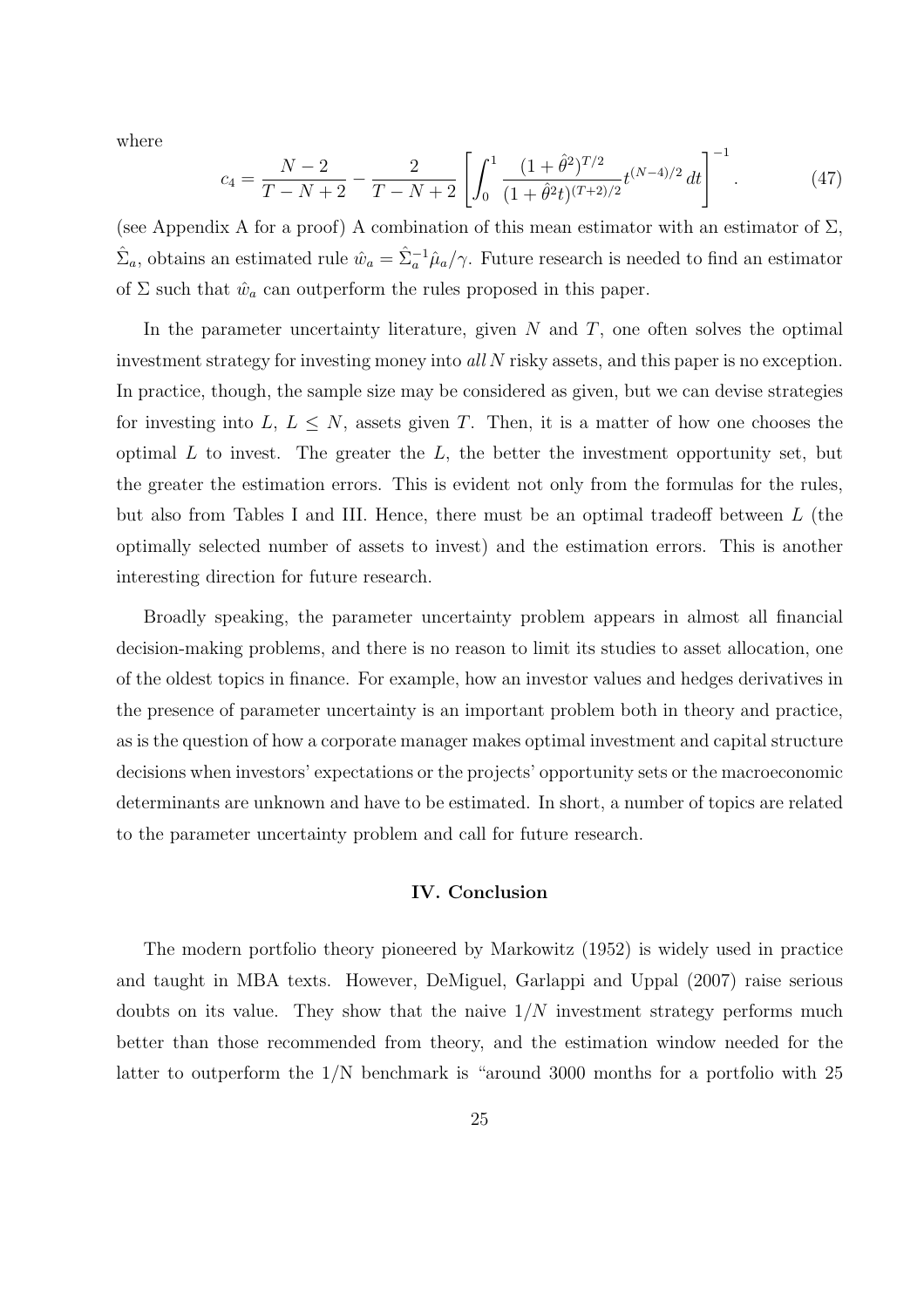assets and about 6000 months for a portfolio with 50 assets." Note that existing theorybased strategies are expected to underperform the  $1/N$  when it happens to be close to the true optimal portfolio as is the case in the exact one-factor model of DeMiguel, Garlappi, and Uppal  $(2007)$ , but the problem is that they still underperform when the  $1/N$  is substantially different from the true optimal portfolio. Moreover, they also perform poorly with many real data sets.

In this paper, we provide many new theory-based portfolio strategies, one of which can perform well consistently across models and data sets for practical sample sizes of 120 and 240. In particular, this recommended strategy not only performs well compared with the  $1/N$ rule in an exact one-factor model that favors the  $1/N$ , but also outperforms it substantially in a one-factor model with mispricing, in multi-factor models with and without mispricing, in models calibrated from real data without any factor structures, and in applications with an array of real data sets. In addition, it outperforms all others or does so very closely across models and data sets.

Our results are interesting not only in addressing the theoretical challenge posed by DeMiguel, Garlappi and Uppal (2007), but also in providing potentially useful insights into adapting actual quantitative investing strategies (see, e.g., Grinold and Kahn (1999), Litterman (2003) and Lo and Patel (2008)) to accommodate parameter estimation errors. However, there remain many theoretical issues. Whether or not our new portfolio strategies are the best (admissible) is still an open question, as is the problem of optimally choosing both the number of assets to be invested and the estimation strategy. Moreover, since parameter uncertainty problem appears in almost all financial decision-making problems, it is of interest to apply the ideas and techniques of this paper to a number of areas, such as how to value and hedge derivatives in the presence of parameter uncertainty, and how to make optimal investment and capital structure decisions when investors' expectations or the projects' opportunity sets or the macroeconomic determinants are unknown and have to be estimated. While studies of these questions go beyond the scope of this paper, they are interesting topics of future research.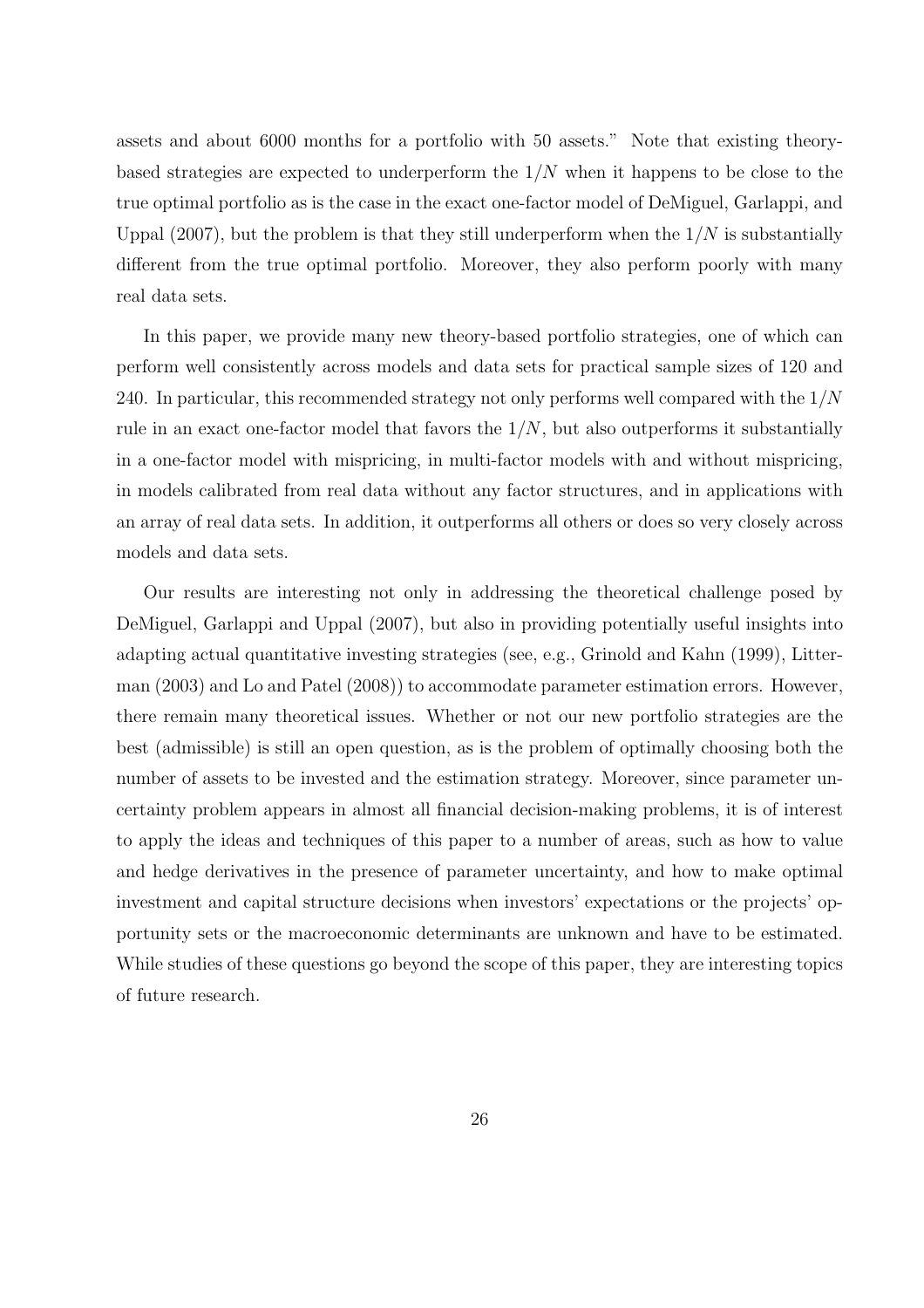#### Appendix A: Proofs

#### A.1. Proof of Proposition 1

Based on (12), we need only to show

$$
(1 - \delta)^2 \pi_1 + \delta^2 \pi_2 = \pi_1 - 2\delta \pi_1 + \delta^2 (\pi_1 + \pi_2) < \pi_1 \tag{A1}
$$

when  $0 < \delta < 2\pi_1/(\pi_1 + \pi_2)$ . The Proposition then follows. Q.E.D.

# A.2. Proof of Proposition 2

We simply plug the estimates into the formula for the optimal combination coefficient,  $\delta^* = \pi_1/(\pi_1 + \pi_2)$ . Q.E.D.

A.3. Proof of Proposition 3

Now, we have

$$
L(w^*, \tilde{w}_s) = \frac{\gamma}{2} E\left[ \left[ (1 - \delta)(w_e - w^*) + \delta(\tilde{w} - w^*) \right]'\Sigma\left[ (1 - \delta)(w_e - w^*) + \delta(\tilde{w} - w^*) \right] \right],
$$

where  $\tilde{w}$  denotes  $\hat{w}^{KZ}$  for brevity. Letting  $a = w_e - w^*$  and  $b = \tilde{w} - w^*$ , the following identity holds,

$$
[(1 - \delta)a + \delta b]' \Sigma [(1 - \delta)a + \delta b] = (1 - \delta)^2 a' \Sigma a + 2\delta (1 - \delta)a' \Sigma b + \delta^2 b' \Sigma b.
$$

Taking the first-order derivative of this identity, we get the optimal choice of  $\delta$ ,

$$
\delta = \frac{a'\Sigma a - a'\Sigma E[b]}{a'\Sigma a - 2a'\Sigma E[b] + E[b'\Sigma b]}.
$$
\n(A2)

It is clear that  $\pi_1 = a'\Sigma a$ . Let  $\pi_{13} = a'\Sigma E[b] = w'_e \Sigma E[\tilde{w}] - w'_e \mu - \mu' E[\tilde{w}] + \mu \Sigma^{-1} \mu$ . Since  $E[\hat{\Sigma}^{-1}] = T\Sigma^{-1}/(T - N - 2)$ , we can estimate  $\pi_{13}$  with  $\hat{\pi}_{13}$  as given by (24). Finally, let  $\pi_3 = E[b'\Sigma b]$ . Using equation (63) of Kan and Zhou (2007), we can estimate  $\pi_3$  with  $\hat{\pi}_3$  as given by  $(25)$ . Q.E.D.

## A.4. Proof of Proposition 4

The partition matrix  $\Sigma$  as given by (30) can be inverted analytically. Based on this and (29), the optimal weights are

$$
w^* = \frac{1}{\gamma} \Sigma^{-1} \mu = \frac{1}{\gamma} \begin{pmatrix} \Sigma_F^{-1} \mu_F - \beta' \Sigma_{\epsilon}^{-1} \alpha \\ \Sigma_{\epsilon}^{-1} \alpha \end{pmatrix} . \tag{A3}
$$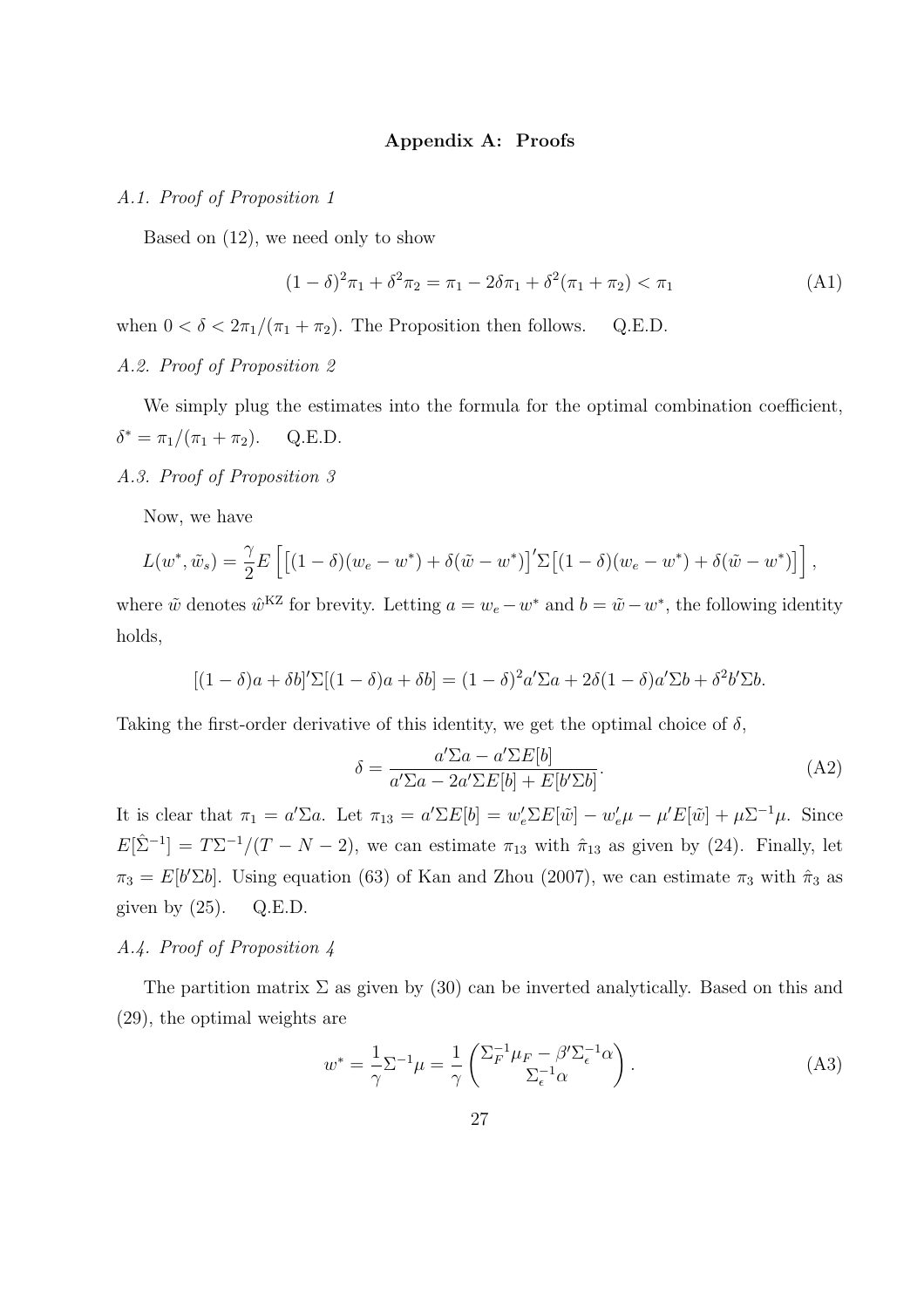Let  $\hat{\theta}_f^2 = \hat{\mu}_F' \hat{\Sigma}_F^{-1} \hat{\mu}_F$ . Conditional on  $\hat{\theta}_f^2$ , it is well known that

$$
\sqrt{T/(1+\hat{\theta}_f^2)}\hat{\alpha} \sim N(\sqrt{T/(1+\hat{\theta}_f^2)}\alpha, \Sigma_{\epsilon}).
$$
\n(A4)

Therefore,

$$
X = \Sigma_{\epsilon}^{-1/2} \sqrt{T/(1+\hat{\theta}_f^2)} \hat{\alpha} \sim N(\sqrt{T/(1+\hat{\theta}_f^2)} \Sigma_{\epsilon}^{-1/2} \alpha, I). \tag{A5}
$$

Applying the James-Stein shrinkage estimator to the mean of  $X$ , we have

$$
\hat{\mu}_X^{\rm JS} = \left[1 - \frac{N-3}{\|X\|^2}\right]^+ X. \tag{A6}
$$

This implies (31). Replacing  $\alpha$  by  $\hat{\alpha}^{JS}$  and replacing  $\Sigma_{\epsilon}$ , etc, by their ML estimators, we get (32) from (A3).

## A.5. Proof of Proposition 5

The loss function is now

$$
L(w^*, \hat{w}) = \frac{\gamma}{2} E \left[ (q_1 1_N + q_2 \bar{w}_p - w^*) \Sigma (q_1 1_N + q_2 \bar{w}_p - w^*) \right]. \tag{A7}
$$

Expanding this out and taking the derivatives with respect to the  $q$ 's, we get the first-order conditions,

$$
0 = q_1 1'_N \Sigma 1_N + q_2 E[1'_N \Sigma \bar{w}_p] - 1'_N \Sigma w^*, \tag{A8}
$$

$$
0 = q_2 E[\overline{w}_p' \Sigma \overline{w}_p] + q_1 E[1'_N \Sigma \overline{w}_p] - E[\overline{w}_p' \Sigma w^*]. \tag{A9}
$$

Since  $E[\bar{w}_p] = c_2 \Sigma^{-1} \mu$ , we have  $E[1'_N \Sigma \bar{w}_p] = c_2 1'_N \mu$  and  $E[\bar{w}_p' \Sigma w^*] = \frac{1}{\gamma} c_2 \theta^2$ . Using equation (16) and (22) of Kan and Zhou (2007), we obtain

$$
E[\bar{w}'_p \Sigma \bar{w}_p] = E[\hat{\mu}' \hat{\Sigma}^{-1} \Sigma \hat{\Sigma}^{-1} \hat{\mu}] \tag{A10}
$$

$$
= c_3(\theta^2 + N/T). \tag{A11}
$$

The Proposition then follows. Q.E.D.

# A.6. Proof of Proposition 6

The loss function is now

$$
L(w^*, \hat{w}) = \frac{\gamma}{2} E\left[ (q_1 1_N + q_2 \bar{w}_p + q_3 \bar{w}_g - w^*) \Sigma (q_1 1_N + q_2 \bar{w}_p + q_3 \bar{w}_g - w^*) \right]. \tag{A12}
$$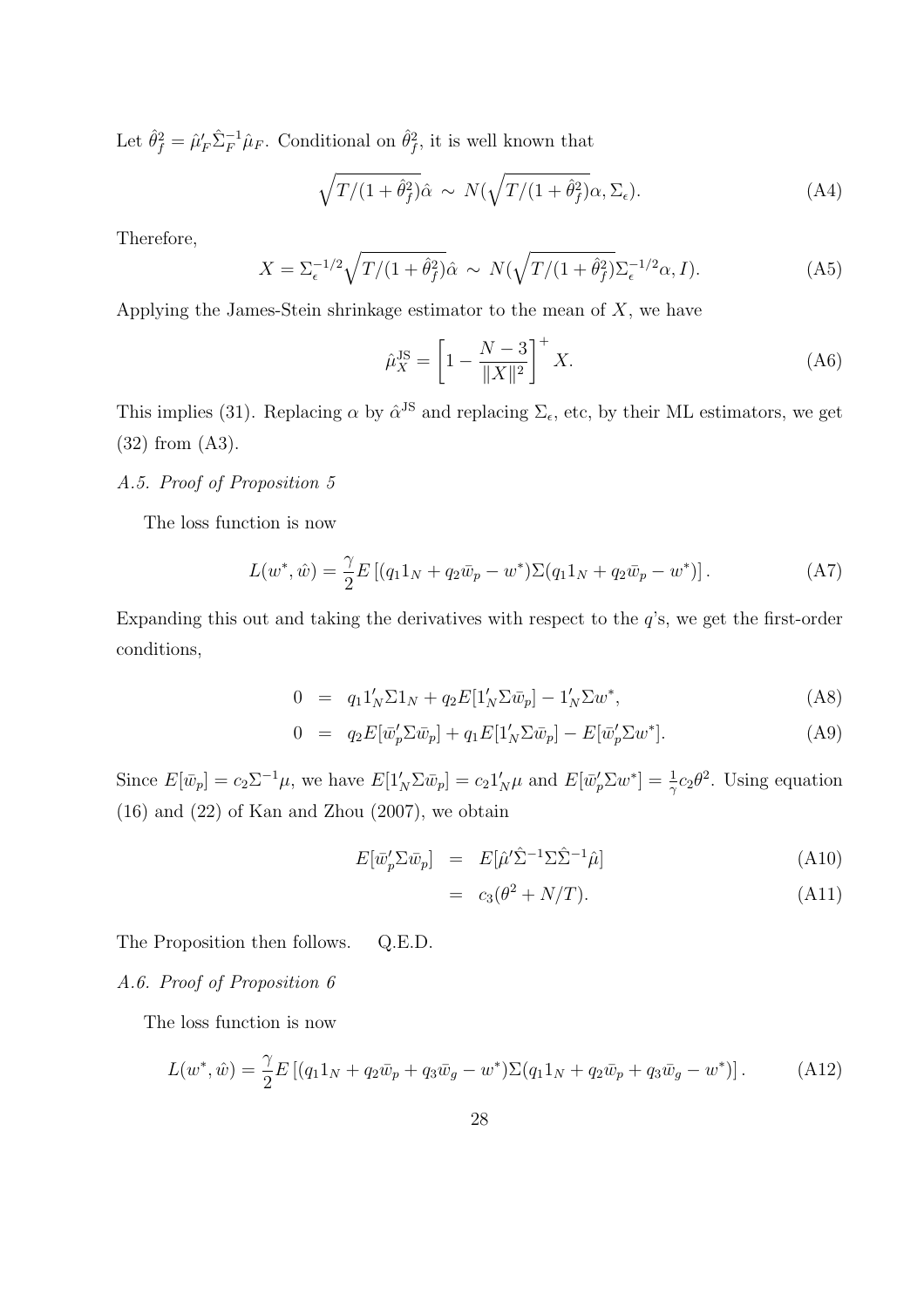Expanding this out and taking the derivatives with respect to the  $q$ 's, we get the first-order conditions,

$$
0 = q_1 1'_N \Sigma 1_N + q_2 E[1'_N \Sigma \bar{w}_p] + q_3 E[1'_N \Sigma \bar{w}_g] - 1'_N \Sigma w^*,
$$
\n(A13)

$$
0 = q_2 E[\overline{w}_p' \Sigma \overline{w}_p] + q_1 E[1'_N \Sigma \overline{w}_p] + q_3 E[\overline{w}_p' \Sigma \overline{w}_g] - E[\overline{w}_p' \Sigma w^*], \tag{A14}
$$

$$
0 = q_3 E[\overline{w}_g' \Sigma \overline{w}_g] + q_1 E[1'_N \Sigma \overline{w}_g] + q_2 E[\overline{w}_p' \Sigma \overline{w}_g] - E[\overline{w}_g' \Sigma w^*]. \tag{A15}
$$

Since  $E[\bar{w}_g] = E[\hat{\Sigma}^{-1}]1_N$ , we have  $E[1'_N \Sigma \bar{w}_g] = c_2 1'_N 1_N = c_2 N$  and  $E[\bar{w}_g' \Sigma w^*] = \frac{c_2}{\gamma} \mu' \Sigma^{-1} 1_N =$  $c_2 1'_N w^*$ . Using equation (22) of Kan and Zhou (2007), we obtain

$$
E[\bar{w}_g' \Sigma \bar{w}_g] = E[1'_N \hat{\Sigma}^{-1} \Sigma \hat{\Sigma}^{-1} 1_N]
$$
\n(A16)

$$
= c_3 1'_N \Sigma^{-1} 1_N \tag{A17}
$$

and

$$
E[\bar{w}_g' \Sigma \bar{w}_p'] = E[\hat{\mu}' \hat{\Sigma}^{-1} \Sigma \hat{\Sigma}^{-1} 1_N] \tag{A18}
$$

$$
= c_3 1'_N \Sigma^{-1} \mu. \tag{A19}
$$

Then the Proposition follows. Q.E.D.

## A.7. MacKinlay and Pastor's (2000) Rule and Its Analytical Solution

MacKinlay and Pástor (2000) impose an exact one-factor structure to provide a more efficient estimator of the expected returns by assuming

$$
\Sigma = \sigma^2 I_N + a\mu\mu',\tag{A20}
$$

where a and  $\sigma^2$  are positive scalars. The ML estimator of a,  $\sigma^2$  and  $\mu$  are obtained by maximizing the log-likelihood function

$$
\ln \mathcal{L} = -\frac{NT}{2} \ln(2\pi) - \frac{T}{2} \ln (|a\mu\mu' + \sigma^2 I_N|) - \frac{1}{2} \sum_{t=1}^T (R_t - \mu)' (a\mu\mu' + \sigma^2 I_N)^{-1} (R_t - \mu). \tag{A21}
$$

This is an  $N + 2$  dimensional problem whose numerical solution is difficult. Since we need to implement the rule hundreds and thousands of times, an analytical solution to the problem is critical.<sup>11</sup> Let  $\hat{Q}\hat{A}\hat{Q}'$  be the spectral decomposition of  $\hat{U} = \hat{\Sigma} + \hat{\mu}\hat{\mu}'$ , where

<sup>&</sup>lt;sup>11</sup>We are grateful to Raymond Kan for sharing his analytical solution (that involves only one trivial 1-dimensional optimization) with us.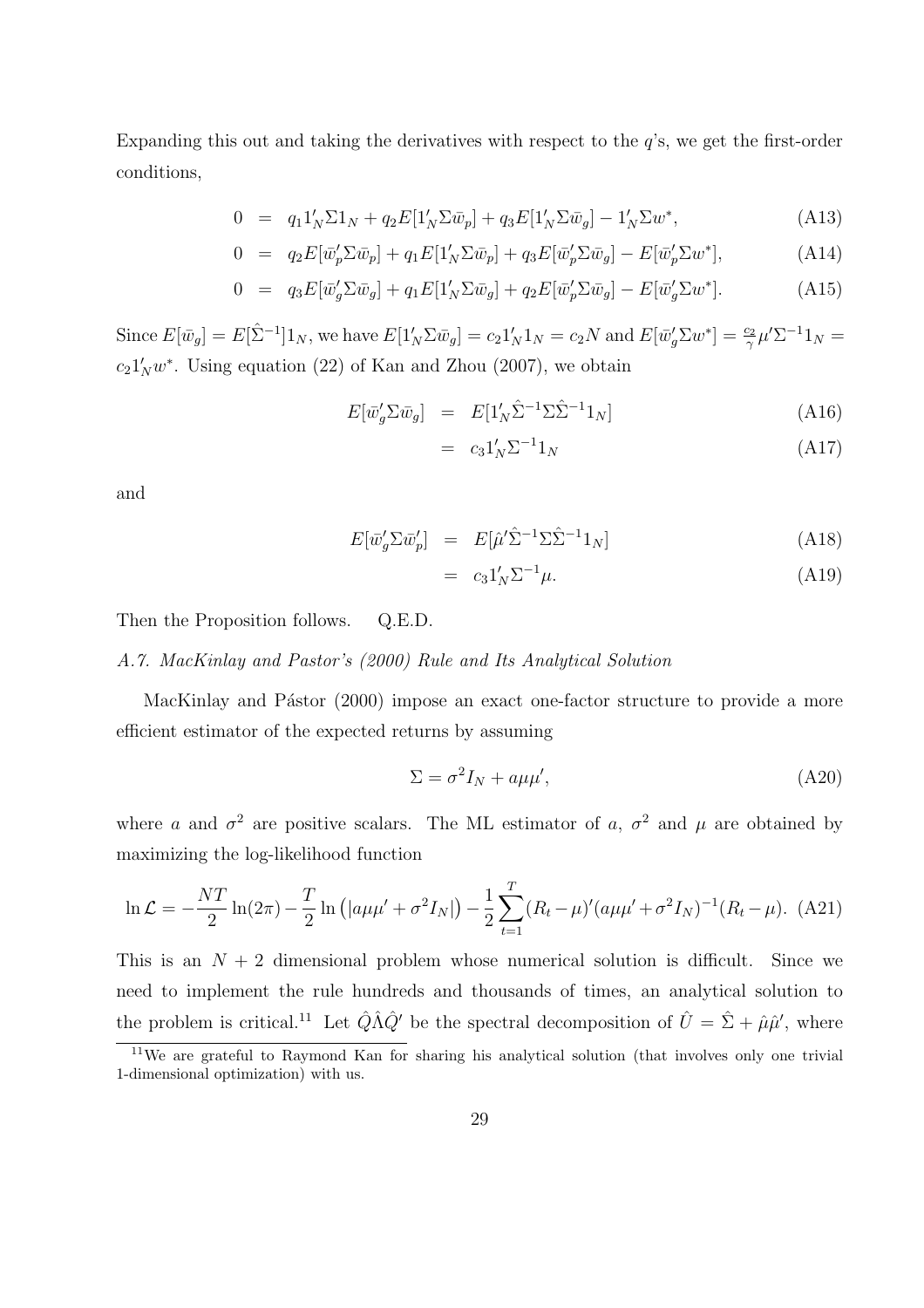$\hat{\Lambda} = \text{Diag}(\hat{\lambda}_1, \dots, \hat{\lambda}_N)$  are the eigenvalues in descending order and the columns of  $\hat{Q}$  are the corresponding eigenvectors. Further, let  $\hat{z} = \hat{Q}'\hat{\mu}$ . For any  $c, \hat{\lambda}_1 \ge c \ge \hat{\lambda}_N$ , it can be shown that

$$
p(\phi) = \sum_{i=1}^{N} \frac{(\hat{\lambda}_i - c)\hat{z}_i^2}{[1 - \phi(\hat{\lambda}_i - c)]^2} = 0
$$
 (A22)

has a unique solution, which can be trivially found numerically, in the interval  $(u_N, u_1)$  with  $u_i = 1/(\hat{\lambda}_i - c)$ . Then, the following objective function,

$$
g(c) = \ln\left(c - \sum_{i=1}^{N} \frac{\hat{z}_i^2}{1 - \tilde{\phi}(c)(\hat{\lambda}_i - c)}\right) + (N - 1)\ln\left(\sum_{i=1}^{N} \hat{\lambda}_i - c\right),\tag{A23}
$$

is well defined, and can be solved easily because it is a one-dimensional problem. Let  $c^*$  be the solution, then the ML estimator of  $\mu$  is given by

$$
\tilde{\mu} = \hat{Q}[I_N - \tilde{\phi}(c^*)(\hat{\Lambda} - c^*I_N)]^{-1}\hat{z},\tag{A24}
$$

and hence the ML estimators of  $\sigma^2$  and a are

$$
\tilde{\sigma}^2 = \frac{\sum_{i=1}^N \lambda_i - c^*}{N - 1},\tag{A25}
$$

$$
\tilde{a} = \frac{c^* - \tilde{\sigma}^2}{\tilde{\mu}' \tilde{\mu}} - 1.
$$
\n(A26)

The MacKinlay and Pástor (2000) portfolio rule is thus given by

$$
\hat{w}^{\text{MP}} = \frac{\tilde{\mu}}{\gamma(\tilde{\sigma}^2 + \tilde{a}\tilde{\mu}'\tilde{\mu})} = \frac{\tilde{\mu}}{\gamma(c^* - \tilde{\mu}'\tilde{\mu})}.
$$
\n(A27)

#### A.8. Jorion (1986) Rule

Jorion (1986) develops a Bayes-Stein estimator of  $\mu$ ,

$$
\hat{\mu}^{\text{BS}} = (1 - v)\hat{\mu} + v\hat{\mu}_g 1_N, \qquad (A28)
$$

where

$$
v = \frac{N+2}{(N+2) + T(\hat{\mu} - \hat{\mu}_g 1_N)'\tilde{\Sigma}^{-1}(\hat{\mu} - \hat{\mu}_g 1_N)}, \quad \hat{\mu}_g = \frac{1_N'\hat{\Sigma}^{-1}\hat{\mu}}{1_N'\hat{\Sigma}^{-1}1_N}.
$$
 (A29)

His rule is then given by

$$
w^{\rm BS} = \frac{1}{\gamma} (\hat{\Sigma}^{\rm BS})^{-1} \hat{\mu}^{\rm BS},\tag{A30}
$$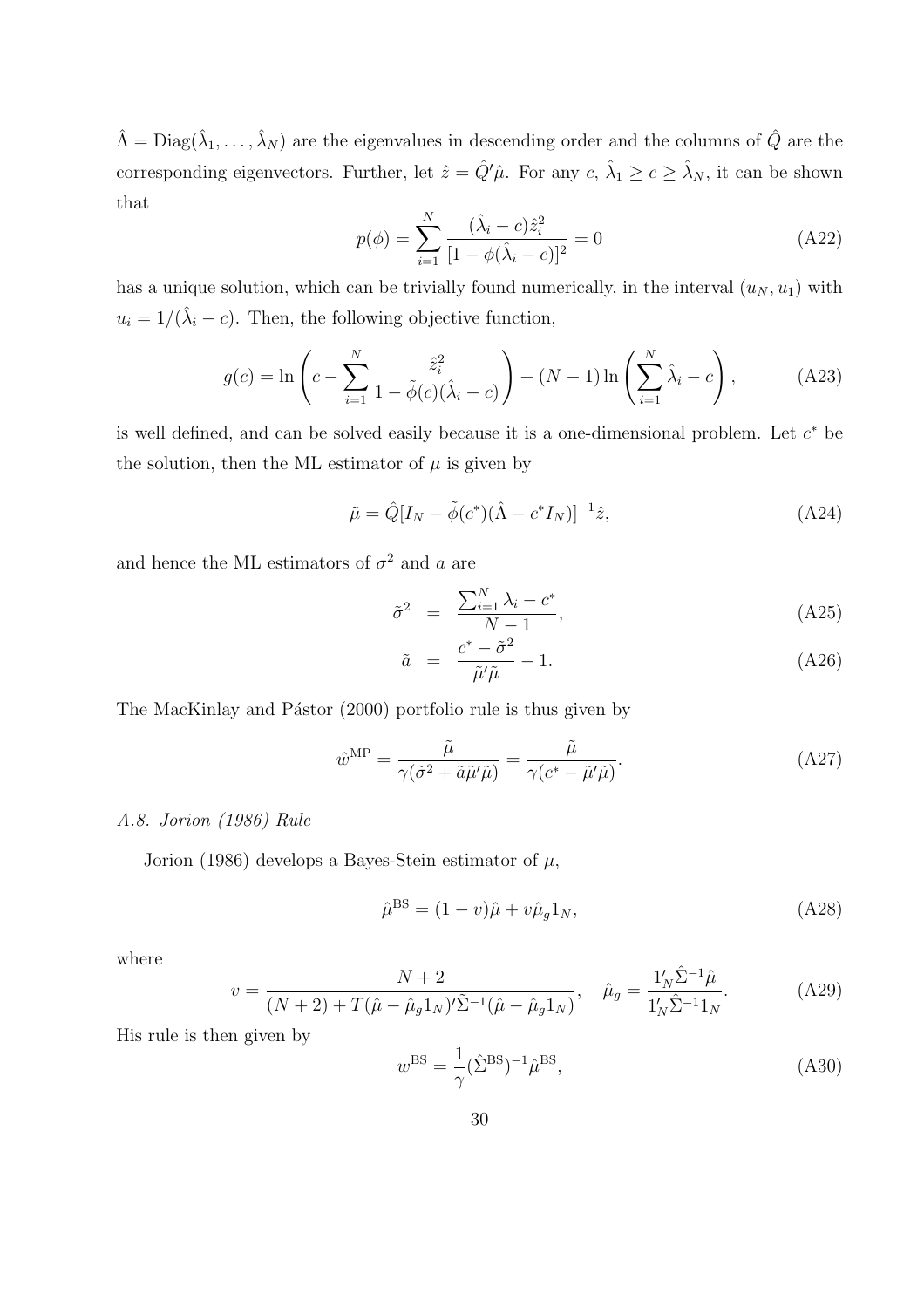where

$$
\hat{\Sigma}^{\rm BS} = \left(1 + \frac{1}{T + \hat{\lambda}}\right)\tilde{\Sigma} + \frac{\hat{\lambda}}{T(T + 1 + \hat{\lambda})} \frac{1_N 1_N'}{1_N' \tilde{\Sigma}^{-1} 1_N} \tag{A31}
$$

and  $\hat{\lambda} = (N+2)/[(\hat{\mu} - \hat{\mu}_g 1_N)'\tilde{\Sigma}^{-1}(\hat{\mu} - \hat{\mu}_g 1_N)].$ 

# A.9. Proof of Equation (46)

The expression is based on Kubokawa (1991, p. 126). Note that  $X$  and  $S$  of that paper are  $\hat{\mu} \sim N(\mu, \Sigma/T)$  and  $\hat{\Sigma} \sim W_N(T-1, \Sigma/T)$ , respectively. Then the equation follows. Q.E.D.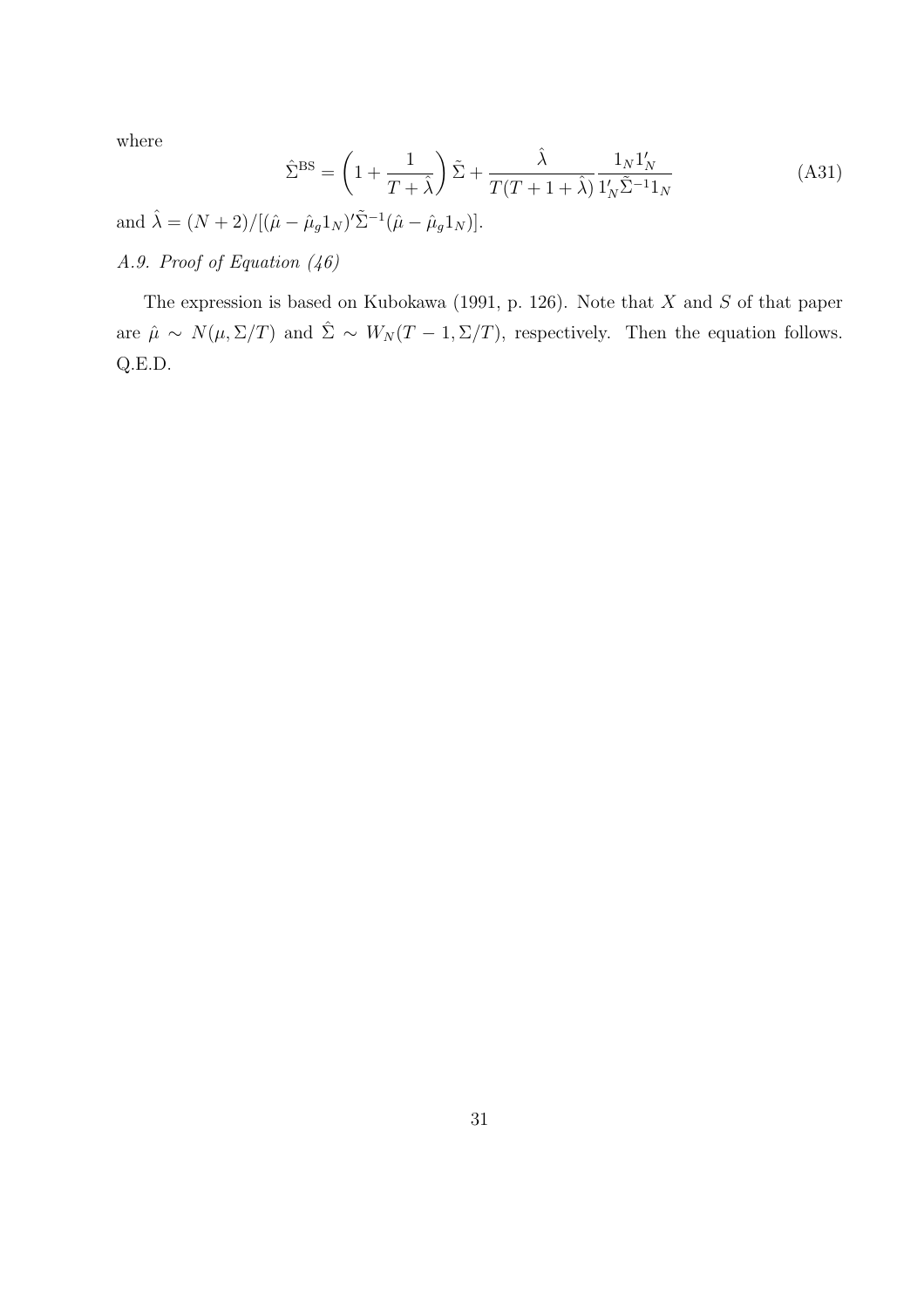#### **REFERENCES**

- Bawa, Vijay S., Stephen J. Brown, and Robert W. Klein, 1979, Estimation Risk and Optimal Portfolio Choice (North-Holland, Amsterdam).
- Brandt, Michael W., 2005, Portfolio choice problems, in Y. Ait-Sahalia and L P. Hansen, eds.: Handbook of Financial Econometrics, forthcoming.
- Brown, Stephen J., 1976, Optimal portfolio choice under uncertainty: A Bayesian approach, Ph.D. dissertation, University of Chicago.
- Chincarini, Ludwig B., and Daehwan Kim, 2006, Quantitative Equity Portfolio Management (McGraw-Hill, New York).
- DeMiguel, Victor, Lorenzo Garlappi, and Raman Uppal, 2007, Optimal versus naive diversification: How inefficient is the  $1/N$  portfolio strategy? Review of Financial Studies, forthcoming.
- Fama Eugene F., and Kenneth R. French, 1993, Common risk factors in the returns on stocks and bonds, Journal of Financial Economics 33, 3–56.
- Frost, Peter A., and James E. Savarino, 1986, An empirical Bayes approach to efficient portfolio selection, Journal of Financial and Quantitative Analysis 21, 293–305.
- Garlappi, Lorenzo, Raman Uppal, and Tan Wang, 2007, Portfolio selection with parameter and model uncertainty: A multi-prior approach," Review of Financial Studies 20, 41– 81.
- Grinold, Richard C., and Ronald N. Kahn, 1999, Active Portfolio Management: Quantitative Theory and Applications (McGraw-Hill, New York).
- Jorion, Philippe, 1986, Bayes-Stein estimation for portfolio analysis, *Journal of Financial* and Quantitative Analysis 21, 279–292.
- Kan, Raymond, and Guofu Zhou, 2007, Optimal portfolio choice with parameter uncertainty, Journal of Financial and Quantitative Analysis 42, 621–656.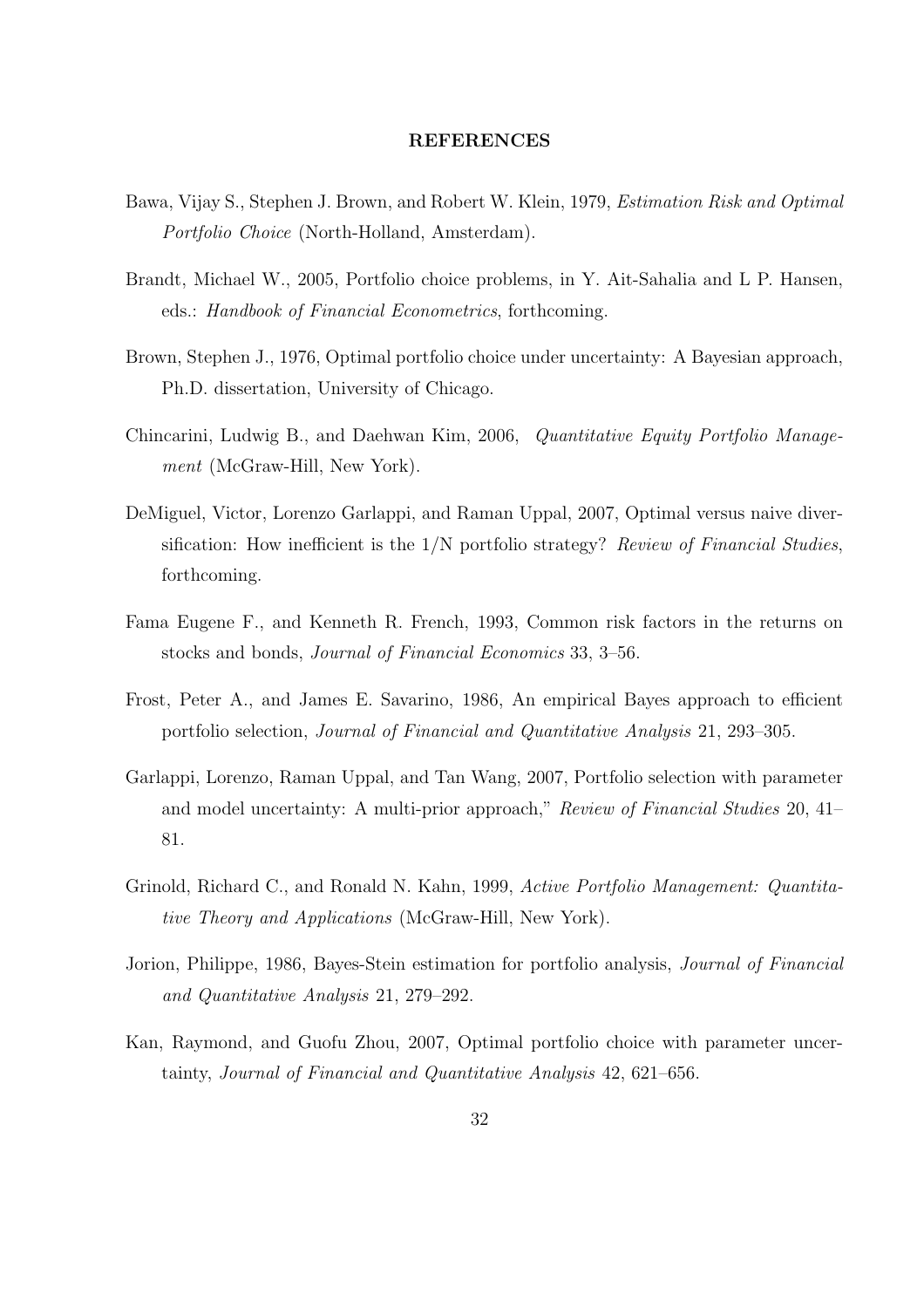- Kubokawa, Tatsuya, 1991, An approach to improving the James-Stein estimator, Journal of Multivariate Analysis 36, 121–126.
- Lehmann, E. L., and George Casella, 1998, Theory of Point Estimation (Springer-Verlag, New York).
- Lin, Pi-Erh, and Hui-Liang Tsai, 1973, Generalized Bayes minimax estimators of the multivariate normal mean with unknown covariance matrix, Annals of Statistics 1, 142–145.
- Litterman, Bob, 2003, Modern Investment Management: An Equilibrium Approach (Wiley, New York).
- Lo, Andrew W., and Pankaj N. Patel, 2008, 130/30: The new long-only, Journal of Portfolio Management 34, 12–38.
- MacKinlay, A. Craig, and Luboš Pástor, 2000, Asset pricing models: Implications for expected returns and portfolio selection, Review of Financial Studies 13, 883–916.
- Markowitz, Harry M., 1952, Portfolio selection, Journal of Finance 7, 77–91.
- Meucci, Attilio, 2005, Risk and Asset Allocation (Springer-Verlag, New York).
- Pástor, Ľuboš, 2000, Portfolio selection and asset pricing models, *Journal of Finance* 55, 179–223.
- Pástor, Ľuboš, and Robert F. Stambaugh, 2000, Comparing asset pricing models: An investment perspective, Journal of Financial Economics 56, 335–381.
- Qian, Edward, Ronald Hua, and Eric Sorensen, 2007, Quantitative Equity Portfolio Management: Modern Techniques and Applications (Chapman & Hall, New York).
- Stambaugh, Robert F., 1997, Analyzing investments whose histories differ in length, Journal of Financial Economics 45, 285–331.
- TerHorst, Jenke, Frans DeRoon, and Bas J. M. Werker, 2002, Incorporating estimation risk in portfolio choice, Working paper, Tilburg University.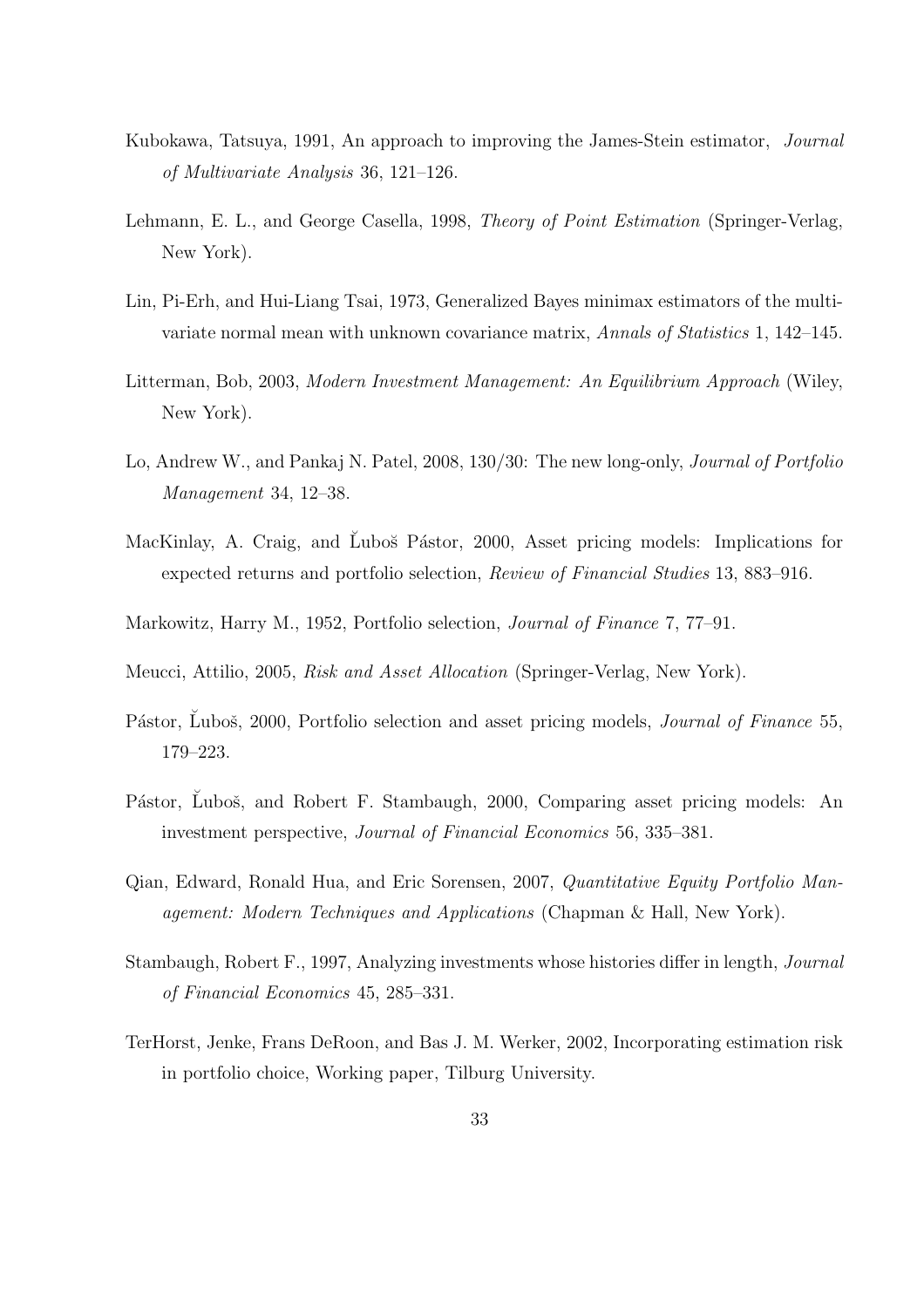- Tu, Jun, and Guofu Zhou, 2004, Data-generating process uncertainty: What difference does it make in portfolio decisions? Journal of Financial Economics 72, 385–421.
- Tu, Jun, and Guofu Zhou, 2007, Incorporating economic objectives into bayesian priors: Portfolio choice under parameter uncertainty, Working paper, Washington University.
- Wang, Zhenyu, 2005, A shrinkage approach to model uncertainty and asset allocation, Review of Financial Studies 18, 673–705.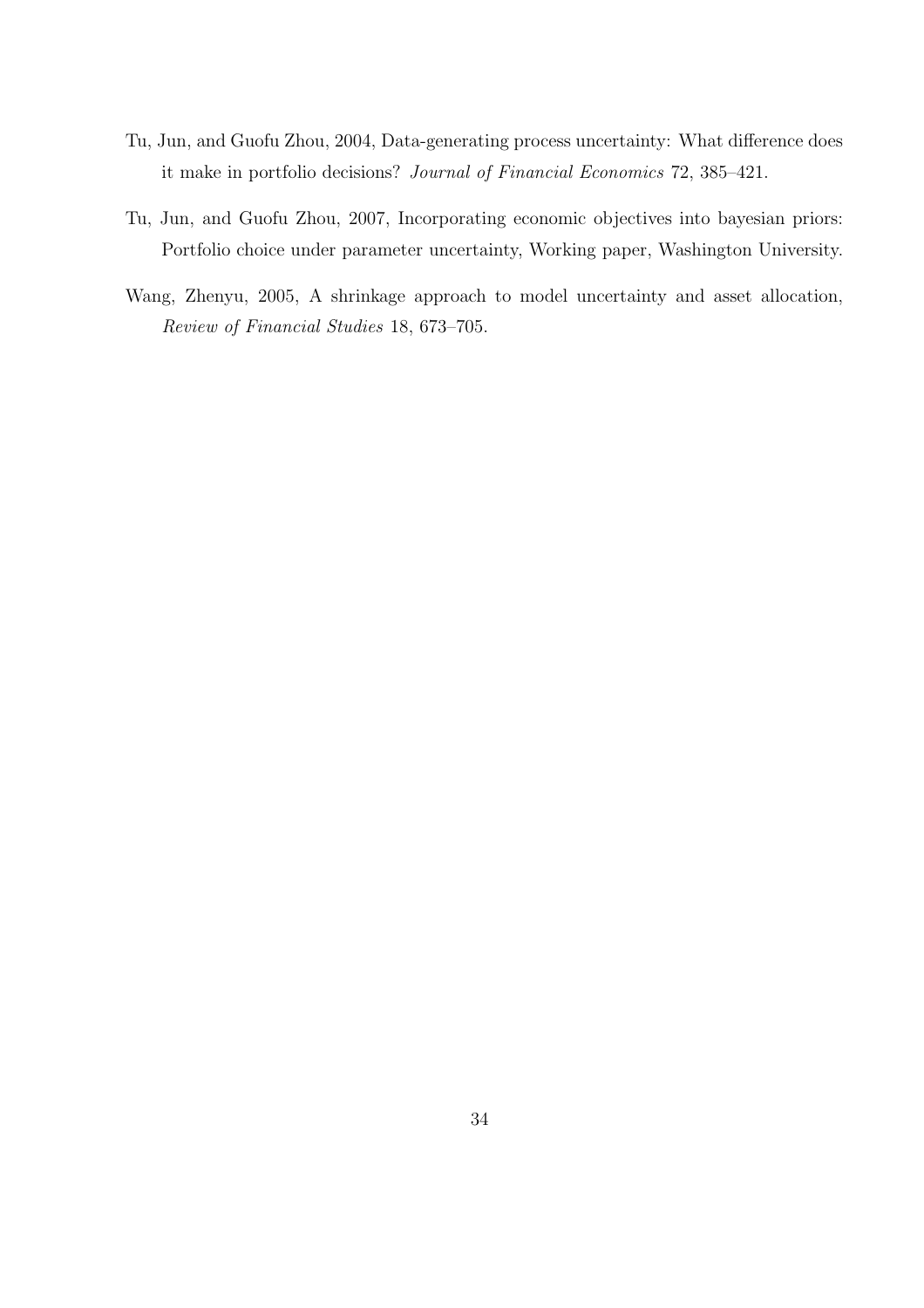## Table I

### Utilities in A One-factor Model without Mispricing (N=25)

This table reports the average utilities of a mean-variance investor under various investment rules: the true optimal one, the  $1/N$ , the two combination rules, the three- and four-funds, McKinlay and Pastor (2000), Jorion (1986), Kan and Zhou (2007), the ML rule with factor sttructure, and the standard ML estimator, with 10,000 sets of sample size T simulated data from a one-factor model with zero alphas and with  $N = 25$ assets. Panels A and B assume that the risk aversion  $\gamma$  is 3 and 1, respectively.

|                       |           |                       | $\mathbf T$         |                     |           |           |  |  |  |
|-----------------------|-----------|-----------------------|---------------------|---------------------|-----------|-----------|--|--|--|
| Rules                 | 120       | 240                   | 480                 | 960                 | 3000      | 6000      |  |  |  |
|                       |           |                       |                     |                     |           |           |  |  |  |
| Panel A: $\gamma = 3$ |           |                       |                     |                     |           |           |  |  |  |
| True                  | 4.17      | 4.17                  | 4.17                | 4.17                | 4.17      | 4.17      |  |  |  |
| 1/N                   | $3.89\,$  | $3.89\,$              | $3.89\,$            | 3.89                | $3.89\,$  | $3.89\,$  |  |  |  |
| $w^{\text{CML}}$      | 1.68      | $\;\:2.95$            | $3.42\,$            | 3.60                | $3.81\,$  | $3.90\,$  |  |  |  |
| $w^{\text{CKZ}}$      | 3.71      | $3.77\,$              | $3.81\,$            | $3.85\,$            | $3.91\,$  | $3.95\,$  |  |  |  |
| $w^\mathrm{3F}$       | 0.85      | 2.41                  | $3.11\,$            | $3.41\,$            | 3.73      | 3.87      |  |  |  |
| $w^{4\mathrm{F}}$     | $-0.33$   | 1.75                  | 2.74                | 3.19                | 3.65      | $3.83\,$  |  |  |  |
| McKinlay-Pastor       | 2.11      | $3.00\,$              | 3.44                | $3.65\,$            | 3.79      | 3.83      |  |  |  |
| Jorion                | $-12.85$  | $-3.79$               | $-0.18$             | $1.55\,$            | $2.98\,$  | 3.47      |  |  |  |
| Kan-Zhou              | $-2.15$   | $-0.00$               | $1.13\,$            | $1.90\,$            | $2.97\,$  | $3.47\,$  |  |  |  |
| Factor ML             | $2.29\,$  | $3.27\,$              | 3.73                | $3.95\,$            | 4.10      | $4.13\,$  |  |  |  |
| $\rm ML$              | $-85.72$  | $-25.81$              | $-8.35$             | $-1.61$             | $2.42\,$  | $3.30\,$  |  |  |  |
|                       |           | Panel B: $\gamma = 1$ |                     |                     |           |           |  |  |  |
|                       |           |                       |                     |                     |           |           |  |  |  |
| True                  | 12.50     | $12.50\,$             | $12.50\,$           | $12.50\,$           | 12.50     | $12.50\,$ |  |  |  |
| 1/N                   | 6.63      | 6.63                  | 6.63                | 6.63                | $6.63\,$  | 6.63      |  |  |  |
| $w^{\text{CML}}$      | 1.14      | 4.79                  | 6.39                | 7.47                | 9.50      | 10.62     |  |  |  |
| $w^{\text{CKZ}}$      | $6.36\,$  | 6.70                  | 6.99                | 7.41                | 8.78      | $9.97\,$  |  |  |  |
| $w^{3F}$              | $2.55\,$  | 7.23                  | $\boldsymbol{9.32}$ | 10.23               | 11.20     | 11.60     |  |  |  |
| $w^{4F}$              | $-0.98$   | $5.26\,$              | $8.21\,$            | $\boldsymbol{9.58}$ | $10.96\,$ | $11.49\,$ |  |  |  |
| McKinlay-Pastor       | 6.33      | $9.00\,$              | $10.31\,$           | 10.94               | 11.37     | 11.48     |  |  |  |
| Jorion                | $-38.55$  | $-11.38$              | $-0.55$             | 4.66                | $8.95\,$  | 10.42     |  |  |  |
| Kan-Zhou              | $-6.44$   | $-0.01$               | $3.38\,$            | $5.69\,$            | $8.92\,$  | 10.40     |  |  |  |
| Factor ML             | 6.86      | 9.81                  | 11.18               | 11.84               | 12.29     | 12.39     |  |  |  |
| $\rm ML$              | $-257.16$ | $-77.42$              | $-25.05$            | $-4.83$             | $7.25\,$  | $\,9.91$  |  |  |  |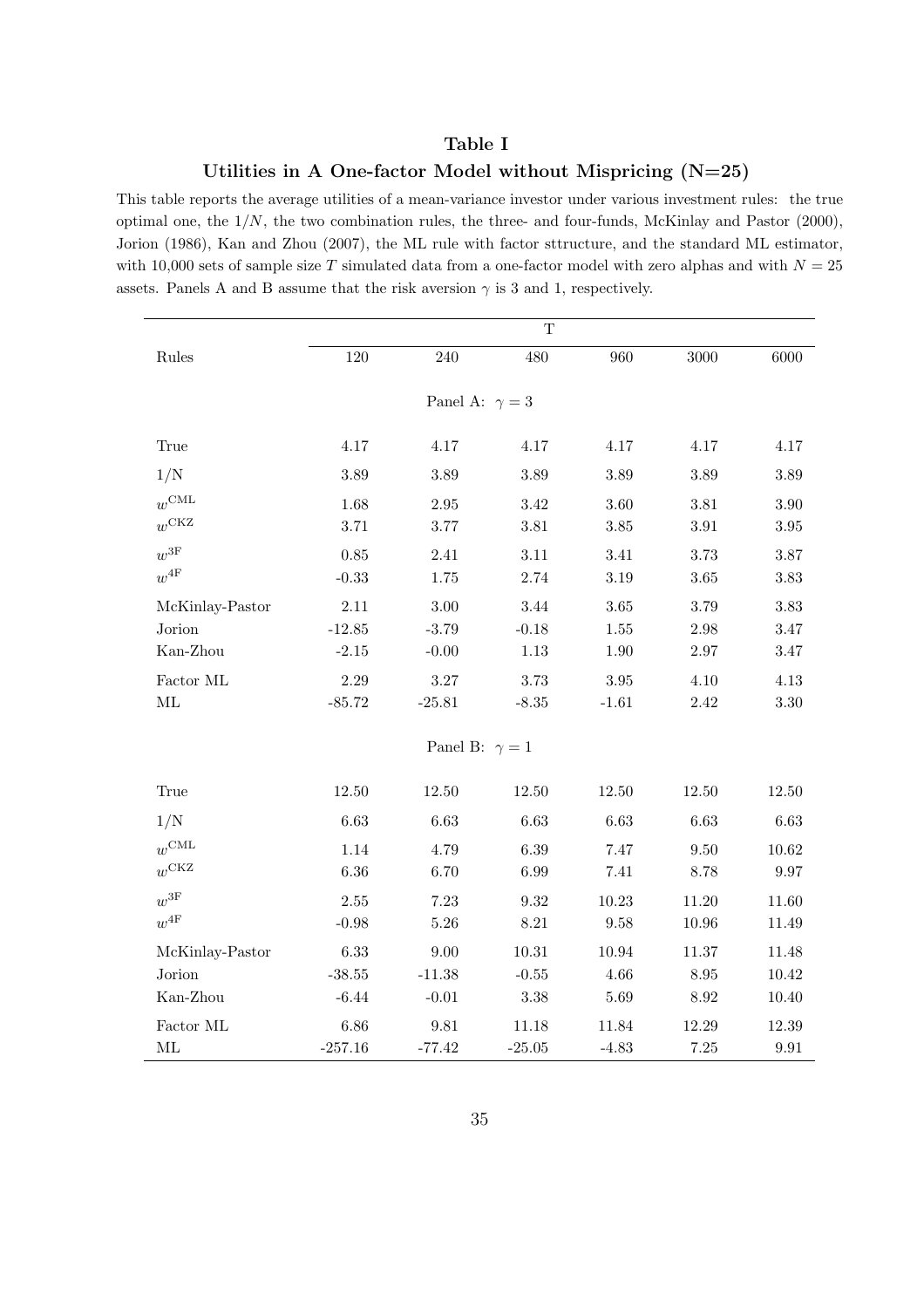# Table II Utilities in A One-factor Model with Mispricing (N=25)

This table reports the average utilities of a mean-variance investor under various investment rules: the true optimal one, the  $1/N$ , the two combination rules, the three- and four-funds, McKinlay and Pastor (2000), Jorion (1986), Kan and Zhou (2007), the ML rule with factor structure, and the standard ML estimator, with 10,000 sets of sample size T simulated data from a one-factor model with  $N = 25$  assets. Panels A and B assume that the mispricing  $\alpha$ 's, spread evenly between -2% to 2% per year and between -5% to 5% per year, respectively. The risk aversion coefficient  $\gamma$  is 3.

|                                    |          |                                    | $\mathbf T$ |           |          |          |  |  |  |  |
|------------------------------------|----------|------------------------------------|-------------|-----------|----------|----------|--|--|--|--|
| Rules                              | 120      | 240                                | 480         | 960       | 3000     | 6000     |  |  |  |  |
|                                    |          |                                    |             |           |          |          |  |  |  |  |
| Panel A: $\alpha$ in $[-2\%, 2\%]$ |          |                                    |             |           |          |          |  |  |  |  |
| True                               | $6.50\,$ | 6.50                               | 6.50        | 6.50      | $6.50\,$ | $6.50\,$ |  |  |  |  |
| 1/N                                | $3.89\,$ | $3.89\,$                           | $3.89\,$    | 3.89      | $3.89\,$ | $3.89\,$ |  |  |  |  |
| $w^{\text{CML}}$                   | $2.02\,$ | 3.32                               | $3.91\,$    | 4.43      | 5.38     | 5.82     |  |  |  |  |
| $w^{\text{CKZ}}$                   | $3.84\,$ | $3.95\,$                           | 4.12        | 4.41      | $5.14\,$ | 5.62     |  |  |  |  |
| $w^\mathrm{3F}$                    | $1.15\,$ | 2.74                               | $3.56\,$    | $4.24\,$  | 5.33     | 5.80     |  |  |  |  |
| $w^{4\mathrm{F}}$                  | $0.55\,$ | 2.84                               | $3.93\,$    | 4.60      | 5.50     | 5.88     |  |  |  |  |
| McKinlay-Pastor                    | 2.34     | 3.23                               | 3.67        | 3.88      | 4.02     | 4.06     |  |  |  |  |
| Jorion                             | $-12.36$ | $-2.99$                            | $\rm 0.95$  | $3.09\,$  | $5.06\,$ | 5.71     |  |  |  |  |
| Kan-Zhou                           | $-2.35$  | $0.02\,$                           | 1.64        | 3.14      | $5.06\,$ | 5.71     |  |  |  |  |
| Factor ML                          | $2.32\,$ | $3.32\,$                           | $3.81\,$    | 4.16      | $4.92\,$ | 5.40     |  |  |  |  |
| ML                                 | $-84.75$ | $-23.84$                           | $-6.18$     | $0.65\,$  | 4.73     | $5.62\,$ |  |  |  |  |
|                                    |          | Panel B: $\alpha$ in $[-5\%, 5\%]$ |             |           |          |          |  |  |  |  |
|                                    |          |                                    |             |           |          |          |  |  |  |  |
| True                               | 18.73    | 18.73                              | 18.73       | 18.73     | 18.73    | 18.73    |  |  |  |  |
| 1/N                                | $3.89\,$ | 3.89                               | $3.89\,$    | 3.89      | $3.89\,$ | 3.89     |  |  |  |  |
| $w^{\text{CML}}$                   | $5.13\,$ | 8.30                               | $11.57\,$   | 14.34     | 17.06    | 17.86    |  |  |  |  |
| $w^{\text{CKZ}}$                   | $5.81\,$ | 7.44                               | $10.02\,$   | 12.99     | 16.62    | 17.70    |  |  |  |  |
| $w^\mathrm{3F}$                    | 4.10     | 7.66                               | 11.28       | 14.23     | 17.05    | 17.85    |  |  |  |  |
| $w^{4F}$                           | $6.25\,$ | $9.97\,$                           | 12.73       | $14.91\,$ | 17.16    | 17.89    |  |  |  |  |
| McKinlay-Pastor                    | $2.70\,$ | 3.60                               | 4.04        | 4.25      | 4.40     | 4.43     |  |  |  |  |
| Jorion                             | $-6.32$  | $5.21\,$                           | 10.76       | 14.10     | 17.03    | 17.85    |  |  |  |  |
| Kan-Zhou                           | $2.23\,$ | 6.80                               | $10.90\,$   | 14.10     | 17.03    | 17.85    |  |  |  |  |
| Factor ML                          | $3.31\,$ | $5.67\,$                           | 8.88        | 11.86     | 14.68    | 15.49    |  |  |  |  |
| ML                                 | $-79.30$ | $-13.62$                           | 5.23        | 12.52     | 16.85    | 17.80    |  |  |  |  |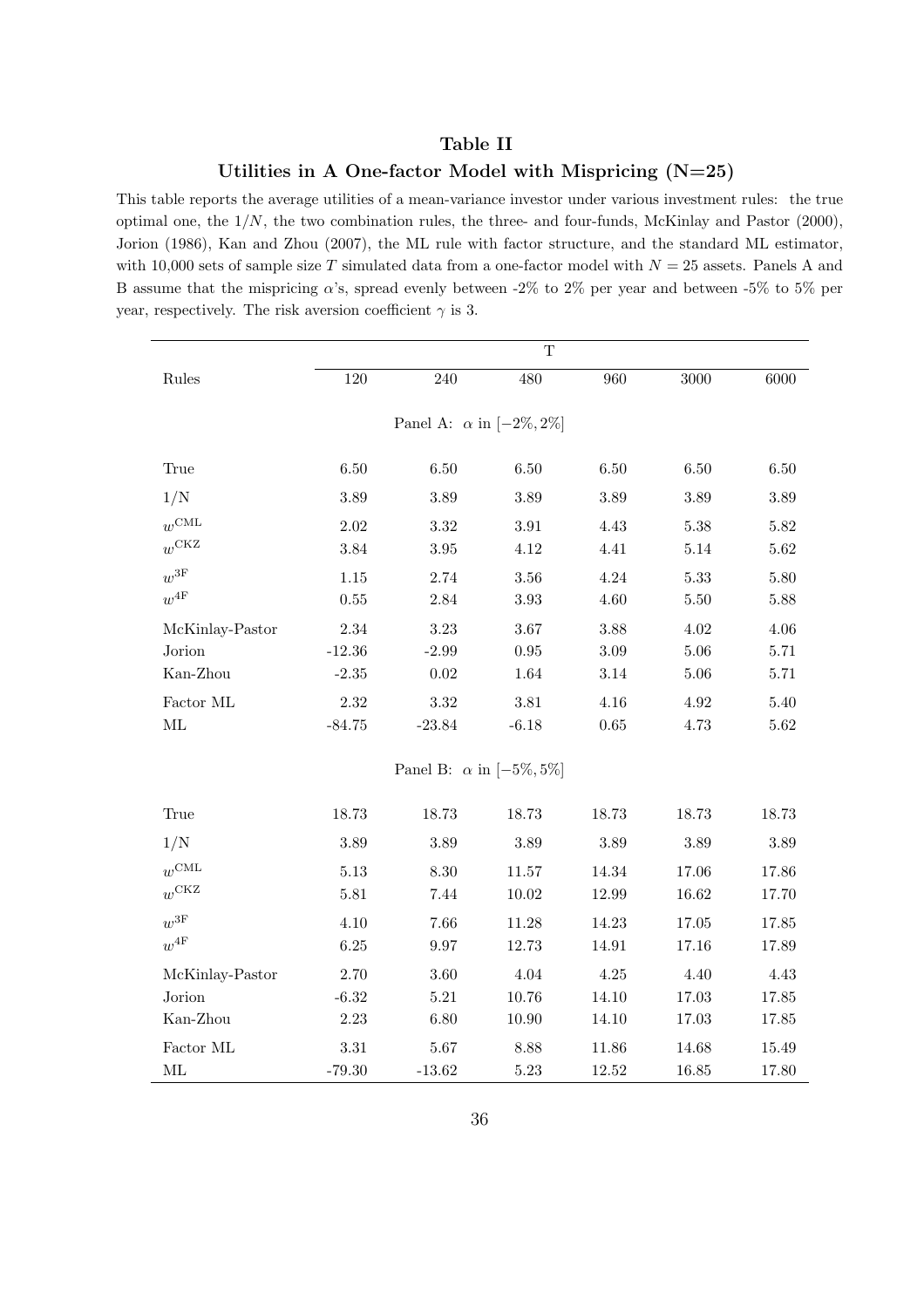# Table III Utilities in A One-factor Model (N=50)

This table reports the average utilities of a mean-variance investor under various investment rules: the true optimal one, the  $1/N$ , the two combination rules, the three- and four-funds, McKinlay and Pastor (2000), Jorion (1986), Kan and Zhou (2007), the ML rule with factor structure, and the standard ML estimator, with 10,000 sets of sample size T simulated data from a one-factor model with  $N = 50$  assets. Panels A and B assume that the mispricing  $\alpha$ 's are zeros or between -2% to 2% per year, respectively. The risk aversion coefficient  $\gamma$  is 3.

|                   |           |                                    | $\mathbf T$ |          |          |          |
|-------------------|-----------|------------------------------------|-------------|----------|----------|----------|
| Rules             | 120       | 240                                | 480         | 960      | 3000     | 6000     |
|                   |           |                                    |             |          |          |          |
|                   |           | Panel A: $\alpha=0$                |             |          |          |          |
| True              | 4.17      | 4.17                               | 4.17        | 4.17     | 4.17     | 4.17     |
| 1/N               | 4.03      | $4.03\,$                           | 4.03        | 4.03     | 4.03     | $4.03\,$ |
| $w^{\text{CML}}$  | $1.36\,$  | $2.87\,$                           | $3.51\,$    | 3.75     | $3.91\,$ | $3.98\,$ |
| $w^{\text{CKZ}}$  | $3.95\,$  | $3.93\,$                           | $3.94\,$    | $3.95\,$ | $3.97\,$ | $4.00\,$ |
| $w^\mathrm{3F}$   | 0.57      | 2.36                               | $3.21\,$    | $3.57\,$ | $3.84\,$ | 3.94     |
| $w^{4\mathrm{F}}$ | $-0.70$   | $1.69\,$                           | 2.84        | $3.37\,$ | 3.77     | $3.90\,$ |
| McKinlay-Pastor   | $2.27\,$  | $3.19\,$                           | 3.60        | 3.81     | 3.96     | 4.00     |
| Jorion            | $-39.77$  | $-12.03$                           | $-3.74$     | $-0.25$  | $2.20\,$ | 2.96     |
| Kan-Zhou          | $-3.15$   | $-0.85$                            | $0.38\,$    | $1.16\,$ | $2.32\,$ | $2.98\,$ |
| Factor ML         | 2.34      | $3.31\,$                           | 3.73        | $3.95\,$ | $4.10\,$ | $4.13\,$ |
| $\rm ML$          | $-458.29$ | $-83.43$                           | $-25.69$    | $-8.39$  | $0.58\,$ | $2.42\,$ |
|                   |           | Panel B: $\alpha$ in $[-2\%, 2\%]$ |             |          |          |          |
|                   |           |                                    |             |          |          |          |
| True              | 8.71      | 8.71                               | 8.71        | 8.71     | 8.71     | 8.71     |
| 1/N               | $4.03\,$  | $4.03\,$                           | 4.03        | $4.03\,$ | 4.03     | $4.03\,$ |
| $w^{\text{CML}}$  | $1.80\,$  | $3.46\,$                           | $4.31\,$    | $5.08\,$ | $6.62\,$ | 7.41     |
| $w^{\text{CKZ}}$  | 4.07      | $4.18\,$                           | 4.38        | 4.79     | $6.06\,$ | $6.98\,$ |
| $w^\mathrm{3F}$   | 0.97      | $2.91\,$                           | 3.96        | 4.89     | 6.57     | $7.39\,$ |
| $w^{4F}$          | $-0.31$   | $2.21\,$                           | $3.58\,$    | 4.70     | $6.53\,$ | 7.38     |
| McKinlay-Pastor   | $2.29\,$  | $3.21\,$                           | $3.62\,$    | 3.83     | $3.98\,$ | $4.01\,$ |
| Jorion            | $-39.22$  | $-10.05$                           | $-1.12$     | $2.90\,$ | 6.16     | $7.25\,$ |
| Kan-Zhou          | $-2.49$   | $0.24\,$                           | $2.02\,$    | $3.66\,$ | $6.19\,$ | $7.25\,$ |
| Factor $\rm ML$   | $2.34\,$  | $3.32\,$                           | $3.75\,$    | $4.02\,$ | 4.80     | 5.60     |
| ML                | $-467.35$ | $-81.31$                           | $-21.88$    | $-4.15$  | 5.04     | 6.93     |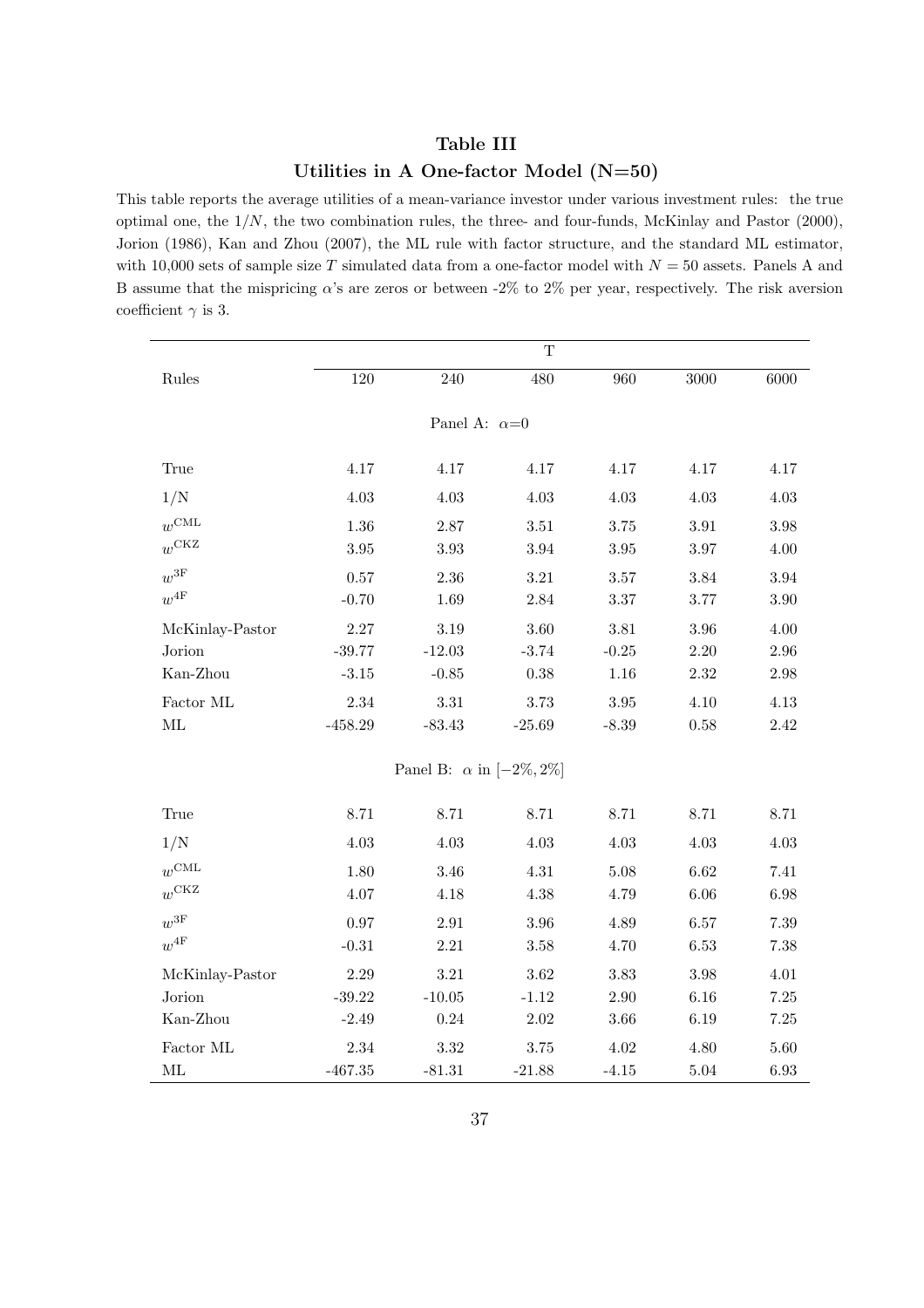# Table IV

# Sharpe Ratios in A One-factor Model (N=25)

This table reports the average Sharpe ratios of a mean-variance investor under various investment rules: the true optimal one, the  $1/N$ , the two combination rules, the three- and four-funds, McKinlay and Pastor (2000), Jorion (1986), Kan and Zhou (2007), the ML rule with factor structure, and the standard ML estimator, with 10,000 sets of sample size T simulated data from a one-factor model with  $N = 25$  assets. Panels A and B assume that the mispricing  $\alpha$ 's are zeros or between -2% to 2% per year, respectively. The risk aversion coefficient  $\gamma$  is 3.

|                     | $\mathbf T$ |           |                                    |             |           |           |  |  |  |  |  |
|---------------------|-------------|-----------|------------------------------------|-------------|-----------|-----------|--|--|--|--|--|
| Rules               | 120         | 240       | 480                                | 960         | 3000      | 6000      |  |  |  |  |  |
|                     |             |           |                                    |             |           |           |  |  |  |  |  |
| Panel A: $\alpha=0$ |             |           |                                    |             |           |           |  |  |  |  |  |
| True                | 14.43       | 14.43     | 14.43                              | 14.43       | 14.43     | 14.43     |  |  |  |  |  |
| 1/N                 | $13.95\,$   | $13.95\,$ | $13.95\,$                          | $13.95\,$   | $13.95\,$ | $13.95\,$ |  |  |  |  |  |
| $w^{\text{CML}}$    | 12.04       | 12.88     | 13.34                              | $13.53\,$   | 13.83     | 13.98     |  |  |  |  |  |
| $w^{\text{CKZ}}$    | 13.70       | 13.79     | $13.86\,$                          | 13.91       | 14.00     | 14.07     |  |  |  |  |  |
| $w^\mathrm{3F}$     | 10.21       | 12.23     | 13.22                              | 13.49       | 13.79     | 13.97     |  |  |  |  |  |
| $w^{4\mathrm{F}}$   | $9.20\,$    | $11.36\,$ | 12.61                              | 13.13       | 13.66     | 13.90     |  |  |  |  |  |
| McKinlay-Pastor     | 12.19       | $13.51\,$ | 13.86                              | 13.89       | 13.89     | 13.89     |  |  |  |  |  |
| Jorion              | 4.54        | $6.46\,$  | 8.40                               | 10.18       | 12.38     | 13.24     |  |  |  |  |  |
| Kan-Zhou            | $4.97\,$    | $7.03\,$  | $8.80\,$                           | $10.27\,$   | $12.34\,$ | 13.24     |  |  |  |  |  |
| Factor ML           | 12.81       | 14.06     | 14.39                              | 14.42       | 14.43     | 14.43     |  |  |  |  |  |
| $\rm ML$            | 3.88        | $5.59\,$  | $7.54\,$                           | $\ \, 9.54$ | $12.19\,$ | $13.18\,$ |  |  |  |  |  |
|                     |             |           | Panel B: $\alpha$ in $[-2\%, 2\%]$ |             |           |           |  |  |  |  |  |
|                     |             |           |                                    |             |           |           |  |  |  |  |  |
| True                | $18.02\,$   | $18.02\,$ | 18.02                              | $18.02\,$   | 18.02     | $18.02\,$ |  |  |  |  |  |
| 1/N                 | 13.95       | $13.95\,$ | $13.95\,$                          | 13.95       | $13.95\,$ | $13.95\,$ |  |  |  |  |  |
| $w^{\text{CML}}$    | 12.81       | 13.69     | 14.30                              | $15.02\,$   | $16.45\,$ | 17.09     |  |  |  |  |  |
| $w^{\text{CKZ}}$    | 14.02       | 14.23     | 14.54                              | 15.04       | 16.21     | 16.91     |  |  |  |  |  |
| $w^{3F}$            | 11.13       | 13.10     | 14.12                              | 14.93       | 16.44     | 17.09     |  |  |  |  |  |
| $w^{4\mathrm{F}}$   | $10.95\,$   | $13.44\,$ | 14.76                              | $15.53\,$   | 16.68     | 17.19     |  |  |  |  |  |
| McKinlay-Pastor     | 12.70       | $13.98\,$ | $14.28\,$                          | $14.30\,$   | $14.31\,$ | 14.31     |  |  |  |  |  |
| Jorion              | $5.61\,$    | $8.03\,$  | 10.69                              | $13.16\,$   | 16.03     | 16.95     |  |  |  |  |  |
| Kan-Zhou            | 4.77        | $7.15\,$  | $10.09\,$                          | 12.97       | $16.02\,$ | $16.95\,$ |  |  |  |  |  |
| $\rm Factor$ ML     | 12.89       | 14.14     | 14.54                              | 14.78       | 15.82     | 16.53     |  |  |  |  |  |
| ML                  | $5.92\,$    | 8.34      | 10.94                              | 13.32       | 16.06     | 16.97     |  |  |  |  |  |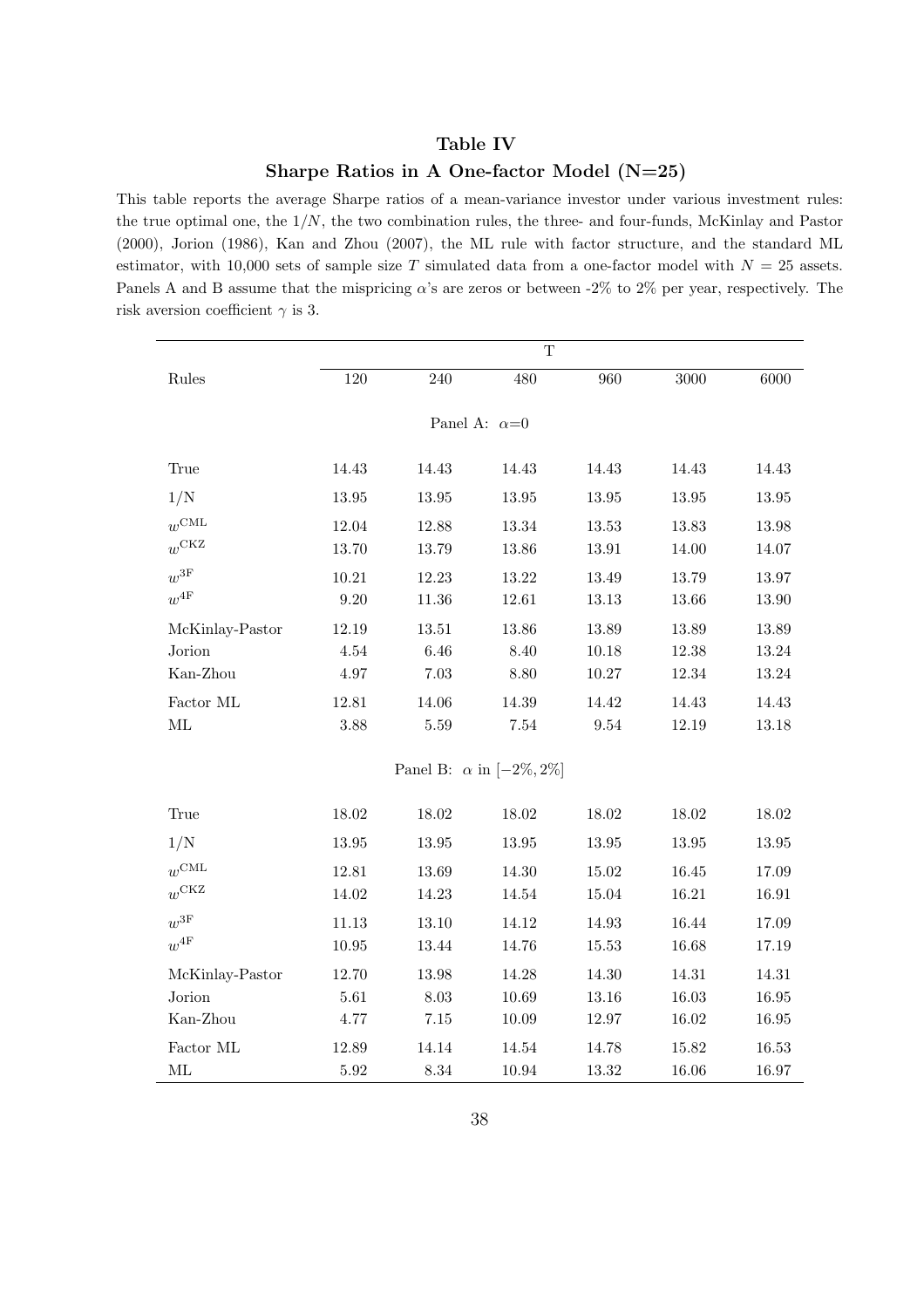## Table V

# Sharpe Ratios in A One-factor Model (N=50)

This table reports the average Sharpe ratios of a mean-variance investor under various investment rules: the true optimal one, the  $1/N$ , the two combination rules, the three- and four-funds, McKinlay and Pastor (2000), Jorion (1986), Kan and Zhou (2007), the ML rule with factor structure, and the standard ML estimator, with 10,000 sets of sample size T simulated data from a one-factor model with  $N = 50$  assets. Panels A and B assume that the mispricing  $\alpha$ 's are zeros or between -2% to 2% per year, respectively. The risk aversion coefficient  $\gamma$  is 3.

|                     |             |           | $\mathbf T$                        |          |       |       |  |  |  |  |
|---------------------|-------------|-----------|------------------------------------|----------|-------|-------|--|--|--|--|
| Rules               | 120         | $240\,$   | 480                                | 960      | 3000  | 6000  |  |  |  |  |
|                     |             |           |                                    |          |       |       |  |  |  |  |
| Panel A: $\alpha=0$ |             |           |                                    |          |       |       |  |  |  |  |
| True                | 14.43       | 14.43     | 14.43                              | 14.43    | 14.43 | 14.43 |  |  |  |  |
|                     |             |           |                                    |          |       |       |  |  |  |  |
| 1/N                 | 14.19       | 14.19     | 14.19                              | 14.19    | 14.19 | 14.19 |  |  |  |  |
| $w^{\text{CML}}$    | 11.90       | 12.87     | 13.49                              | 13.77    | 14.00 | 14.11 |  |  |  |  |
| $w^{\text{CKZ}}$    | 14.09       | 14.07     | 14.10                              | 14.11    | 14.14 | 14.17 |  |  |  |  |
| $w^\mathrm{3F}$     | 9.37        | 11.95     | 13.28                              | 13.74    | 13.97 | 14.10 |  |  |  |  |
| $w^{4\mathrm{F}}$   | $8.22\,$    | $11.00\,$ | 12.64                              | 13.39    | 13.85 | 14.04 |  |  |  |  |
| McKinlay-Pastor     | 12.54       | 13.84     | 14.17                              | 14.20    | 14.20 | 14.20 |  |  |  |  |
| Jorion              | 2.68        | 4.33      | 6.16                               | 8.08     | 10.96 | 12.29 |  |  |  |  |
| Kan-Zhou            | $2.91\,$    | $4.81\,$  | $6.66\,$                           | $8.34\,$ | 10.95 | 12.28 |  |  |  |  |
| Factor ML           | 12.77       | 14.09     | 14.40                              | 14.43    | 14.43 | 14.43 |  |  |  |  |
| ML                  | 2.39        | $3.87\,$  | $5.59\,$                           | 7.53     | 10.69 | 12.17 |  |  |  |  |
|                     |             |           |                                    |          |       |       |  |  |  |  |
|                     |             |           | Panel B: $\alpha$ in $[-2\%, 2\%]$ |          |       |       |  |  |  |  |
| True                | $20.87\,$   | $20.87\,$ | $20.87\,$                          | 20.87    | 20.87 | 20.87 |  |  |  |  |
| 1/N                 | 14.19       | 14.19     | 14.19                              | 14.19    | 14.19 | 14.19 |  |  |  |  |
| $w^{\text{CML}}$    | 12.91       | 14.12     | 15.01                              | 16.09    | 18.26 | 19.29 |  |  |  |  |
| $w^{\text{CKZ}}$    | 14.31       | $14.54\,$ | 14.95                              | 15.72    | 17.79 | 19.01 |  |  |  |  |
| $w^{3F}$            | 10.68       | 13.34     | 14.79                              | 16.00    | 18.23 | 19.28 |  |  |  |  |
| $w^{4F}$            | $\ \, 9.45$ | 12.36     | 14.16                              | 15.70    | 18.17 | 19.26 |  |  |  |  |
| McKinlay-Pastor     | $12.58\,$   | $13.89\,$ | $14.20\,$                          | 14.23    | 14.23 | 14.23 |  |  |  |  |
| Jorion              | $5.18\,$    | $8.17\,$  | 11.18                              | 14.06    | 17.72 | 19.10 |  |  |  |  |
| Kan-Zhou            | $5.16\,$    | $8.24\,$  | 11.16                              | 13.97    | 17.71 | 19.10 |  |  |  |  |
| $\rm Factor$ ML     | 12.78       | 14.10     | 14.44                              | 14.55    | 15.63 | 16.87 |  |  |  |  |
| ML                  | 4.91        | 7.74      | 10.75                              | 13.75    | 17.64 | 19.07 |  |  |  |  |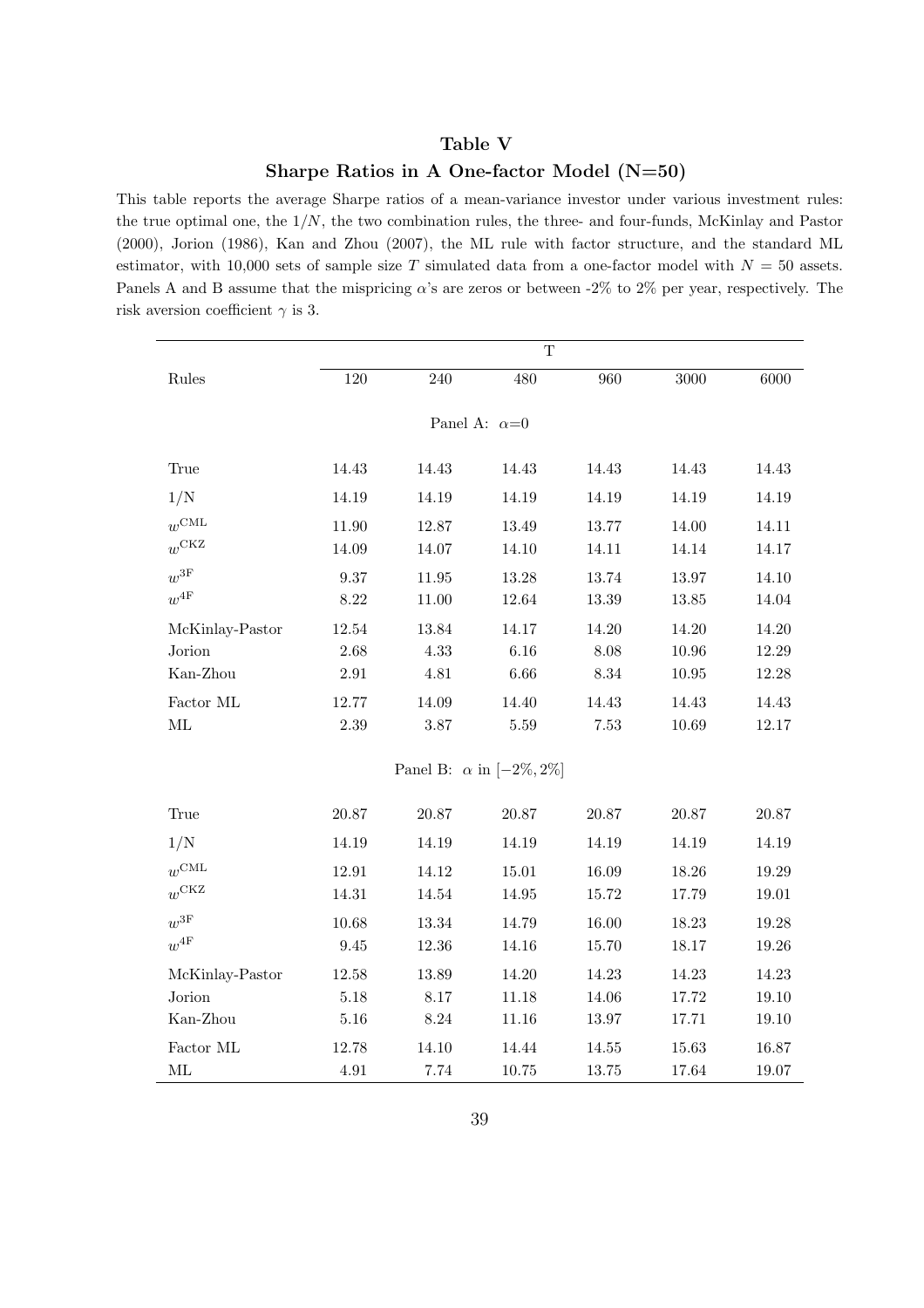# Table VI Utilities in A Three-factor Model (N=25)

This table reports the average utilities of a mean-variance investor under various investment rules: the true optimal one, the  $1/N$ , the two combination rules, the three- and four-funds, McKinlay and Pastor (2000), Jorion (1986), Kan and Zhou (2007), the ML rule with factor structure, and the standard ML estimator, with 10,000 sets of sample size T simulated data from a three-factor model with  $N = 25$  assets. Panels A and B assume that the mispricing  $\alpha$ 's are zeros or between -2% to 2% per year, respectively. The risk aversion coefficient  $\gamma$  is 3.

|                                        |                             |                                    | $\mathbf T$                  |                              |                            |                            |  |  |  |  |
|----------------------------------------|-----------------------------|------------------------------------|------------------------------|------------------------------|----------------------------|----------------------------|--|--|--|--|
| Rules                                  | 120                         | 240                                | 480                          | 960                          | 3000                       | 6000                       |  |  |  |  |
|                                        |                             |                                    |                              |                              |                            |                            |  |  |  |  |
| Panel A: $\alpha=0$                    |                             |                                    |                              |                              |                            |                            |  |  |  |  |
| True                                   | $12.97\,$                   | 12.97                              | $12.97\,$                    | 12.97                        | 12.97                      | 12.97                      |  |  |  |  |
| 1/N                                    | $3.85\,$                    | $3.85\,$                           | $3.85\,$                     | $3.85\,$                     | $3.85\,$                   | $3.85\,$                   |  |  |  |  |
| $w^{\text{CML}}$<br>$w^{\text{CKZ}}$   | 3.41<br>$5.03\,$            | 5.42<br>5.84                       | 7.30<br>6.96                 | 9.21<br>$8.51\,$             | 11.42<br>11.01             | 12.14<br>11.96             |  |  |  |  |
| $w^\mathrm{3F}$<br>$w^{4\mathrm{F}}$   | $2.45\,$<br>2.59            | 4.78<br>$5.35\,$                   | 6.97<br>7.41                 | 9.08<br>$\boldsymbol{9.34}$  | 11.40<br>11.46             | 12.13<br>$12.15\,$         |  |  |  |  |
| McKinlay-Pastor<br>Jorion<br>Kan-Zhou  | 1.84<br>$-8.34$<br>$1.54\,$ | 2.73<br>$2.05\,$<br>4.71           | 3.16<br>$6.55\,$<br>$7.02\,$ | $3.37\,$<br>$9.09\,$<br>9.10 | $3.51\,$<br>11.42<br>11.41 | $3.54\,$<br>12.14<br>12.13 |  |  |  |  |
| Factor ML<br>$\rm ML$                  | 6.92<br>$-81.77$            | $10.13\,$<br>$-18.48$              | 11.59<br>$-0.13$             | 12.28<br>6.94                | 12.75<br>11.14             | $12.86\,$<br>$12.06\,$     |  |  |  |  |
|                                        |                             | Panel B: $\alpha$ in $[-2\%, 2\%]$ |                              |                              |                            |                            |  |  |  |  |
| True                                   | 14.60                       | 14.60                              | 14.60                        | 14.60                        | 14.60                      | 14.60                      |  |  |  |  |
| 1/N                                    | 3.85                        | 3.85                               | $3.85\,$                     | $3.85\,$                     | $3.85\,$                   | $3.85\,$                   |  |  |  |  |
| $w^{\text{CML}}$<br>$w^{\mathrm{CKZ}}$ | $\!.84$<br>$5.09\,$         | 6.15<br>6.06                       | 8.44<br>7.57                 | 10.63<br>9.59                | $13.02\,$<br>12.56         | 13.76<br>$13.58\,$         |  |  |  |  |
| $w^{3F}$<br>$w^{4F}$                   | $2.87\,$<br>$2.53\,$        | 5.51<br>5.63                       | 8.12<br>$8.26\,$             | $10.51\,$<br>10.61           | 13.00<br>$13.02\,$         | 13.75<br>13.76             |  |  |  |  |
| McKinlay-Pastor<br>Jorion<br>Kan-Zhou  | 1.78<br>$-7.85$<br>1.61     | 2.66<br>2.84<br>$5.12\,$           | $3.09\,$<br>$7.65\,$<br>7.96 | 3.30<br>$10.45\,$<br>10.45   | 3.44<br>12.99<br>12.99     | 3.48<br>$13.75\,$<br>13.75 |  |  |  |  |
| Factor ML<br>ML                        | 6.92<br>$-81.09$            | 10.13<br>$-17.11$                  | 11.60<br>1.39                | 12.30<br>8.52                | 12.92<br>12.76             | 13.29<br>13.69             |  |  |  |  |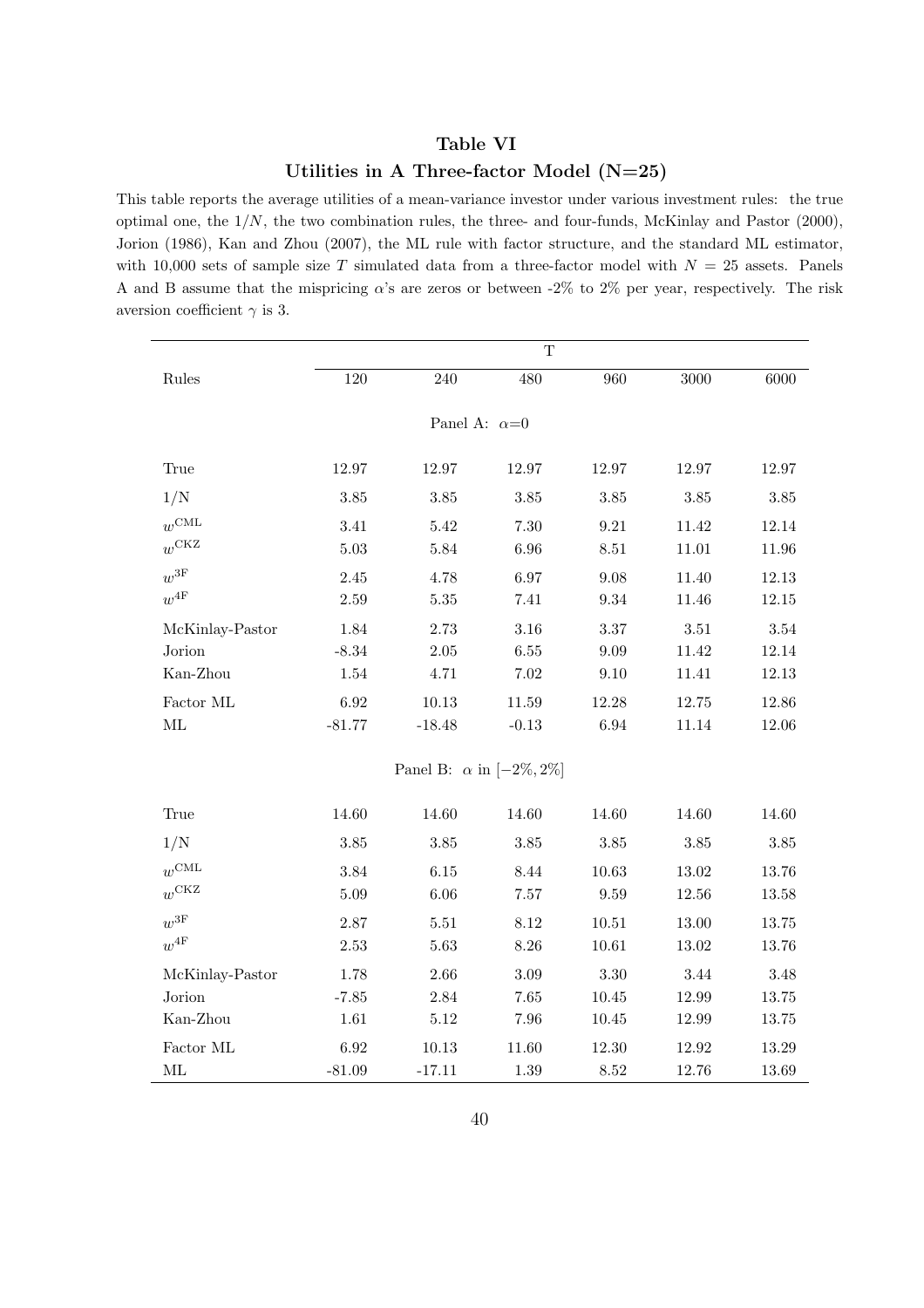# Table VII Utilities in A Three-factor Model (N=50)

This table reports the average utilities of a mean-variance investor under various investment rules: the true optimal one, the  $1/N$ , the two combination rules, the three- and four-funds, McKinlay and Pastor (2000), Jorion (1986), Kan and Zhou (2007), the ML rule with factor structure, and the standard ML estimator, with 10,000 sets of sample size T simulated data from a three-factor model with  $N = 50$  assets. Panels A and B assume that the mispricing  $\alpha$ 's are zeros or between -2% to 2% per year, respectively. The risk aversion coefficient  $\gamma$  is 3.

|                     |           |                                    | $\mathbf T$ |                     |             |           |  |  |  |  |
|---------------------|-----------|------------------------------------|-------------|---------------------|-------------|-----------|--|--|--|--|
| Rules               | 120       | 240                                | 480         | 960                 | 3000        | 6000      |  |  |  |  |
|                     |           |                                    |             |                     |             |           |  |  |  |  |
| Panel A: $\alpha=0$ |           |                                    |             |                     |             |           |  |  |  |  |
| True                | 12.97     | 12.97                              | 12.97       | 12.97               | 12.97       | 12.97     |  |  |  |  |
| 1/N                 | 3.87      | 3.87                               | $3.87\,$    | $3.87\,$            | 3.87        | 3.87      |  |  |  |  |
| $w^{\text{CML}}$    | $2.15\,$  | 4.23                               | 5.76        | $7.55\,$            | 10.32       | 11.45     |  |  |  |  |
| $w^{\text{CKZ}}$    | 4.22      | 4.71                               | 5.46        | 6.72                | 9.52        | 10.99     |  |  |  |  |
| $w^\mathrm{3F}$     | 1.38      | 3.68                               | 5.43        | 7.39                | 10.28       | 11.44     |  |  |  |  |
| $w^{4F}$            | 0.68      | 3.73                               | $5.70\,$    | $7.62\,$            | 10.36       | 11.46     |  |  |  |  |
| McKinlay-Pastor     | 1.73      | 2.64                               | $3.06\,$    | $3.27\,$            | 3.41        | 3.44      |  |  |  |  |
| Jorion              | $-38.43$  | $-7.80$                            | 1.79        | $6.30\,$            | 10.14       | 11.40     |  |  |  |  |
| Kan-Zhou            | $-1.45$   | 1.93                               | 4.41        | $6.84\,$            | $10.16\,$   | 11.40     |  |  |  |  |
| Factor ML           | 6.97      | 10.13                              | 11.58       | 12.28               | 12.74       | $12.86\,$ |  |  |  |  |
| $\rm ML$            | $-474.00$ | $-79.17$                           | $-18.33$    | $-0.18$             | $\ \, 9.22$ | 11.14     |  |  |  |  |
|                     |           | Panel B: $\alpha$ in $[-2\%, 2\%]$ |             |                     |             |           |  |  |  |  |
|                     |           |                                    |             |                     |             |           |  |  |  |  |
| True                | 16.06     | 16.06                              | $16.06\,$   | 16.06               | 16.06       | 16.06     |  |  |  |  |
| 1/N                 | 3.87      | 3.87                               | $3.87\,$    | $3.87\,$            | 3.87        | $3.87\,$  |  |  |  |  |
| $w^{\text{CML}}$    | $2.59\,$  | 5.07                               | 7.26        | 9.77                | 13.19       | 14.46     |  |  |  |  |
| $w^{\text{CKZ}}$    | $4.38\,$  | $5.14\,$                           | $6.39\,$    | $8.41\,$            | 12.27       | 14.01     |  |  |  |  |
| $w^\mathrm{3F}$     | 1.79      | 4.50                               | 6.93        | $\boldsymbol{9.62}$ | 13.16       | 14.46     |  |  |  |  |
| $w^{4\mathrm{F}}$   | 1.24      | 4.68                               | $7.26\,$    | $9.86\,$            | 13.22       | 14.48     |  |  |  |  |
| McKinlay-Pastor     | 1.70      | 2.61                               | $3.03\,$    | $3.24\,$            | $3.38\,$    | 3.42      |  |  |  |  |
| Jorion              | $-37.96$  | $-6.19$                            | $3.93\,$    | $8.84\,$            | 13.08       | 14.44     |  |  |  |  |
| Kan-Zhou            | $-0.75$   | $3.13\,$                           | 6.23        | $9.28\,$            | 13.09       | 14.44     |  |  |  |  |
| Factor ML           | 6.97      | 10.13                              | 11.58       | 12.29               | 12.96       | 13.64     |  |  |  |  |
| ML                  | $-480.46$ | $-77.71$                           | $-15.72$    | 2.71                | 12.26       | 14.21     |  |  |  |  |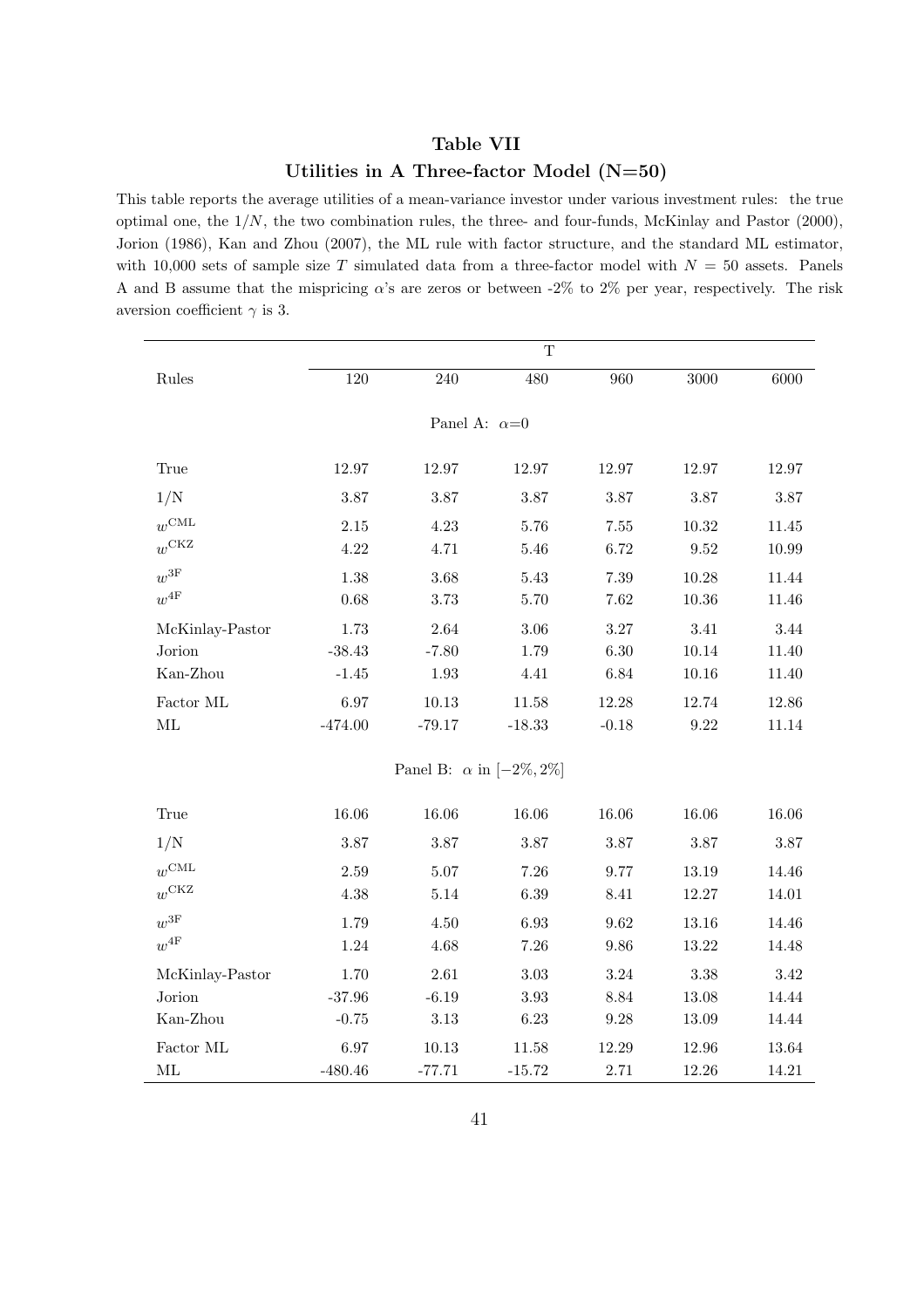## Table VIII

### Sharpe Ratios in A Three-factor Model (N=25)

This table reports the average Sharpe ratios of a mean-variance investor under various investment rules: the true optimal one, the  $1/N$ , the two combination rules, the three- and four-funds, McKinlay and Pastor (2000), Jorion (1986), Kan and Zhou (2007), the ML rule with factor structure, and the standard ML estimator, with 10,000 sets of sample size T simulated data from a three-factor model with  $N = 25$  assets. Panels A and B assume that the mispricing  $\alpha$ 's are zeros or between -2% to 2% per year, respectively. The risk aversion coefficient  $\gamma$  is 3.

|                           |           |           | $\mathbf T$                        |           |           |           |
|---------------------------|-----------|-----------|------------------------------------|-----------|-----------|-----------|
| $\label{rm} \hbox{Rules}$ | $120\,$   | $240\,$   | 480                                | 960       | $3000\,$  | 6000      |
|                           |           |           |                                    |           |           |           |
|                           |           |           | Panel A: $\alpha=0$                |           |           |           |
| True                      | $25.46\,$ | $25.46\,$ | 25.46                              | 25.46     | 25.46     | 25.46     |
| 1/N                       | 13.89     | 13.89     | 13.89                              | 13.89     | 13.89     | 13.89     |
| $w^{\text{CML}}$          | $15.35\,$ | 17.19     | 19.44                              | 21.66     | 23.97     | 24.67     |
| $w^{\text{CKZ}}$          | 16.06     | 17.49     | $19.35\,$                          | 21.45     | $23.91\,$ | $24.65\,$ |
| $w^\mathrm{3F}$           | 14.00     | 16.72     | 19.28                              | $21.59\,$ | 23.96     | 24.67     |
| $w^{4F}$                  | 15.10     | 17.75     | 19.85                              | 21.87     | 24.02     | 24.69     |
| McKinlay-Pastor           | 11.47     | 12.91     | $13.33\,$                          | 13.37     | 13.38     | 13.38     |
| Jorion                    | 12.59     | 16.37     | 19.43                              | 21.69     | 23.97     | 24.67     |
| Kan-Zhou                  | $13.35\,$ | 16.76     | $19.37\,$                          | $21.62\,$ | 23.97     | 24.67     |
| Factor ML                 | 22.07     | 23.73     | 24.60                              | 25.02     | $25.32\,$ | $25.39\,$ |
| $\rm ML$                  | $11.09\,$ | 14.99     | $18.57\,$                          | $21.32\,$ | $23.92\,$ | 24.66     |
|                           |           |           | Panel B: $\alpha$ in $[-2\%, 2\%]$ |           |           |           |
|                           |           |           |                                    |           |           |           |
| True                      | $27.02\,$ | $27.02\,$ | $27.02\,$                          | $27.02\,$ | 27.02     | 27.02     |
| 1/N                       | 13.89     | 13.89     | 13.89                              | 13.89     | 13.89     | 13.89     |
| $w^{\text{CML}}$          | 16.07     | 18.25     | 20.89                              | 23.26     | $25.58\,$ | $26.26\,$ |
| $w^{\text{CKZ}}$          | 16.15     | 17.85     | 20.24                              | 22.81     | 25.50     | 26.24     |
| $w^{3F}$                  | 14.79     | 17.80     | 20.73                              | 23.20     | $25.57\,$ | $26.26\,$ |
| $w^{4F}$                  | 15.10     | 18.13     | 20.87                              | 23.28     | $25.59\,$ | 26.27     |
| McKinlay-Pastor           | 11.33     | 12.77     | 13.20                              | $13.25\,$ | $13.25\,$ | 13.25     |
| Jorion                    | 13.30     | 17.37     | 20.72                              | 23.19     | $25.57\,$ | 26.26     |
| Kan-Zhou                  | $13.55\,$ | 17.37     | $20.55\,$                          | 23.13     | $25.56\,$ | $26.26\,$ |
| Factor ML                 | 22.08     | 23.73     | 24.62                              | $25.05\,$ | 25.49     | 25.82     |
| $\rm ML$                  | 12.30     | 16.49     | $20.22\,$                          | 22.99     | $25.54\,$ | 26.25     |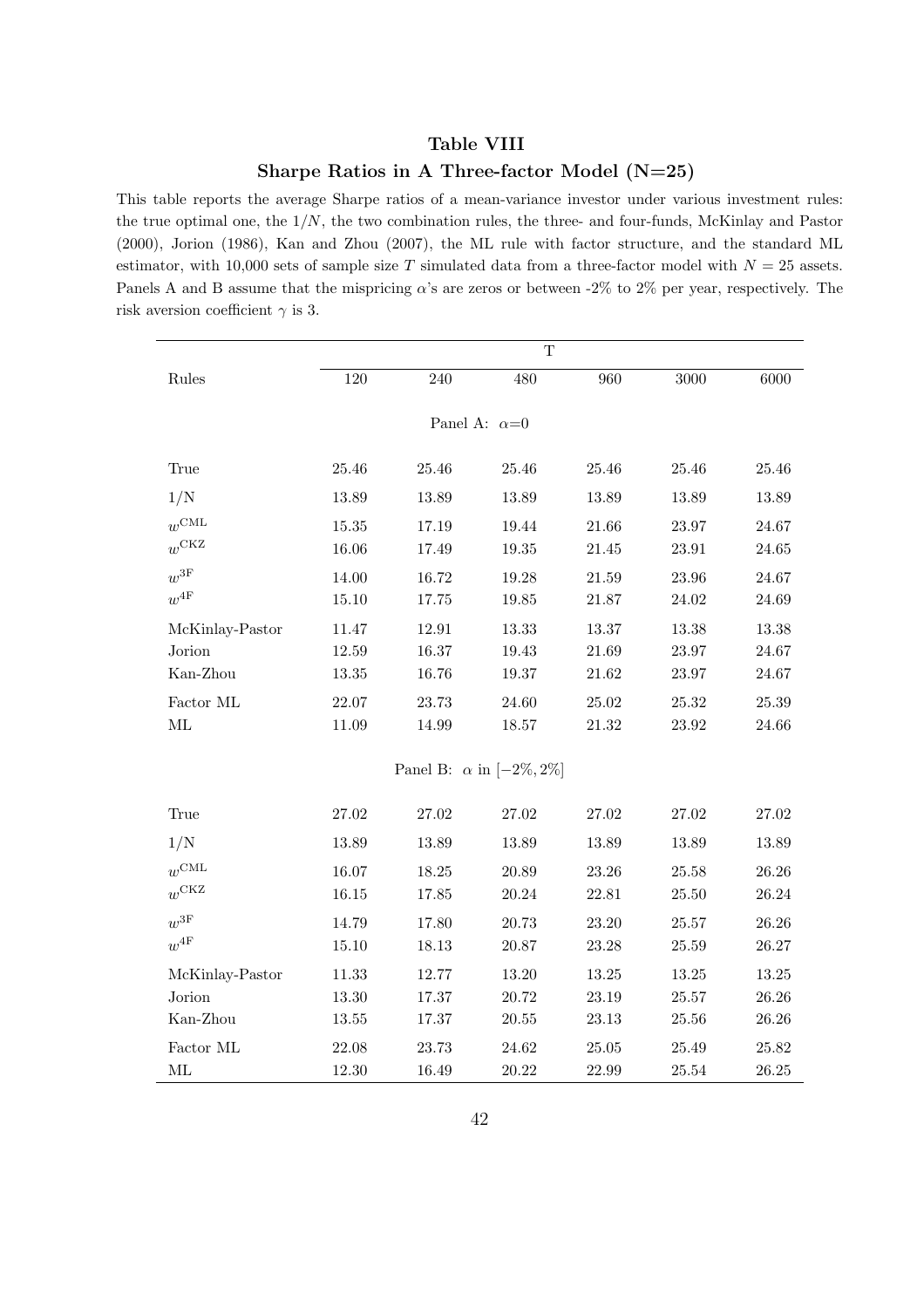## Table IX

# Sharpe Ratios in A Three-factor Model (N=50)

This table reports the average Sharpe ratios of a mean-variance investor under various investment rules: the true optimal one, the  $1/N$ , the two combination rules, the three- and four-funds, McKinlay and Pastor (2000), Jorion (1986), Kan and Zhou (2007), the ML rule with factor structure, and the standard ML estimator, with 10,000 sets of sample size T simulated data from a three-factor model with  $N = 50$  assets. Panels A and B assume the mispricing  $\alpha$ 's, are zeros or between -2% to 2% per year, respectively. The risk aversion coefficient  $\gamma$  is 3.

|                     |           |           | $\mathbf T$                        |           |           |           |  |  |  |  |
|---------------------|-----------|-----------|------------------------------------|-----------|-----------|-----------|--|--|--|--|
| Rules               | 120       | 240       | 480                                | 960       | 3000      | 6000      |  |  |  |  |
|                     |           |           |                                    |           |           |           |  |  |  |  |
| Panel A: $\alpha=0$ |           |           |                                    |           |           |           |  |  |  |  |
| True                | 25.46     | $25.46\,$ | 25.46                              | 25.46     | 25.46     | 25.46     |  |  |  |  |
| 1/N                 | 13.96     | 13.96     | 13.96                              | 13.96     | $13.96\,$ | $13.96\,$ |  |  |  |  |
| $w^{\text{CML}}$    | 13.85     | 15.56     | $17.36\,$                          | 19.61     | 22.78     | $23.96\,$ |  |  |  |  |
| $w^{\text{CKZ}}$    | 14.55     | 15.45     | 16.85                              | 18.97     | 22.50     | $23.85\,$ |  |  |  |  |
| $w^\mathrm{3F}$     | 11.79     | 14.88     | 17.15                              | 19.54     | 22.76     | 23.96     |  |  |  |  |
| $w^{4\mathrm{F}}$   | 11.63     | 15.18     | $17.54\,$                          | 19.83     | 22.85     | $23.98\,$ |  |  |  |  |
| McKinlay-Pastor     | 11.26     | 12.72     | 13.13                              | 13.19     | 13.19     | 13.19     |  |  |  |  |
| Jorion              | 7.66      | 11.80     | 15.62                              | 18.90     | 22.63     | $23.92\,$ |  |  |  |  |
| Kan-Zhou            | 7.93      | 12.13     | $15.65\,$                          | 18.84     | 22.63     | 23.92     |  |  |  |  |
| Factor ML           | 22.01     | 23.73     | 24.59                              | 25.02     | $25.32\,$ | $25.39\,$ |  |  |  |  |
| $\rm ML$            | 7.09      | $11.04\,$ | 14.96                              | 18.50     | $22.55\,$ | 23.89     |  |  |  |  |
|                     |           |           | Panel B: $\alpha$ in $[-2\%, 2\%]$ |           |           |           |  |  |  |  |
|                     |           |           |                                    |           |           |           |  |  |  |  |
| True                | $28.34\,$ | $28.34\,$ | $28.34\,$                          | $28.34\,$ | $28.34\,$ | $28.34\,$ |  |  |  |  |
| 1/N                 | 13.96     | 13.96     | 13.96                              | 13.96     | 13.96     | $13.96\,$ |  |  |  |  |
| $w^{\text{CML}}$    | 14.66     | 16.89     | 19.43                              | 22.30     | $25.75\,$ | $26.93\,$ |  |  |  |  |
| $w^{\text{CKZ}}$    | 14.82     | $16.22\,$ | 18.43                              | 21.49     | 25.54     | 26.86     |  |  |  |  |
| $w^{3F}$            | 12.80     | 16.31     | 19.26                              | 22.23     | 25.73     | $26.92\,$ |  |  |  |  |
| $w^{4F}$            | 12.81     | 16.72     | 19.66                              | 22.49     | 25.79     | $26.94\,$ |  |  |  |  |
| McKinlay-Pastor     | 11.19     | 12.67     | $13.08\,$                          | 13.14     | 13.14     | 13.14     |  |  |  |  |
| Jorion              | $\,9.35$  | 14.15     | 18.40                              | 21.90     | $25.67\,$ | $26.91\,$ |  |  |  |  |
| Kan-Zhou            | $9.63\,$  | 14.40     | 18.37                              | 21.85     | 25.67     | $26.91\,$ |  |  |  |  |
| Factor ML           | 22.01     | 23.73     | 24.59                              | 25.03     | 25.53     | 26.16     |  |  |  |  |
| ML                  | 8.68      | 13.32     | 17.75                              | 21.55     | 25.61     | 26.89     |  |  |  |  |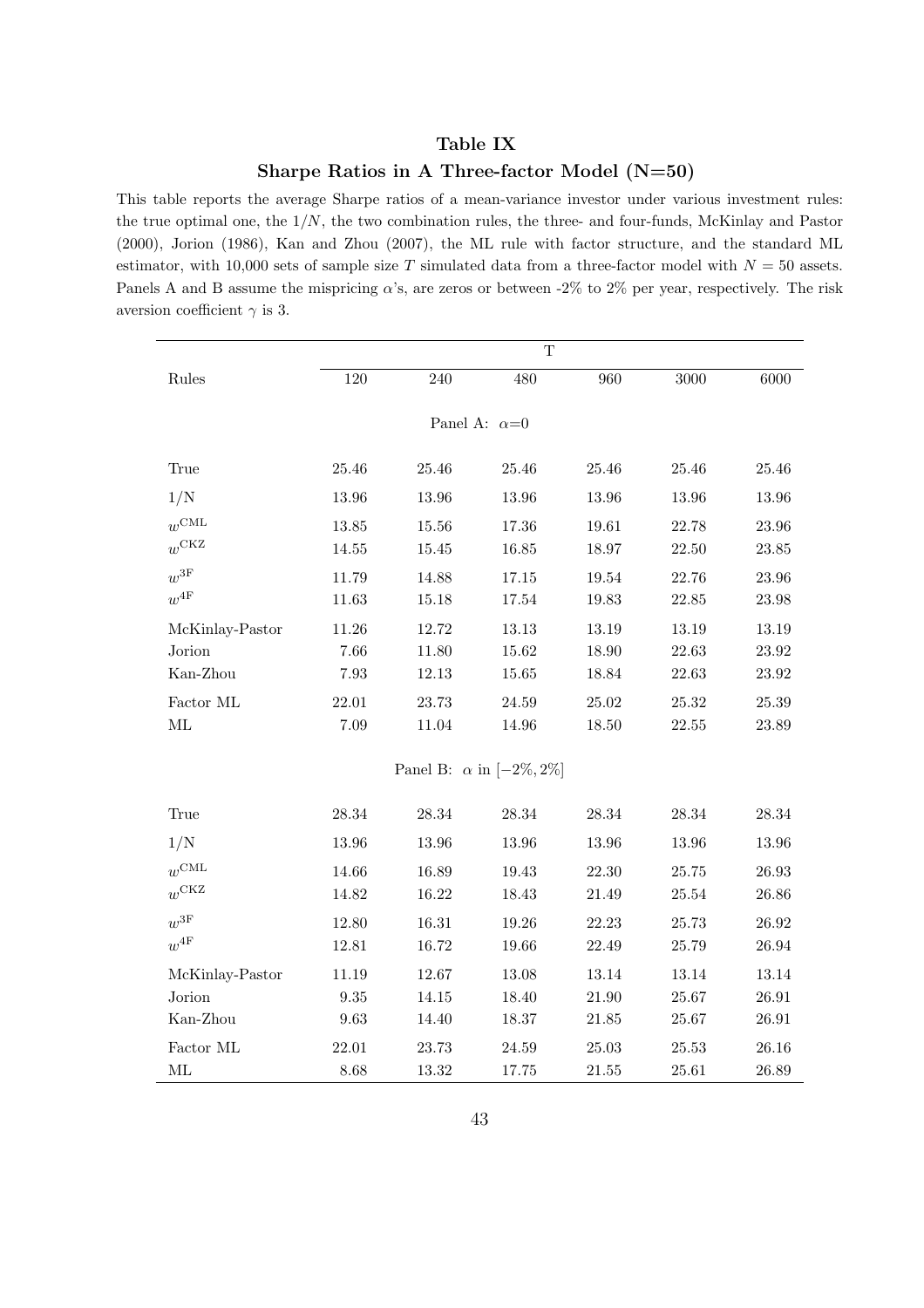# Table X Utilities without Factor Structure

This table reports the average utilities of a mean-variance investor under various investment rules: the true optimal one, the  $1/N$ , the two combination rules, the three- and four-funds, McKinlay and Pastor (2000), Jorion (1986), Kan and Zhou (2007), the ML rule with factor structure, and the standard ML estimator, with  $10,000$  sets of sample size T simulated data without assuming any factor model structure. Panels A and B simulate data sets based on the sample means and covariance matrix calibrated from the monthly excess returns of Fama-French 25 assets sorted on size and book-to-market ratio and Fama-French's 49 industry portfolios, respectively. The risk aversion coefficient  $\gamma$  is 3.

|                    | $\mathbf T$ |           |                                       |                                                      |           |           |  |  |  |  |
|--------------------|-------------|-----------|---------------------------------------|------------------------------------------------------|-----------|-----------|--|--|--|--|
| Rules              | 120         | 240       | 480                                   | 960                                                  | 3000      | 6000      |  |  |  |  |
|                    |             |           |                                       |                                                      |           |           |  |  |  |  |
|                    |             |           |                                       | Panel A: $N = 25$ size and book-to-market portfolios |           |           |  |  |  |  |
| True               | 44.96       | 44.96     | 44.96                                 | 44.96                                                | 44.96     | 44.96     |  |  |  |  |
| 1/N                | 4.28        | 4.28      | 4.28                                  | 4.28                                                 | 4.28      | 4.28      |  |  |  |  |
| $w^{\text{CML}}$   | 17.40       | 27.07     | 34.46                                 | 39.17                                                | 42.97     | 43.95     |  |  |  |  |
| $w^{\text{CKZ}}$   | 12.99       | $21.53\,$ | 30.74                                 | 37.49                                                | 42.69     | 43.87     |  |  |  |  |
| $w^{3F}$           | 16.29       | 26.53     | 34.28                                 | 39.12                                                | 42.97     | 43.95     |  |  |  |  |
| $w^{4\mathrm{F}}$  | 16.76       | 26.88     | 34.44                                 | 39.17                                                | 42.98     | 43.95     |  |  |  |  |
| McKinlay-Pastor    | 2.08        | $3.02\,$  | 3.48                                  | 3.70                                                 | 3.84      | 3.88      |  |  |  |  |
| Jorion             | 10.28       | 26.38     | 34.52                                 | 39.22                                                | 42.98     | 43.95     |  |  |  |  |
| Kan-Zhou           | 18.26       | 27.56     | 34.66                                 | 39.24                                                | 42.98     | $43.95\,$ |  |  |  |  |
| Factor ML          | $-57.75$    | $-46.72$  | $-42.72$                              | $-44.59$                                             | $-49.08$  | $-51.09$  |  |  |  |  |
| $\rm ML$           | $-67.13$    | 8.07      | 29.68                                 | $37.93\,$                                            | 42.85     | 43.92     |  |  |  |  |
|                    |             |           | Panel B: $N = 49$ industry portfolios |                                                      |           |           |  |  |  |  |
| True               | $27.39\,$   | $27.39\,$ | $27.39\,$                             | $27.39\,$                                            | $27.39\,$ | 27.39     |  |  |  |  |
| 1/N                | 2.31        | 2.31      | $2.31\,$                              | $2.31\,$                                             | 2.31      | $2.31\,$  |  |  |  |  |
| $w^{\text{CML}}$   | 3.55        | 8.64      | 14.05                                 | 18.93                                                | 24.06     | 25.63     |  |  |  |  |
| $w^{\mathrm{CKZ}}$ | 3.56        | $5.91\,$  | 10.23                                 | 15.82                                                | $23.08\,$ | $25.29\,$ |  |  |  |  |
| $w^\mathrm{3F}$    | 2.98        | 8.15      | 13.81                                 | 18.84                                                | 24.05     | 25.63     |  |  |  |  |
| $w^{4\mathrm{F}}$  | 2.17        | 7.86      | 13.74                                 | 18.84                                                | 24.05     | $25.63\,$ |  |  |  |  |
| McKinlay-Pastor    | 0.42        | 1.36      | 1.80                                  | 2.02                                                 | 2.16      | 2.20      |  |  |  |  |
| Jorion             | $-34.14$    | 0.41      | $12.39\,$                             | 18.67                                                | $24.05\,$ | $25.63\,$ |  |  |  |  |
| Kan-Zhou           | 2.05        | 8.19      | 13.93                                 | 18.91                                                | 24.06     | 25.63     |  |  |  |  |
| Factor ML          | $-341.92$   | $-408.68$ | $-507.89$                             | $-592.62$                                            | $-669.56$ | $-691.07$ |  |  |  |  |
| $\rm ML$           | $-469.51$   | $-68.70$  | $\textbf{-5.35}$                      | 13.66                                                | $23.46\,$ | $25.48\,$ |  |  |  |  |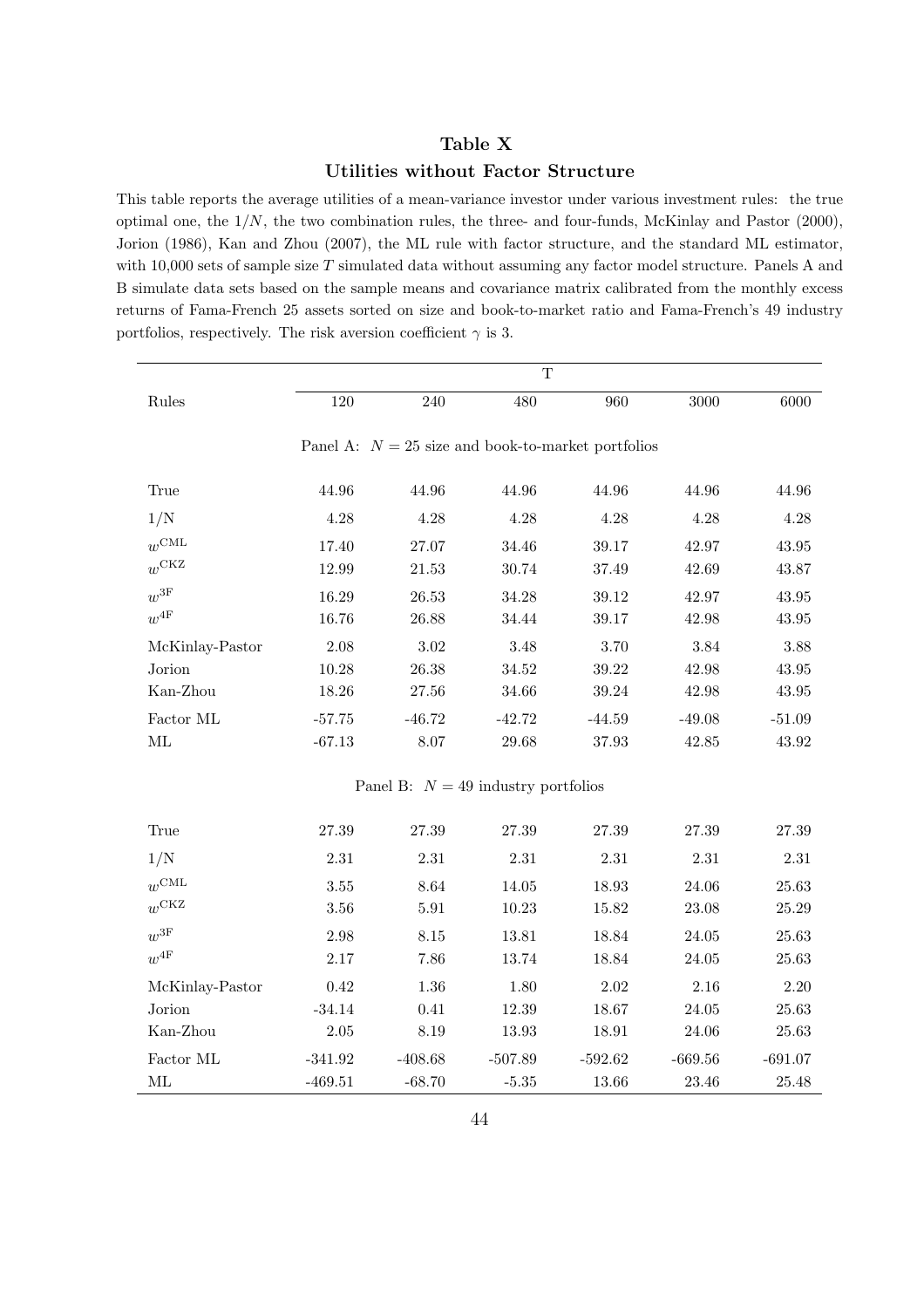### Table XI

### Sharpe Ratios without Factor Structure

This table reports the average Sharpe ratios of a mean-variance investor under various investment rules: the true optimal one, the 1/N, the two combination rules, the three- and four-funds, McKinlay and Pastor (2000), Jorion (1986), Kan and Zhou (2007), the ML rule with factor structure, and the standard ML estimator, with  $10,000$  sets of sample size T simulated data without assuming any factor model structure. Panels A and B simulate data sets based on the sample means and covariance matrix calibrated from the monthly excess returns of Fama-French 25 assets sorted on size and book-to-market ratio and Fama-French 49 industry portfolios, respectively. The risk aversion coefficient  $\gamma$  is 3.

|                   | $\mathbf T$                                          |           |                                       |           |           |           |  |  |
|-------------------|------------------------------------------------------|-----------|---------------------------------------|-----------|-----------|-----------|--|--|
| Rules             | 120                                                  | 240       | 480                                   | 960       | 3000      | 6000      |  |  |
|                   |                                                      |           |                                       |           |           |           |  |  |
|                   | Panel A: $N = 25$ size and book-to-market portfolios |           |                                       |           |           |           |  |  |
| True              | 47.41                                                | 47.41     | 47.41                                 | 47.41     | 47.41     | 47.41     |  |  |
| 1/N               | 14.63                                                | 14.63     | 14.63                                 | 14.63     | 14.63     | 14.63     |  |  |
| $w^{\text{CML}}$  | 31.14                                                | 37.58     | 41.88                                 | 44.43     | 46.41     | 46.90     |  |  |
| $w^{\text{CKZ}}$  | 27.00                                                | 35.26     | 41.17                                 | 44.26     | 46.39     | 46.90     |  |  |
| $w^\mathrm{3F}$   | $30.52\,$                                            | 37.30     | 41.78                                 | 44.40     | 46.40     | 46.90     |  |  |
| $w^{4F}$          | $30.85\,$                                            | 37.45     | 41.87                                 | 44.43     | 46.41     | 46.90     |  |  |
| McKinlay-Pastor   | 12.26                                                | 13.55     | 13.97                                 | $13.98\,$ | 13.98     | 13.98     |  |  |
| Jorion            | 32.25                                                | 38.14     | 42.06                                 | 44.48     | 46.41     | 46.91     |  |  |
| Kan-Zhou          | 32.20                                                | 37.95     | 42.00                                 | 44.47     | 46.41     | 46.91     |  |  |
| Factor ML         | 11.81                                                | 14.18     | 16.62                                 | 17.32     | 16.59     | 16.33     |  |  |
| ML                | 30.64                                                | 37.33     | 41.77                                 | 44.40     | 46.40     | 46.90     |  |  |
|                   |                                                      |           | Panel B: $N = 49$ industry portfolios |           |           |           |  |  |
|                   |                                                      |           |                                       |           |           |           |  |  |
| True              | $37.01\,$                                            | $37.01\,$ | 37.01                                 | 37.01     | $37.01\,$ | $37.01\,$ |  |  |
| 1/N               | 11.26                                                | 11.26     | 11.26                                 | 11.26     | 11.26     | 11.26     |  |  |
| $w^{\text{CML}}$  | 16.66                                                | 21.70     | 26.94                                 | 30.97     | 34.75     | 35.83     |  |  |
| $w^{\text{CKZ}}$  | 13.33                                                | 17.36     | 23.71                                 | 29.68     | 34.59     | 35.79     |  |  |
| $w^\mathrm{3F}$   | 15.48                                                | 21.42     | 26.86                                 | 30.93     | 34.74     | 35.83     |  |  |
| $w^{4\mathrm{F}}$ | $14.93\,$                                            | 21.08     | 26.76                                 | $30.92\,$ | 34.74     | $35.83\,$ |  |  |
| McKinlay-Pastor   | 7.82                                                 | 9.45      | $10.35\,$                             | 10.55     | 10.56     | 10.56     |  |  |
| Jorion            | $15.03\,$                                            | $21.69\,$ | 27.08                                 | 31.02     | 34.75     | 35.83     |  |  |
| Kan-Zhou          | 15.00                                                | 21.57     | 26.96                                 | 30.99     | 34.75     | 35.83     |  |  |
| Factor ML         | 14.41                                                | 19.15     | 20.48                                 | 20.49     | 20.49     | 20.48     |  |  |
| ML                | 14.31                                                | 20.96     | 26.63                                 | 30.84     | 34.73     | 35.82     |  |  |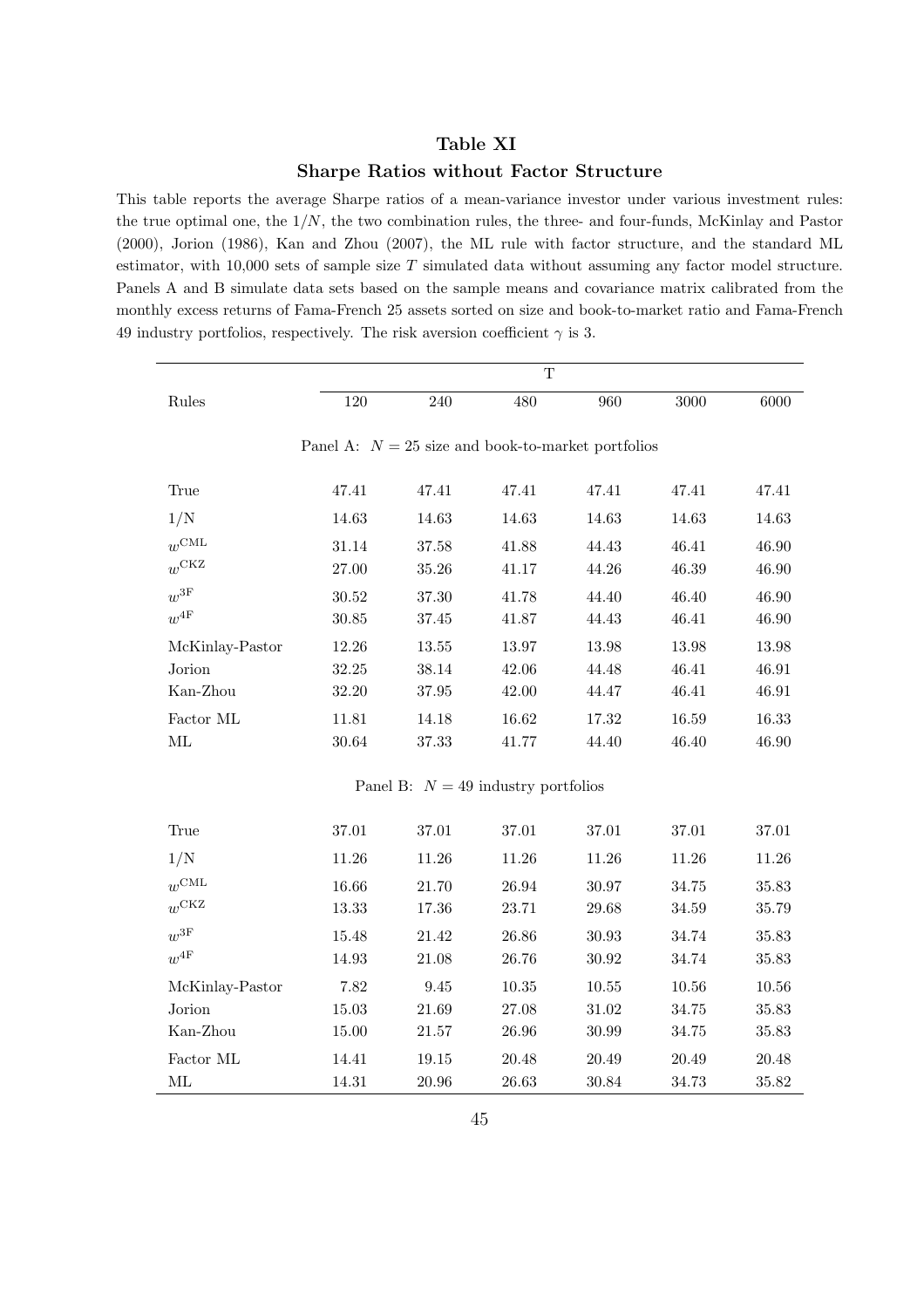## Table XII

#### Certainty-equivalent Returns Based on Real Data

This table reports the certainty-equivalent returns of a mean-variance investor under various investment rules: the in-sample ML rule, the  $1/N$ , the two combination rules, the three- and four-funds, McKinlay and Pastor (2000), Jorion (1986), Kan and Zhou (2007), the ML rule with factor structure, and the standard ML estimator. While the in-sample ML rule uses all the data for its estimation, other rules are based on a rolling sample with an estimation window  $M = 120$ , or 240, respectively. The real data sets are the five data sets used by DeMiguel, Garlappi, and Uppal (2007), and two additional data sets, the Fama-French 25 size and book-to-market portfolios with the Fama-French three-factors and the Fama-French 49 industry portfolios with the Fama-French three-factors. The risk aversion coefficient  $\gamma$  is 3.

|                   | Industry         | Inter'l        | Mkt/           | FF-                      | FF-                 | $\rm FF25$      | Indu49          |
|-------------------|------------------|----------------|----------------|--------------------------|---------------------|-----------------|-----------------|
|                   | portfolios       | portfolios     | SMB/HML        | $1\mbox{-} {\rm factor}$ | $4$ -factor         | $3$ -factor     | $3$ -factor     |
| Rules             | $N=11$           | ${\cal N}{=}9$ | $N=3$          | $N=21$                   | ${\cal N}{=}24$     | ${\cal N}{=}28$ | ${\cal N}{=}52$ |
|                   |                  |                |                |                          |                     |                 |                 |
|                   |                  |                | Panel A: M=120 |                          |                     |                 |                 |
| ML (in-sample)    | 8.42             | 7.74           | 13.61          | 46.04                    | $54.55\,$           | 45.24           | 57.67           |
| 1/N               | 3.66             | 3.26           | 4.33           | $5.27\,$                 | $-8.74$             | $5.51\,$        | 5.14            |
| $w^{\text{CML}}$  | $\textbf{-1.39}$ | $-0.34$        | 6.39           | 22.25                    | 13.17               | 14.62           | $-6.40$         |
| $w^{\text{CKZ}}$  | $3.02\,$         | 1.79           | $8.54\,$       | 28.97                    | 25.40               | 19.36           | $8.51\,$        |
| $w^\mathrm{3F}$   | $-2.77$          | $-2.18$        | 5.63           | 20.47                    | 23.48               | 13.05           | $-8.05$         |
| $w^{4\mathrm{F}}$ | $-2.51$          | $-3.02$        | 5.62           | 19.64                    | 20.84               | 10.36           | $-14.36$        |
| McKinlay-Pastor   | $-0.76$          | 0.86           | $-0.20$        | 0.47                     | 2.58                | 1.02            | 1.45            |
| Jorion            | $-9.21$          | $-5.80$        | 9.51           | 0.82                     | 1.58                | $-20.72$        | $-152.10$       |
| Kan-Zhou          | $-3.59$          | $-3.42$        | $\,9.51$       | $20.75\,$                | 21.84               | $\,9.15$        | $-17.77$        |
| Factor ML         | $-1.59$          | $-0.44$        | 5.45           | $\textbf{-3.20}$         | 9.73                | 4.57            | 1.24            |
| ML                | $-38.18$         | $-18.30$       | 4.90           | $-100.69$                | $-128.59$           | $-194.33$       | $-1173.78$      |
|                   |                  |                |                |                          |                     |                 |                 |
|                   |                  |                | Panel B: M=240 |                          |                     |                 |                 |
| ML (in-sample)    | $8.42\,$         | 7.74           | 13.61          | 46.04                    | $54.55\,$           | 45.24           | 57.67           |
| 1/N               | 5.04             | 0.92           | 3.46           | 4.44                     | $-16.67$            | 5.09            | 5.48            |
| $w^{\text{CML}}$  | $4.58\,$         | 0.29           | 11.96          | 18.73                    | $1.58\,$            | 16.70           | 6.29            |
| $w^{\text{CKZ}}$  | $5.40\,$         | 0.88           | 11.03          | 26.84                    | 17.81               | 20.09           | 16.28           |
| $w^{\rm 3F}$      | 3.71             | $-0.49$        | 11.84          | 18.23                    | 11.22               | 16.34           | 5.49            |
| $w^{4\mathrm{F}}$ | $3.80\,$         | 0.27           | $3.83\,$       | 24.79                    | 11.04               | 15.03           | 15.75           |
| McKinlay-Pastor   | 2.84             | $-0.02$        | $0.44\,$       | 2.78                     | 3.24                | 3.37            | 4.32            |
| Jorion            | $-0.76$          | $-1.38$        | 12.40          | $23.15\,$                | $\boldsymbol{9.81}$ | 10.44           | $-18.70$        |
| Kan-Zhou          | 1.89             | $-0.17$        | 12.21          | 26.60                    | 18.92               | 14.08           | 12.43           |
| Factor ML         | 1.73             | $-0.56$        | 9.50           | $5.37\,$                 | 12.21               | 9.92            | 5.01            |
| ML                | $-14.30$         | $-6.94$        | 12.08          | $-5.10$                  | $-38.63$            | $-20.80$        | $-158.40$       |